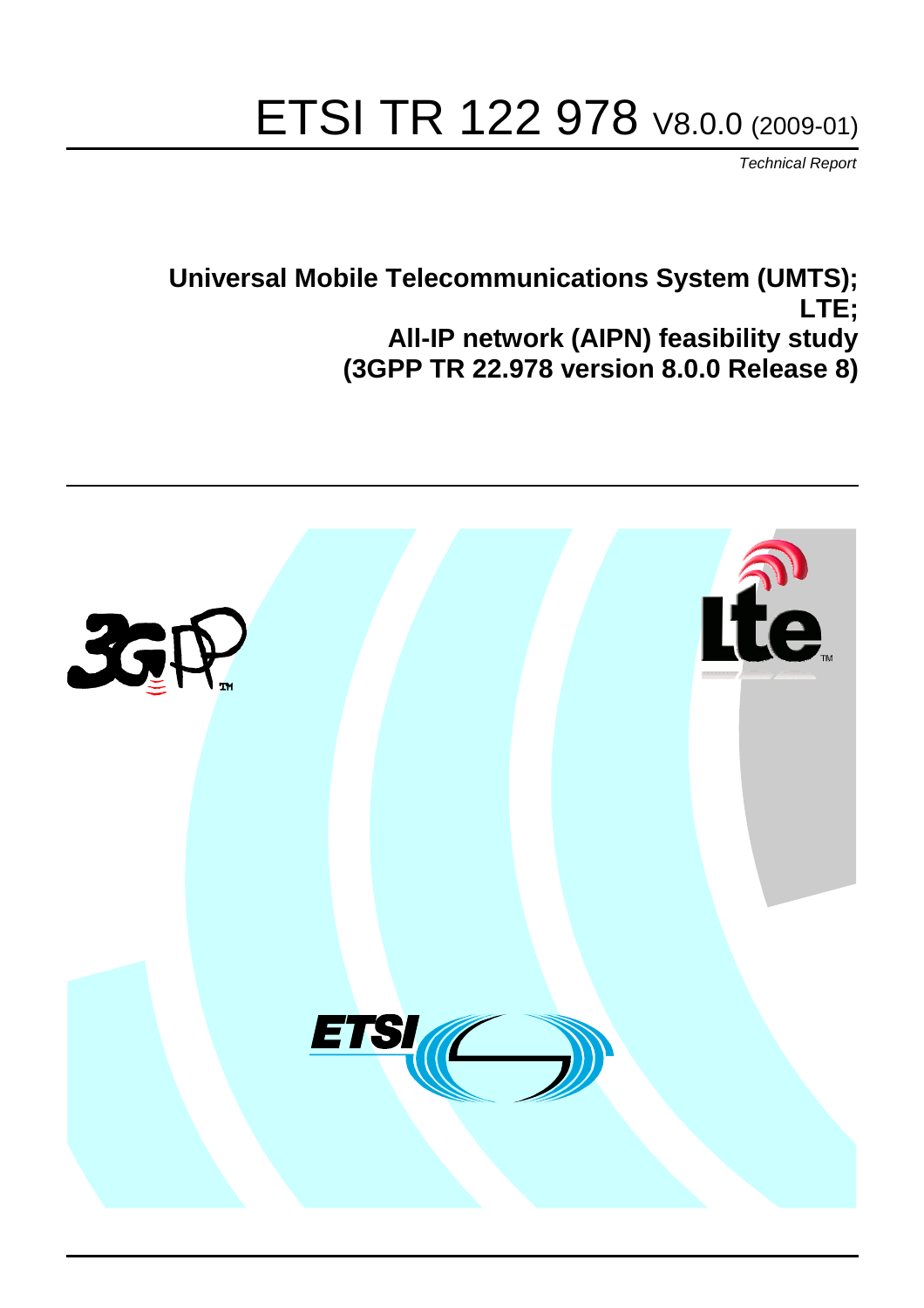Reference RTR/TSGS-0122978v800

> Keywords LTE, UMTS

### *ETSI*

#### 650 Route des Lucioles F-06921 Sophia Antipolis Cedex - FRANCE

Tel.: +33 4 92 94 42 00 Fax: +33 4 93 65 47 16

Siret N° 348 623 562 00017 - NAF 742 C Association à but non lucratif enregistrée à la Sous-Préfecture de Grasse (06) N° 7803/88

#### *Important notice*

Individual copies of the present document can be downloaded from: [http://www.etsi.org](http://www.etsi.org/)

The present document may be made available in more than one electronic version or in print. In any case of existing or perceived difference in contents between such versions, the reference version is the Portable Document Format (PDF). In case of dispute, the reference shall be the printing on ETSI printers of the PDF version kept on a specific network drive within ETSI Secretariat.

Users of the present document should be aware that the document may be subject to revision or change of status. Information on the current status of this and other ETSI documents is available at <http://portal.etsi.org/tb/status/status.asp>

If you find errors in the present document, please send your comment to one of the following services: [http://portal.etsi.org/chaircor/ETSI\\_support.asp](http://portal.etsi.org/chaircor/ETSI_support.asp)

#### *Copyright Notification*

No part may be reproduced except as authorized by written permission. The copyright and the foregoing restriction extend to reproduction in all media.

> © European Telecommunications Standards Institute 2009. All rights reserved.

**DECT**TM, **PLUGTESTS**TM, **UMTS**TM, **TIPHON**TM, the TIPHON logo and the ETSI logo are Trade Marks of ETSI registered for the benefit of its Members.

**3GPP**TM is a Trade Mark of ETSI registered for the benefit of its Members and of the 3GPP Organizational Partners. **LTE**™ is a Trade Mark of ETSI currently being registered

for the benefit of its Members and of the 3GPP Organizational Partners.

**GSM**® and the GSM logo are Trade Marks registered and owned by the GSM Association.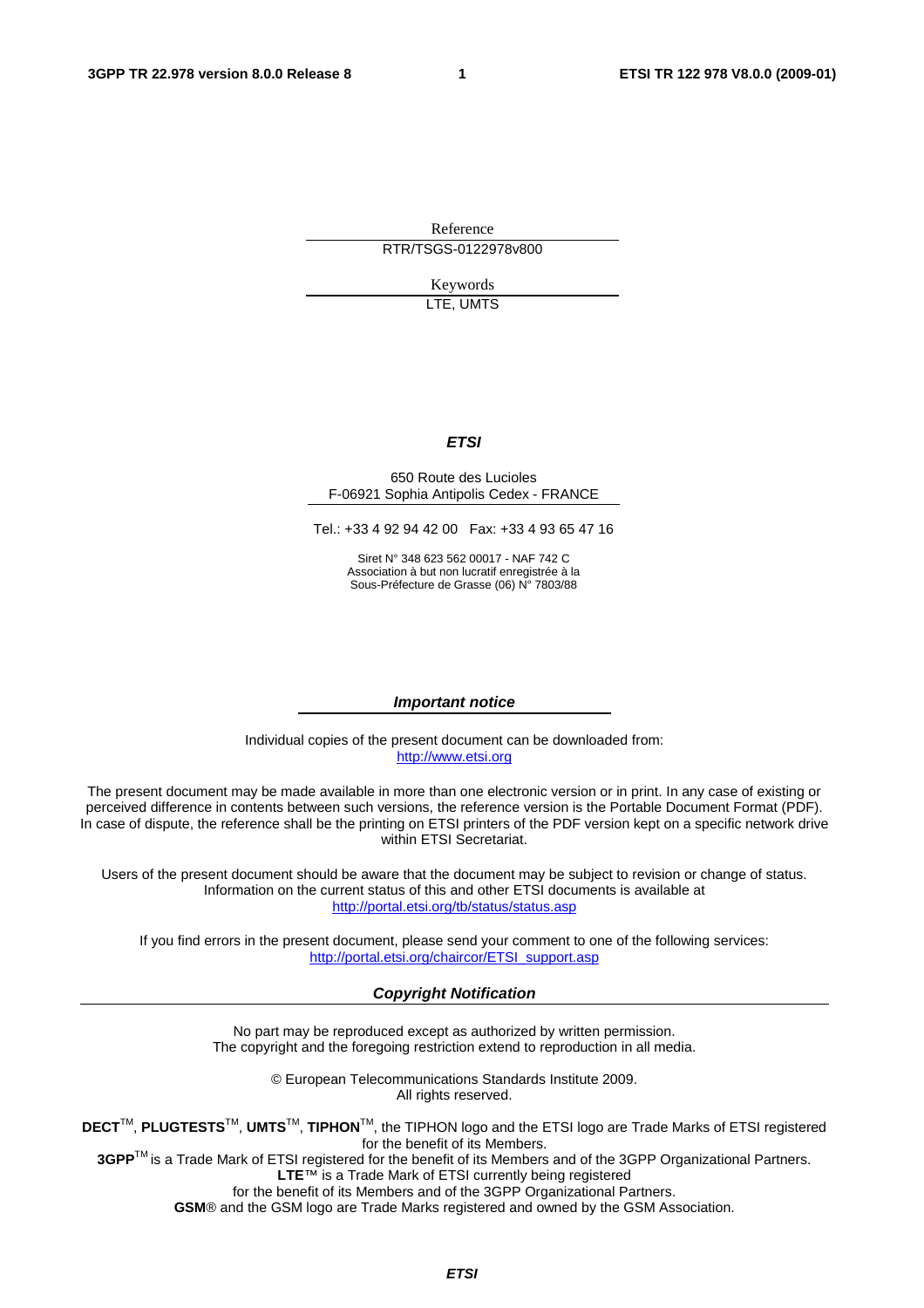## Intellectual Property Rights

IPRs essential or potentially essential to the present document may have been declared to ETSI. The information pertaining to these essential IPRs, if any, is publicly available for **ETSI members and non-members**, and can be found in ETSI SR 000 314: *"Intellectual Property Rights (IPRs); Essential, or potentially Essential, IPRs notified to ETSI in respect of ETSI standards"*, which is available from the ETSI Secretariat. Latest updates are available on the ETSI Web server ([http://webapp.etsi.org/IPR/home.asp\)](http://webapp.etsi.org/IPR/home.asp).

Pursuant to the ETSI IPR Policy, no investigation, including IPR searches, has been carried out by ETSI. No guarantee can be given as to the existence of other IPRs not referenced in ETSI SR 000 314 (or the updates on the ETSI Web server) which are, or may be, or may become, essential to the present document.

## Foreword

This Technical Report (TR) has been produced by ETSI 3rd Generation Partnership Project (3GPP).

The present document may refer to technical specifications or reports using their 3GPP identities, UMTS identities or GSM identities. These should be interpreted as being references to the corresponding ETSI deliverables.

The cross reference between GSM, UMTS, 3GPP and ETSI identities can be found under [http://webapp.etsi.org/key/queryform.asp.](http://webapp.etsi.org/key/queryform.asp)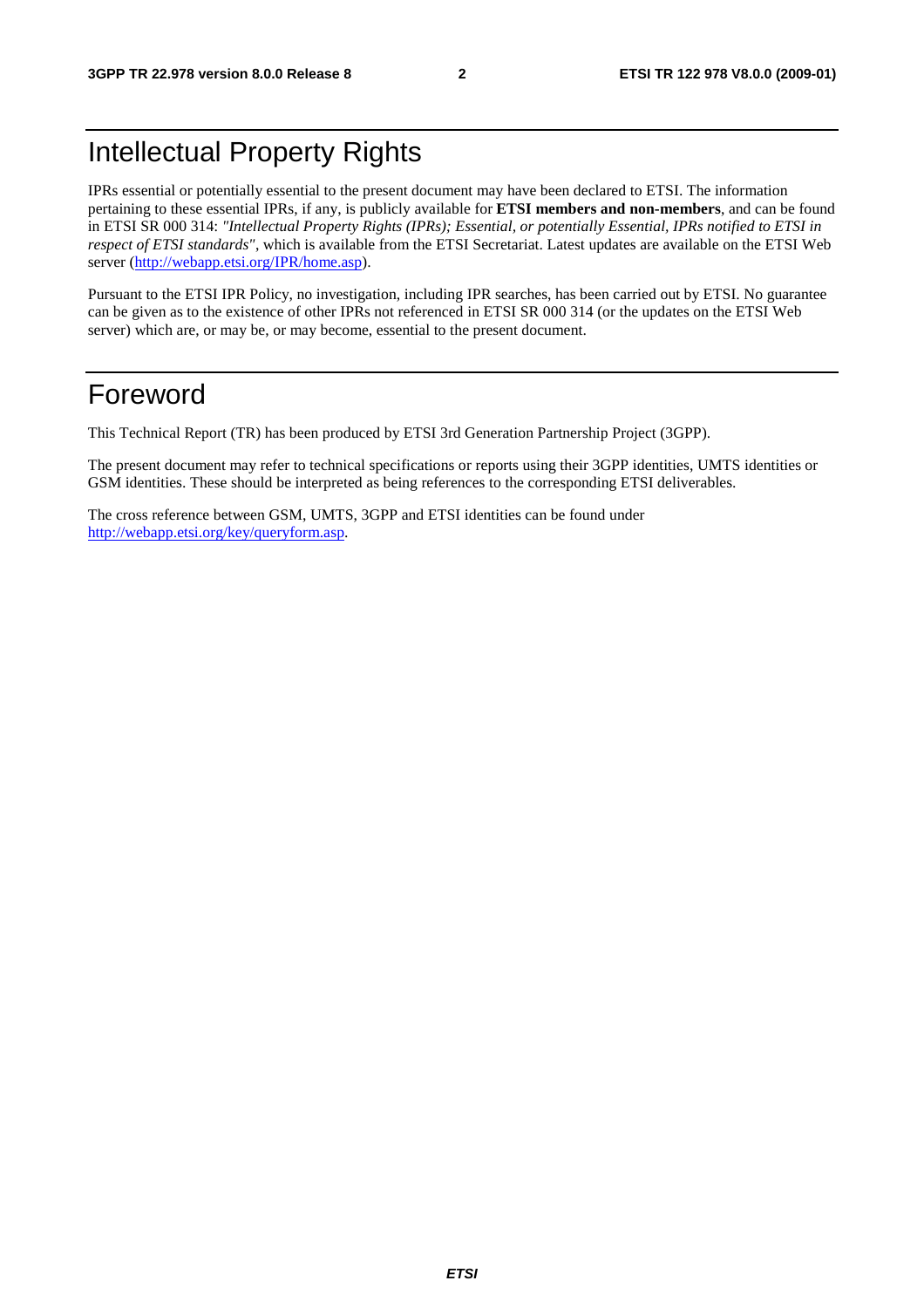#### $\mathbf{3}$

## Contents

| 1       |                                                                                                |  |  |  |  |  |  |  |  |
|---------|------------------------------------------------------------------------------------------------|--|--|--|--|--|--|--|--|
| 2       |                                                                                                |  |  |  |  |  |  |  |  |
| 3       |                                                                                                |  |  |  |  |  |  |  |  |
| 3.1     |                                                                                                |  |  |  |  |  |  |  |  |
| 3.2     |                                                                                                |  |  |  |  |  |  |  |  |
| 4       |                                                                                                |  |  |  |  |  |  |  |  |
| 4.1     |                                                                                                |  |  |  |  |  |  |  |  |
| 4.2     |                                                                                                |  |  |  |  |  |  |  |  |
| 4.2.1   |                                                                                                |  |  |  |  |  |  |  |  |
| 4.2.1.1 |                                                                                                |  |  |  |  |  |  |  |  |
| 4.2.1.2 |                                                                                                |  |  |  |  |  |  |  |  |
| 4.2.1.3 |                                                                                                |  |  |  |  |  |  |  |  |
| 4.2.1.4 |                                                                                                |  |  |  |  |  |  |  |  |
| 4.2.1.5 |                                                                                                |  |  |  |  |  |  |  |  |
| 4.2.2   |                                                                                                |  |  |  |  |  |  |  |  |
| 4.2.2.1 |                                                                                                |  |  |  |  |  |  |  |  |
| 4.2.2.2 | Desire of AIPN operators to encompass various access systems that are not specified by 3GPP13  |  |  |  |  |  |  |  |  |
| 4.2.2.3 |                                                                                                |  |  |  |  |  |  |  |  |
| 4.2.2.4 | Need for increased system efficiency leading to substantial cost reduction in terms of both    |  |  |  |  |  |  |  |  |
| 4.2.2.5 | Trend of the industry to align along the structure: access / transport / control / services15  |  |  |  |  |  |  |  |  |
| 4.2.2.6 |                                                                                                |  |  |  |  |  |  |  |  |
| 4.2.3   |                                                                                                |  |  |  |  |  |  |  |  |
| 4.2.3.1 |                                                                                                |  |  |  |  |  |  |  |  |
| 4.2.3.2 |                                                                                                |  |  |  |  |  |  |  |  |
| 4.2.3.3 |                                                                                                |  |  |  |  |  |  |  |  |
| 4.2.3.4 | Dawning of new, radio based services (e.g. Personal Networks, RFIDs, multi-hop access          |  |  |  |  |  |  |  |  |
| 4.2.3.5 |                                                                                                |  |  |  |  |  |  |  |  |
| 4.2.3.6 |                                                                                                |  |  |  |  |  |  |  |  |
| 4.2.3.7 |                                                                                                |  |  |  |  |  |  |  |  |
| 4.2.3.8 |                                                                                                |  |  |  |  |  |  |  |  |
| 4.3     |                                                                                                |  |  |  |  |  |  |  |  |
| 4.3.1   |                                                                                                |  |  |  |  |  |  |  |  |
| 4.3.2   |                                                                                                |  |  |  |  |  |  |  |  |
| 4.3.3   |                                                                                                |  |  |  |  |  |  |  |  |
| 5       |                                                                                                |  |  |  |  |  |  |  |  |
| 5.1     |                                                                                                |  |  |  |  |  |  |  |  |
| 5.1.1   |                                                                                                |  |  |  |  |  |  |  |  |
| 5.1.1.1 |                                                                                                |  |  |  |  |  |  |  |  |
| 5.1.1.2 |                                                                                                |  |  |  |  |  |  |  |  |
| 5.1.1.3 | Take advantage of convergence of telecommunications and IT industries towards IP technology 22 |  |  |  |  |  |  |  |  |
| 5.1.1.4 |                                                                                                |  |  |  |  |  |  |  |  |
| 5.1.1.5 |                                                                                                |  |  |  |  |  |  |  |  |
| 5.1.1.6 |                                                                                                |  |  |  |  |  |  |  |  |
| 5.1.1.7 |                                                                                                |  |  |  |  |  |  |  |  |
| 5.1.1.8 |                                                                                                |  |  |  |  |  |  |  |  |
| 5.1.1.9 |                                                                                                |  |  |  |  |  |  |  |  |
|         |                                                                                                |  |  |  |  |  |  |  |  |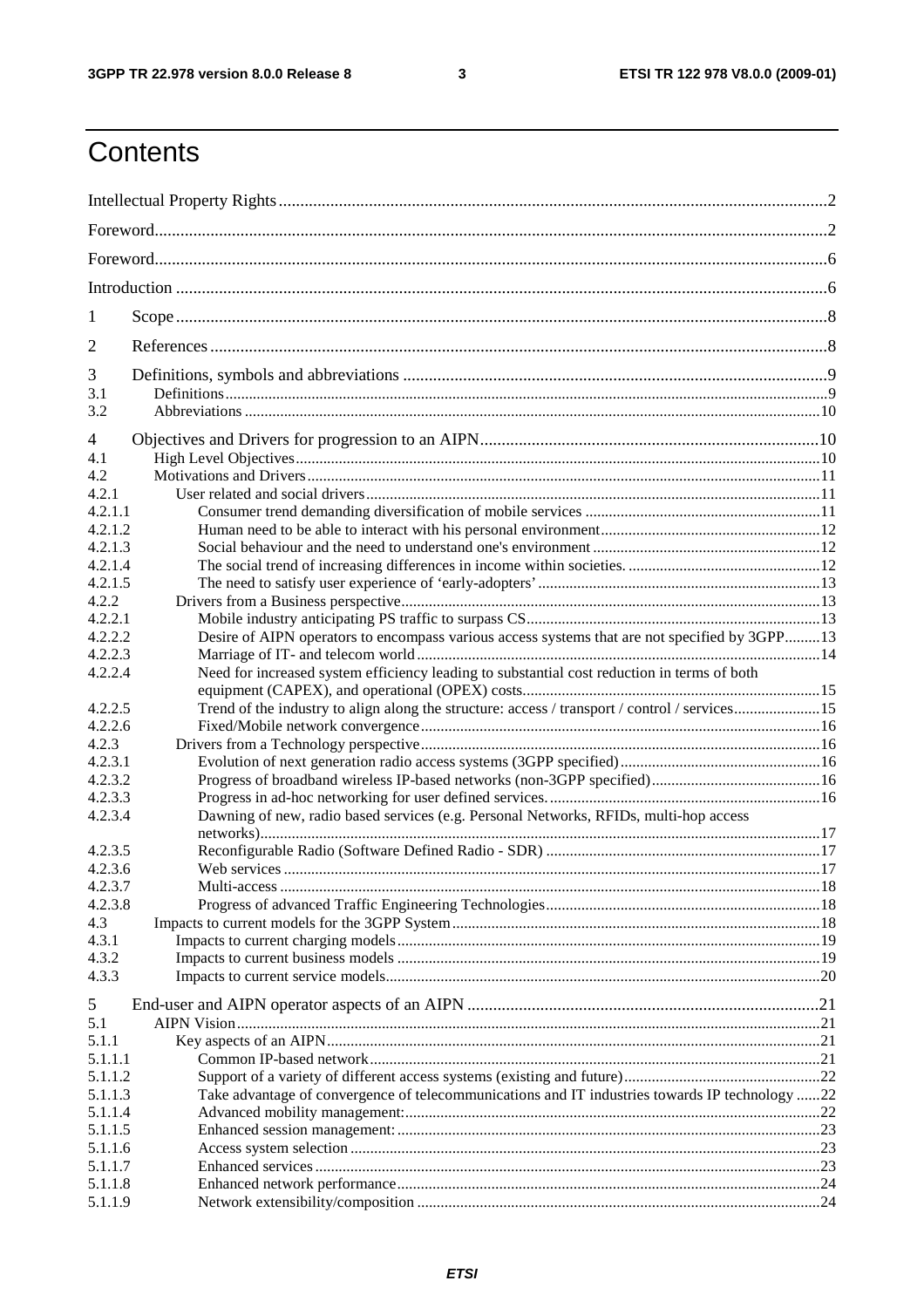| 5.1.1.10         |                                                                                                      |  |
|------------------|------------------------------------------------------------------------------------------------------|--|
| 5.1.1.11         | Maintenance and improvement of the level of security and privacy functionality24                     |  |
| 5.1.1.12         |                                                                                                      |  |
| 5.1.1.13         |                                                                                                      |  |
| 5.1.1.14         |                                                                                                      |  |
| 5.1.1.15         |                                                                                                      |  |
| 5.1.2            |                                                                                                      |  |
| 5.1.2.1          |                                                                                                      |  |
| 5.1.2.2          |                                                                                                      |  |
| 5.1.2.3          |                                                                                                      |  |
| 5.2              |                                                                                                      |  |
| 5.2.1            |                                                                                                      |  |
| 5.2.1.1          |                                                                                                      |  |
| 5.2.1.2          |                                                                                                      |  |
| 5.2.1.3          |                                                                                                      |  |
| 5.2.1.4          |                                                                                                      |  |
| 5.2.1.5          |                                                                                                      |  |
| 5.2.1.6<br>5.2.2 |                                                                                                      |  |
| 5.2.2.1          |                                                                                                      |  |
| 5.2.2.2          |                                                                                                      |  |
| 5.3              |                                                                                                      |  |
| 5.4              |                                                                                                      |  |
| 5.4.1            |                                                                                                      |  |
| 5.4.1.1          |                                                                                                      |  |
| 5.4.1.2          |                                                                                                      |  |
| 5.4.2            |                                                                                                      |  |
|                  |                                                                                                      |  |
| 6                |                                                                                                      |  |
| 6.1              |                                                                                                      |  |
| 6.2              |                                                                                                      |  |
| 6.2.1            |                                                                                                      |  |
| 6.2.1.1          |                                                                                                      |  |
| 6.2.2            |                                                                                                      |  |
| 6.2.2.1          |                                                                                                      |  |
| 6.2.3            |                                                                                                      |  |
| 6.2.3.1          |                                                                                                      |  |
| 6.2.3.2          |                                                                                                      |  |
| 6.2.3.3<br>6.2.4 |                                                                                                      |  |
| 6.2.5            |                                                                                                      |  |
| 6.2.5.1          |                                                                                                      |  |
| 6.2.5.2          |                                                                                                      |  |
| 6.2.6            |                                                                                                      |  |
| 6.2.7            | Personal Network, Personal Area Network (PAN), Ad-hoc Network and Moving Network Support 37          |  |
|                  |                                                                                                      |  |
| $\tau$           |                                                                                                      |  |
| 7.1              |                                                                                                      |  |
| 7.1.1            |                                                                                                      |  |
| 7.1.2            |                                                                                                      |  |
| 7.2              |                                                                                                      |  |
|                  |                                                                                                      |  |
| Annex A:         |                                                                                                      |  |
| <b>Annex B:</b>  |                                                                                                      |  |
| B.1              |                                                                                                      |  |
| B.2              |                                                                                                      |  |
| B.3              | Facilitate integration of networks with different administrative domains (e.g. handle negotiation of |  |
|                  |                                                                                                      |  |
|                  |                                                                                                      |  |
| Annex C:         |                                                                                                      |  |
| C.1              |                                                                                                      |  |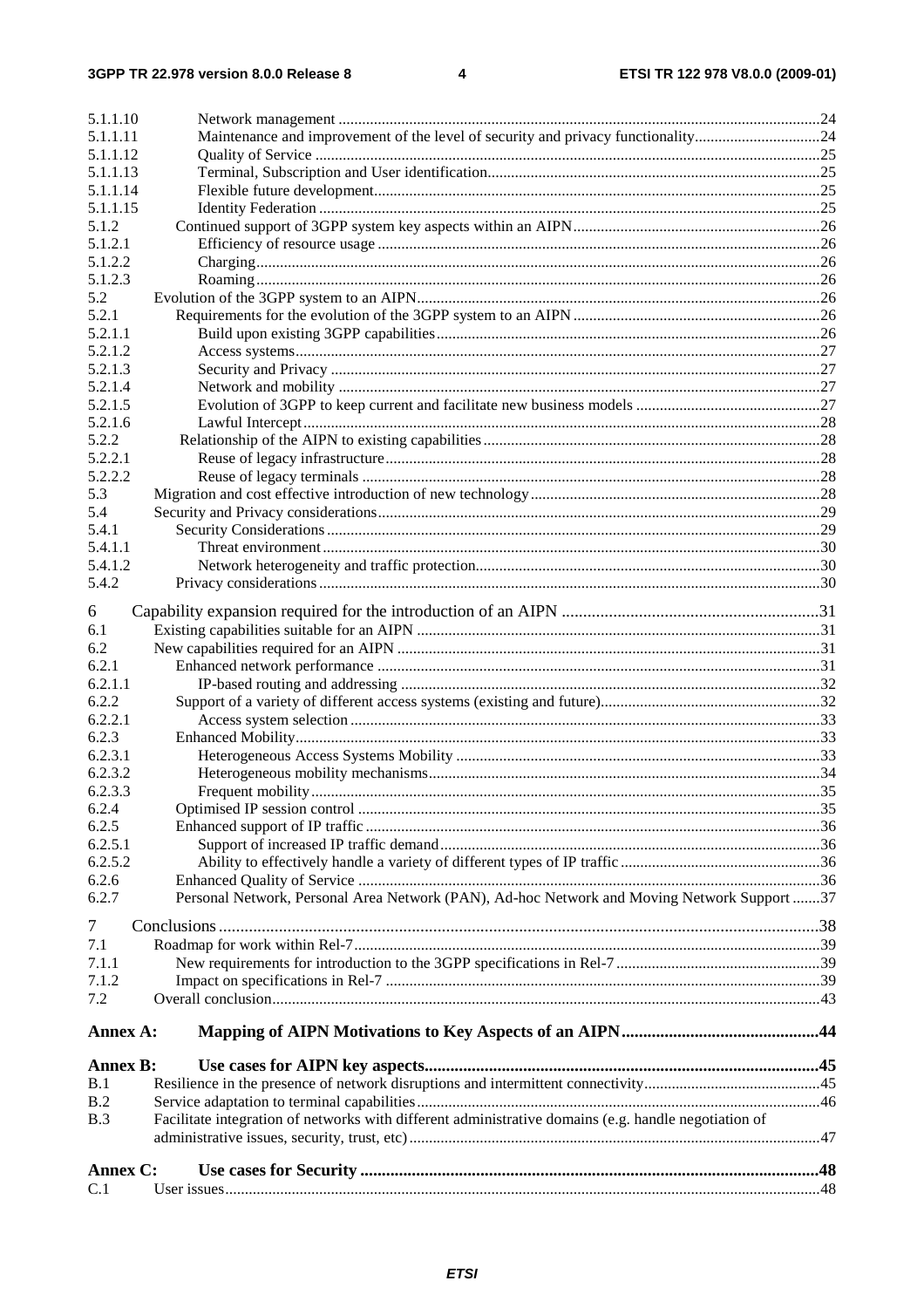| C.1.1           | Ensure privacy and authenticity so that the user can trust the information he is receiving. This should<br>cover private user to private user communications as well as private user to service provider |  |
|-----------------|----------------------------------------------------------------------------------------------------------------------------------------------------------------------------------------------------------|--|
|                 |                                                                                                                                                                                                          |  |
| C.1.2           | Multiple user identities: Users should be able to have multiple identities from different providers,                                                                                                     |  |
|                 | with the relationship between identities hidden to particular providers (thus supporting privacy)49                                                                                                      |  |
| C.2             |                                                                                                                                                                                                          |  |
| C.2.1           |                                                                                                                                                                                                          |  |
|                 |                                                                                                                                                                                                          |  |
| <b>Annex D:</b> |                                                                                                                                                                                                          |  |
| D.1             |                                                                                                                                                                                                          |  |
| D.2             |                                                                                                                                                                                                          |  |
| D.3             |                                                                                                                                                                                                          |  |
| D.4             |                                                                                                                                                                                                          |  |
| <b>Annex E:</b> | Use cases for Personal Network (PN), Personal Area Network (PAN), Ad-hoc                                                                                                                                 |  |
|                 |                                                                                                                                                                                                          |  |
| E.1             |                                                                                                                                                                                                          |  |
| E.1.1           |                                                                                                                                                                                                          |  |
| E.2             |                                                                                                                                                                                                          |  |
| E.2.1           |                                                                                                                                                                                                          |  |
| E.2.1.1         |                                                                                                                                                                                                          |  |
| E.2.1.2         | Use case 2b:Relationship between Personal Network and Personal Area Network56                                                                                                                            |  |
| E.2.3           |                                                                                                                                                                                                          |  |
| E.3             |                                                                                                                                                                                                          |  |
| E.3.1           |                                                                                                                                                                                                          |  |
| E.3.2           |                                                                                                                                                                                                          |  |
| E.3.3           |                                                                                                                                                                                                          |  |
| E.3.4           |                                                                                                                                                                                                          |  |
| E.4             |                                                                                                                                                                                                          |  |
| E.4.1           |                                                                                                                                                                                                          |  |
| E.4.2           |                                                                                                                                                                                                          |  |
| E.4.3           |                                                                                                                                                                                                          |  |
| E.4.4           |                                                                                                                                                                                                          |  |
|                 | <b>Annex F (Informative):</b>                                                                                                                                                                            |  |
| F.1             |                                                                                                                                                                                                          |  |
| F.2             |                                                                                                                                                                                                          |  |
| <b>Annex G:</b> |                                                                                                                                                                                                          |  |
|                 |                                                                                                                                                                                                          |  |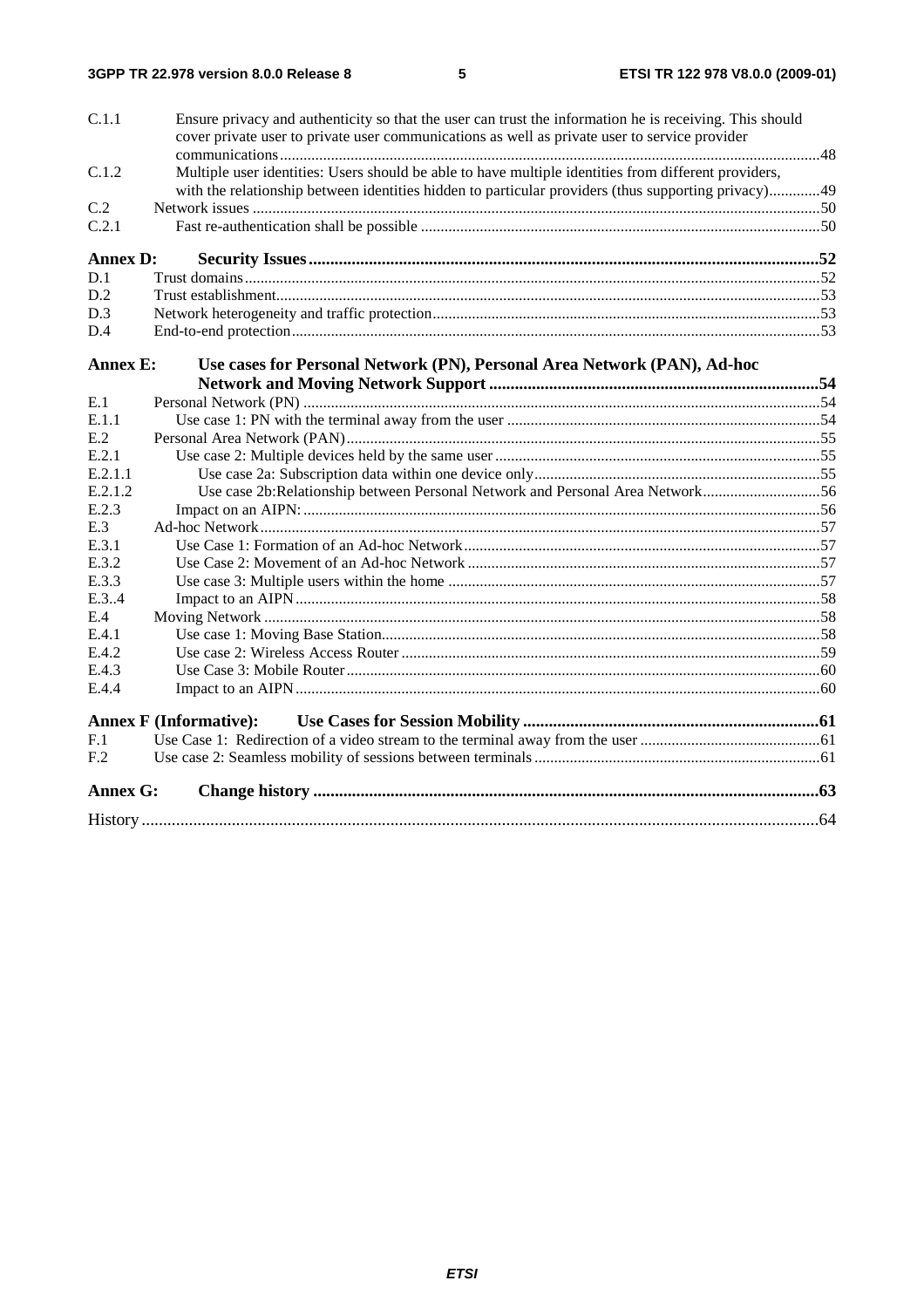## Foreword

This Technical Report has been produced by the  $3<sup>rd</sup>$  Generation Partnership Project (3GPP).

The contents of the present document are subject to continuing work within the TSG and may change following formal TSG approval. Should the TSG modify the contents of the present document, it will be re-released by the TSG with an identifying change of release date and an increase in version number as follows:

Version x.y.z

where:

- x the first digit:
	- 1 presented to TSG for information;
	- 2 presented to TSG for approval;
	- 3 or greater indicates TSG approved document under change control.
- y the second digit is incremented for all changes of substance, i.e. technical enhancements, corrections, updates, etc.
- z the third digit is incremented when editorial only changes have been incorporated in the document.

## Introduction

The 3GPP system currently supports GERAN and UTRAN based Access Networks in conjunction with Circuit-Switched and Packet-Switched Core Network domains and IP Multimedia CN subsystem. The All-IP concept was initially introduced within 3GPP in Rel-4 with the standardisation of the MSC Server - MGW split core network architecture for the CS domain and extended from Rel-5 by the standardisation of the IP Multimedia CN sub-system. WLAN as an alternative access system to access services of the mobile core network is recognized from Rel-6 onwards.

In order for the 3GPP system to cope with the rapid growth in IP data traffic, the packet-switched technology utilised within 3G mobile networks requires further enhancement. A continued evolution and optimisation of the system concept is also necessary in order to maintain a competitive edge in terms of both performance and cost. It is anticipated that the progression towards an All-IP Network (AIPN) may enable leverage of information technology (IT) hardware and software with general-purpose, and mobile network specific software that should provide cost reduction (CAPEX and OPEX) for infrastructure equipment and applications of 3GPP based mobile networks. Moreover, it is important to ensure compliance with Internet protocols within future developments of the 3GPP system.

Additionally, the following aspects identified within TR 21.902 "Evolution of 3GPP System" [2] are considered relevant to the long-term evolution of the 3GPP system:

- *A seamless integrated network comprising a variety of networking access systems connected to a common IP based network supported by a centralised mobility manager*
- *A similarity of services and applications across the different systems is beneficial to users*
- *3GPP should focus on the inter-working between 3GPP Mobile Networks and other Networks considering mobility, high security, charging and QoS management*

Taking the above into consideration it is necessary to further define the All-IP Network (AIPN) concept, explore user, business and technological drivers and evaluate the feasibility of evolving the 3GPP system towards an All-IP Network (AIPN). Furthermore, aspects of the 3GPP system requiring enhancement need to be identified and developed in accordance with this common vision.

This report discusses the concept of an "All-IP" network. In the context of this report the term "All-IP" does not just refer to the transport protocol used within the 3GPP network. 3GPP Release 5 and Release 6 network can already be implemented just using IP transport and could in that sense be said to be "All-IP". In this report the term "All-IP" refers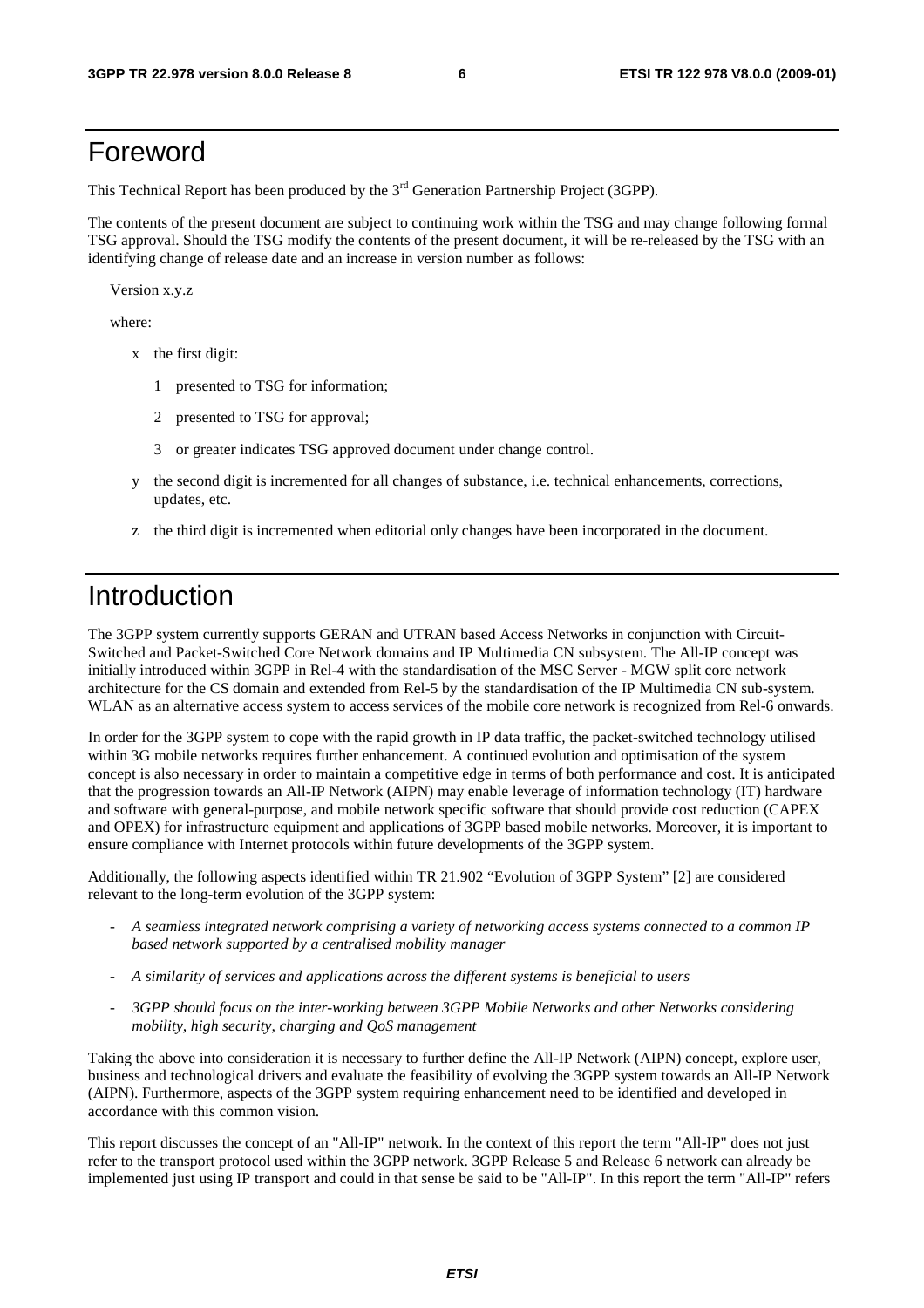to the general concept of a network based on IP and associated technologies which provide an enhanced, integrated service set independent as far as possible to the access system used.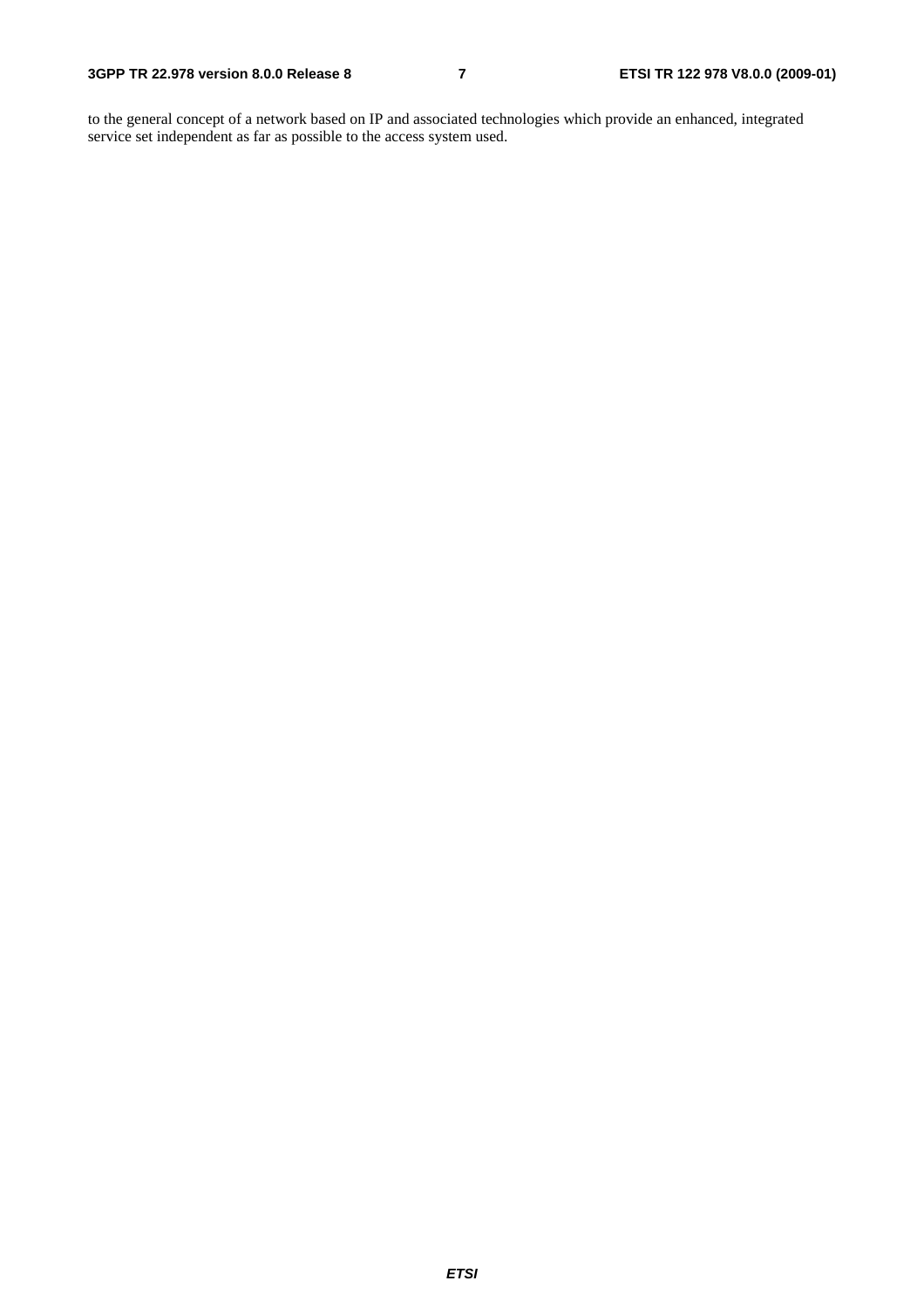## 1 Scope

The present document studies the feasibility of the progression of the 3GPP system to an AIPN. More specifically, this document:

a) Identifies and describes the objectives and user, business and technological drivers for progression of the 3GPP system to an AIPN:

- i) Investigates the High Level Objectives
- ii) Investigates Motivations and Drivers
- iii) Investigates impacts upon current models (e.g. business/charging/service models)
- b) Defines and develops the end-user and AIPN operator aspects of an AIPN:
	- i) Produces an AIPN vision, taking into account the special requirements for the mobile community e.g. carrier grade, optimisation for the radio environment, recognizing support of multiple access system scenarios.
	- ii) Investigates needs and requirements associated with the evolution of the 3GPP System to an AIPN.
	- iii) Investigates requirements associated with the reuse of legacy infrastructure and support of legacy terminals
	- iv) Investigates migration and cost effective introduction of new technology.
- c) Identifies the capability expansion required to introduce the AIPN concept into the 3GPP system (migration and co-existence)
- d) Evaluates whether an AIPN should be standardised within 3GPP, and in the case of a positive conclusion identifies the subsequent steps to be taken to achieve this by defining the scope, target, and roadmap for work to be undertaken within Rel-7 and future 3GPP releases.

## 2 References

The following documents contain provisions which, through reference in this text, constitute provisions of the present document.

- References are either specific (identified by date of publication, edition number, version number, etc.) or non-specific.
- For a specific reference, subsequent revisions do not apply.
- For a non-specific reference, the latest version applies. In the case of a reference to a 3GPP document (including a GSM document), a non-specific reference implicitly refers to the latest version of that document *in the same Release as the present document*.
- [1] 3GPP TR 21.905: "Vocabulary for 3GPP Specifications".
- [2] 3GPP TR 21.902: "Evolution of 3GPP system".
- [3] 3GPP TS 22.234: "Requirements on 3GPP system to Wireless Local Area Network (WLAN) interworking".
- [4] 3GPP TS 22.101: "Service aspects; Service principles".
- [5] 3GPP TS 22.105: "Services and service capabilities".
- [6] 3GPP TS 22.228: "Service requirements for the Internet Protocol (IP) multimedia core network subsystem; Stage 1".
- [7] 3GPP TS 23.125: "Overall high level functionality and architecture impacts of flow based charging"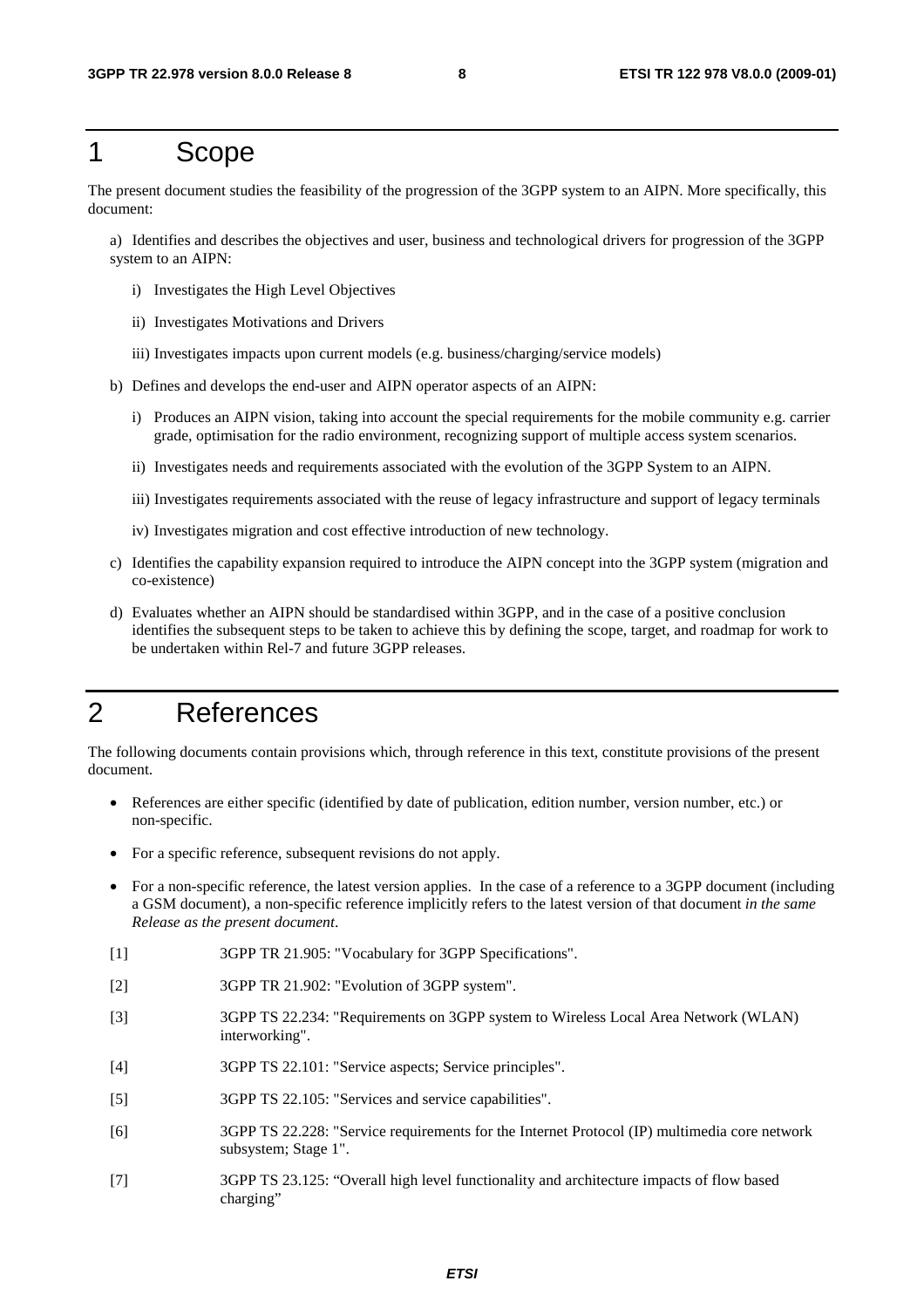## 3 Definitions, symbols and abbreviations

## 3.1 Definitions

For the purposes of the present document, the following terms and definitions apply.

**All-IP Network** (**AIPN):** A collection of entities that provide a set of capabilities for the provision of IP services to users based on IP technology where various access systems can be connected. The AIPN provides a set of common capabilities (including mobility, security, service provisioning, charging and QoS) which enable the provision of services to users and connectivity to other external networks. An AIPN requires one or more connected access systems to allow users to access the AIPN.

**Access system:** An entity or collection of entities that provides the user the capability to connect to the AIPN.

**AIPN operator:** An operator of an AIPN. It is assumed that the AIPN operator will also be a network/PLMN operator as defined within [1].

**Integrated Service:** A service, which is perceived by user as a single service, composed by a combination of different independent services.

**IP service:** A service using an IP bearer provided by an IP service provider. For IP services data traffic is routed according to the IP addresses of the sender and receiver(s).

**IP service provider:** A service provider that provides IP services. This may or may not be a network operator e.g. the operator of an IMS would be an IP service provider according to this definition.

**IP service subscriber:** A subscriber to an IP service provider that uses IP services.

**Seamless:** A user experience that is unaffected by changes in the mechanisms used to provide services to a user.

Note: The determination of whether something satisfies the requirement for being seamless or not is dependent on the user's (e.g., human end-user, protocol, application, etc.) perception of the service being received and not necessarily the technology used to provide the service.

**Seamless service:** Services provided across access systems and terminal capabilities. Provisioning of this service is continued between and within access systems and between terminals with minimal degradation in the service as seen by the user.

**Seamless session:** A session that is maintained during a change in access system, with no perceivable interruption from a user perspective, while adapting to the capabilities of each access system.

**End-user mobility:** The ability for the subscriber to communicate using the device or devices of his/her choice

**Terminal mobility:** The ability for the same UE to communicate whilst changing its point of attachment to the network. This includes both handovers within the same access system, and handover from one access system to another.

**Session mobility:** The ability for a communication session to be moved from one device to another under the control of the user.

**Ad-hoc Network:** A dynamically organized network of mobile terminals that are able to communicate with each other via some means (e.g. using IEEE 802.15 or WLAN in ad-hoc mode). An Ad-hoc Network may contain terminals that are capable of connection to a variety of access systems. In the context of AIPN, it is assumed that every terminal in the Ad-hoc Network is under the control of a separate user, each able to independently access the AIPN. The Ad-hoc Network routes their consolidated traffic towards the AIPN, to an access system through one or more terminals in the Ad-hoc Network. The Ad-hoc Network may change the terminal carrying the consolidated traffic dynamically according to rules set up by the users. The Ad-hoc Network may move throughout the geographic coverage area. (For further details see use cases in Annex E)

**Moving Network:** A group of user devices (terminals) that move together, e.g. as part of a vehicular network. The user devices (terminals) are interconnected in a way that their consolidated traffic towards the AIPN is routed through a well-defined system (gateway). The elements of the consolidated traffic may originate from PAN and Ad-hoc Networks within a Moving Network. (For further details see use cases in Annex E)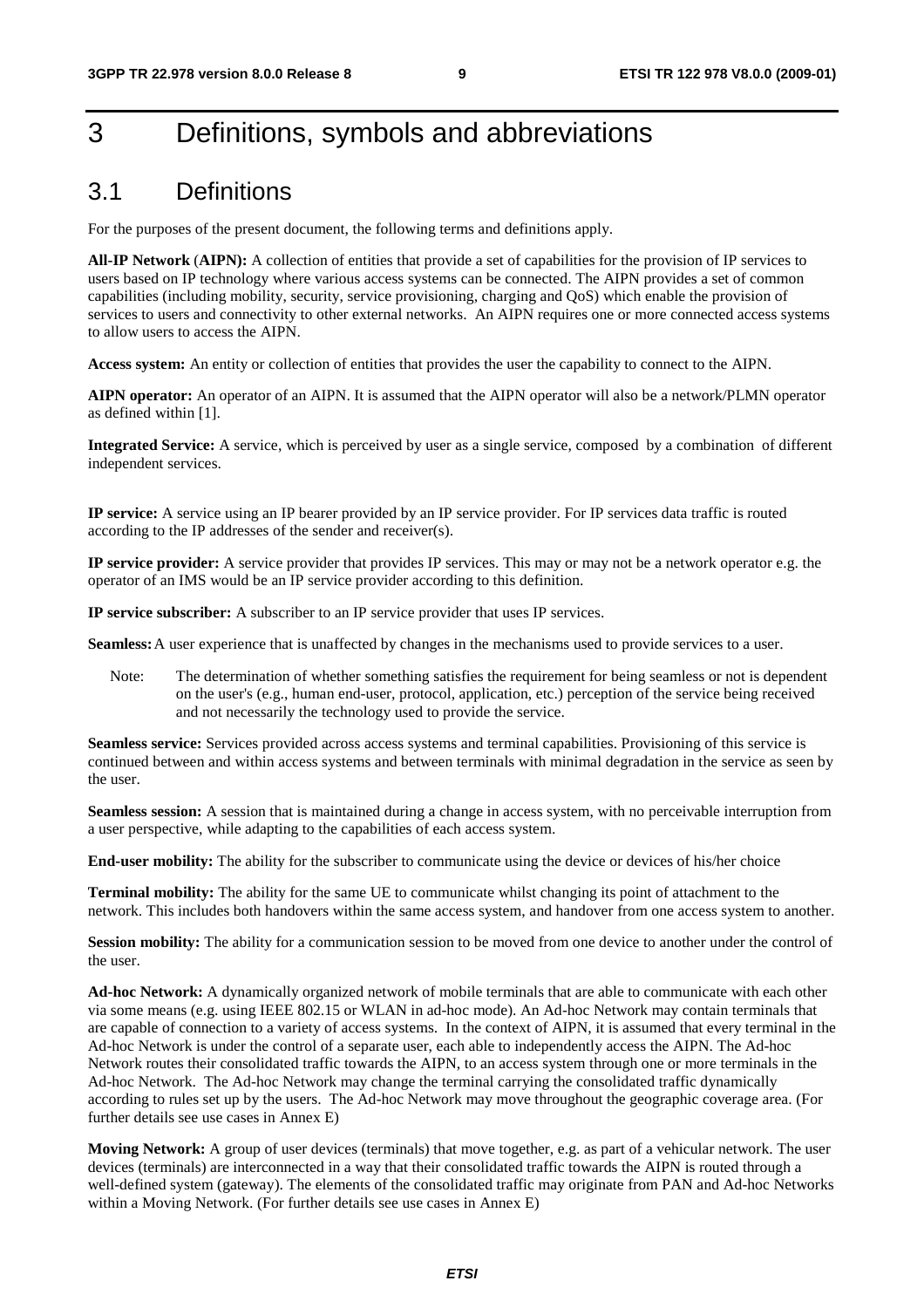**Personal Network:** In the context of an AIPN, a Personal Network (PN) consists of more than one device (terminal or server provided by the AIPN operator) under the control of one user providing access to the AIPN. These devices are interconnected by the AIPN such that the user perceives a continuous secure connection regardless of their relative locations. The user controls the PN using facilities provided by the AIPN. (For further details see use cases in Annex E)

**Personal Area Network:** In the context of an AIPN, a Personal Area Network (PAN) consists of more than one device (terminal) controlled by, and physically close to, the same user (person). All the devices within a PAN use the same USIM. These devices are connected together using internal PAN means. The user obtains services from the AIPN using his multiple devices which all access the users USIM through the PAN to gain access to the AIPN. The user controls the PAN directly. (For further details see use cases in Annex E)

For further definitions see [1].

## 3.2 Abbreviations

For the purposes of the present document, the following abbreviations apply:

| AAA          | Authentication, Authorisation and Accounting |
|--------------|----------------------------------------------|
| <b>AIPN</b>  | All-IP Network                               |
| <b>CAPEX</b> | CAPital EXpenditure                          |
| <b>OPEX</b>  | <b>OPerational Expenditures</b>              |
| <b>SSO</b>   | Single Sign-On                               |
| <b>HSDPA</b> | <b>High Speed Downlink Packet Access</b>     |
| <b>HSUPA</b> | <b>High Speed Uplink Packet Access</b>       |
| GAA          | <b>General Authentication Architecture</b>   |
| <b>GBA</b>   | General Bootstrapping Architecture           |
| MR           | Mobile Router                                |
| <b>PAN</b>   | Personal Area Network                        |
| PN           | Personal Network                             |
| SС           | <b>Session Control</b>                       |
|              |                                              |

For further abbreviations see [1].

## 4 Objectives and Drivers for progression to an AIPN

The high level objectives of the move to an AIPN and the drivers that are forcing this change are elaborated in the following sub-clauses.

## 4.1 High Level Objectives

The following are the high level objectives that the introduction of an AIPN should fulfil:

- **Universal seamless access** an AIPN should allow users to connect to services from a variety of device-types and access systems. This should come about through the use of common protocols, addressing schemes and mobility management mechanisms. The users may not need to know the access system used. Access systems may be selected and changed according to service needs and availability.
- **Improved User Experience**  an AIPN should provide users with better quality. This should include rapid network selection, rapid call or session set-up times, low voice-call delay and fast data transmission.
- **Reduction of cost** an AIPN should deliver a cost reduction in both the CAPEX and the OPEX for AIPN operators in relation to the cost of existing networks.
- **Flexibility of deployment** AIPN operators should be able to build and dimension their network according to the needs of their users. The AIPN design should be scaleable and should not preclude the option to use and inter-work with 3GPP defined Circuit Switched domains and legacy handsets as appropriate. Also, the AIPN design should provide an evolution path from previous releases of the 3GPP system. This will ensure that AIPN operators can introduce an AIPN and continue to make best use of existing network elements.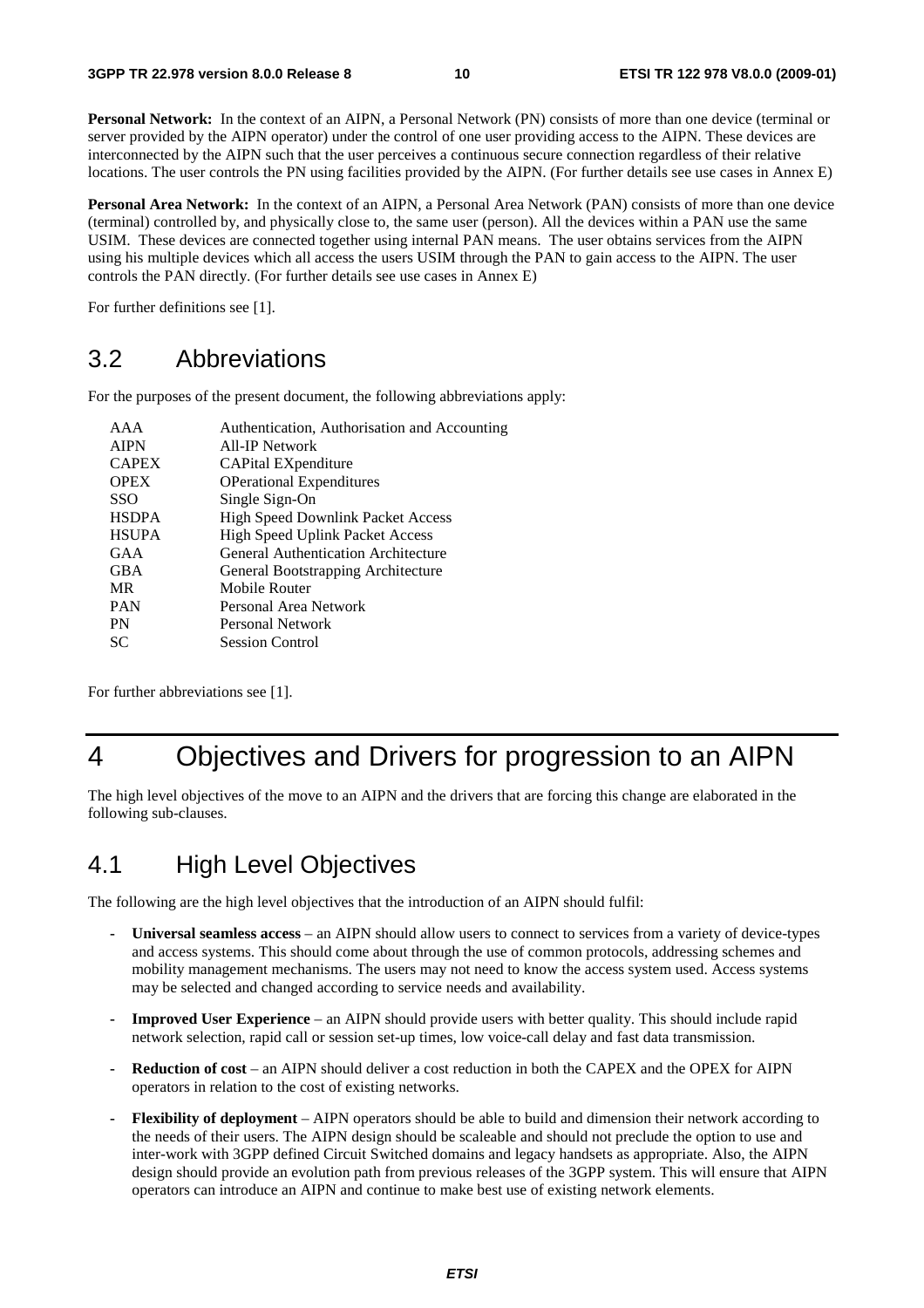## 4.2 Motivations and Drivers

The current feasibility study aims at clarifying the notion of an "All-IP Network" (AIPN) within the context of 3GPP and to define requirements for an AIPN within 3GPP. There seems to be a common understanding in the mobile communications industry that the technical and commercial evolution of this industry sector points towards an AIPN. The term "All-IP Network"(AIPN), however, is not (yet) clearly defined and – depending on one's view of the future – can mean many different aspects of anticipated communication systems that are based on IP.

It should be noted that the 3GPP system standardised up to and including Rel-6 already provides the basis for introduction of an AIPN in 3GPP. Building on the foundations provided in previous 3GPP releases it is possible to leverage and build upon existing capabilities to evolve the 3GPP system towards an AIPN.

In order to justify the development and evolution of the 3GPP system it is essential to have an understanding of the motivations for evolving the 3GPP system in a particular direction.

In doing so it seems worthwhile to collect and list trends and drivers of the mobile telecommunications industry that now or in the future can be expected to have significant impact on the industry. This is provided in the following subclauses. An assessment of these trends and drivers with respect to the evolution of IP-based network and access systems, terminals and service provisioning will make it easier to create a vision of what an AIPN will look like.

## 4.2.1 User related and social drivers

## 4.2.1.1 Consumer trend demanding diversification of mobile services

#### **Diversification as service specialisation:**

As the market for mobile services grows there is an increased need to be able to offer diversified and flexible services to satisfy the varied needs of users. As the service market becomes more diversified services will become more specialised in order to satisfy the specific needs of users. With this there is a need for AIPN operators to be able to offer flexible services quickly without a large amount of capital expenditure.

### **Diversification in terms of usage patterns:**

In addition to the current pattern of mainly server-to-person services there will be a diversification of mobile services to include person-to-person, person-to-server, server-to-server service scenarios with a variety of different subdivisions and combinations. Users will also desire the ability to be able to integrate the various services to which they subscribe. In the future mobile networks will need to be able to provide these varied and integrated service environments and enable this to be achieved in a flexible and efficient manner.

#### **Diversification in terms of service quality:**

Different services will have different user expectations placed upon them e.g. in terms of service quality. The demands for the same service may also differ according to specific user of that service at a given time.

#### **Diversification regarding access to services:**

With the increase in the diversity of the access systems available, as well as the increase in the number of terminals that a single user possesses it will be desirable to have the ability to use services seamlessly across different access systems and different terminals. Users will also desire the ability to use services `anywhere` at `anytime`. This leads to the conclusion that the provision of `seamless` and `ubiquitous` services will gain great prominence within future mobile services.

### **Deductions**

- An AIPN would provide the ability to offer enhanced and flexible mobile services, quickly and cost effectively. An AIPN can also support the diversification of mobile network services, support service integration and would enable the provision of seamless and ubiquitous services across a variety of different access systems and terminals.
- IP technology that enables advanced service control (e.g. QoS/session control) is already used within 3GPP and elsewhere and could be further utilised and enhanced within and between mobile networks in order to enhance service provision.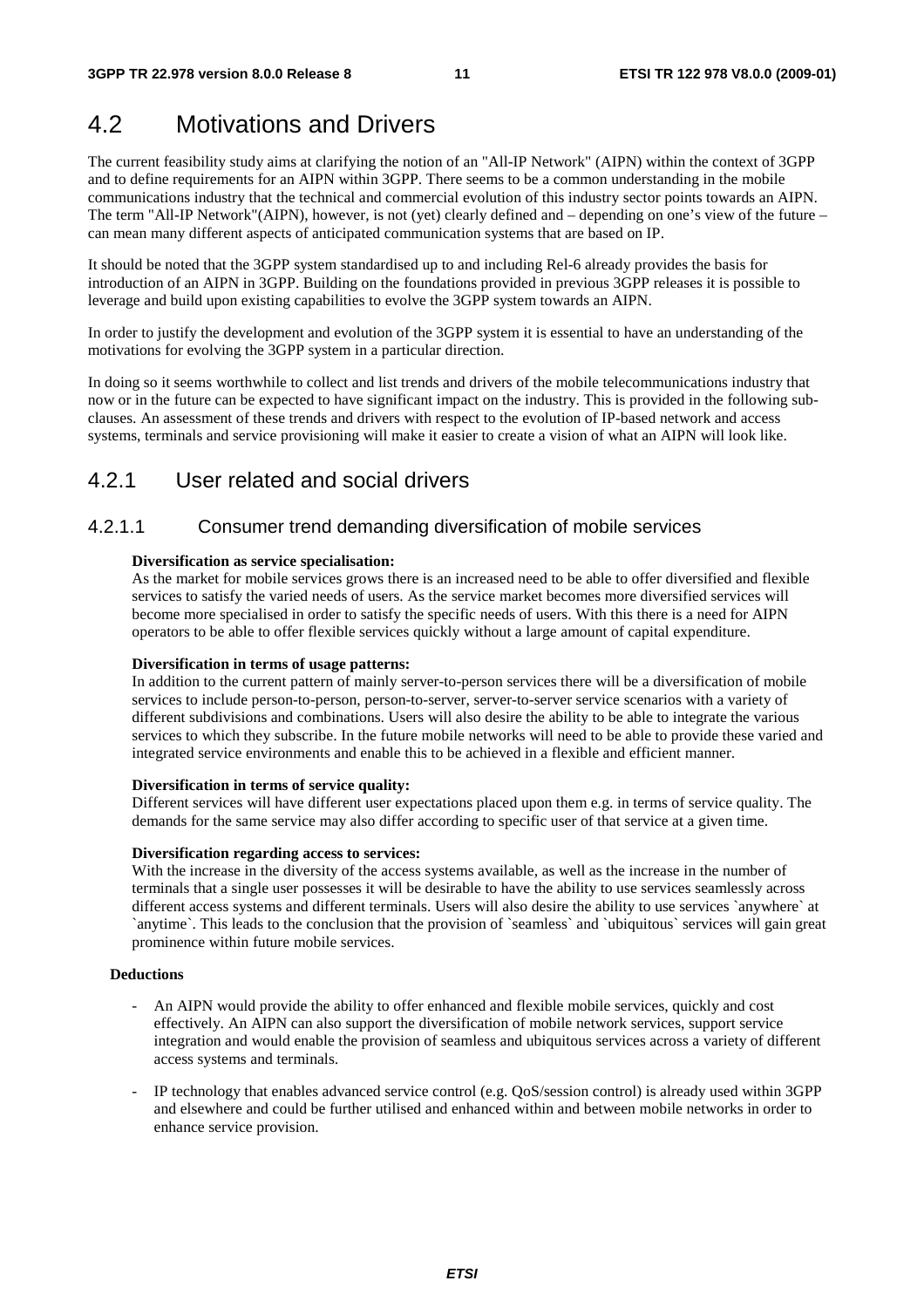## 4.2.1.2 Human need to be able to interact with his personal environment

The mobile subscriber base has grown from a small number of high-end users to the mainstream in which the number of mobile phone subscribers exceeds 70% of the population in some countries. However, in the future mobile subscribers will not be limited to just human beings and the association with mobile devices will spread to other living things, such as pets, as well as machinery and household electronics. It can be foreseen that in the future there will be a ubiquitous mobile communication environment in which very many objects within a particular area may be associated with a mobile terminal and hence require the ability to connect to a mobile network. This will result in a substantial increase in the number of users and terminals that need to be accommodated by mobile networks. However, in this scenario a large number of terminals will be data-only and hence not require the ability for traditional speech communication from person-to-person. Due to the limited amount of available MSISDN numbering capacity it would be desirable to be able to accommodate new users and terminals without the need to associate an MSISDN with each terminal.

#### **Deductions**

An AIPN would enable the accommodation of a vast number of users and terminals.

### 4.2.1.3 Social behaviour and the need to understand one's environment

Futurologists have identified some basic human behaviour patterns that have become increasingly important in modern societies. Two of them have been named "cocooning" and "clanning". "Cocooning" describes a behaviour in which an individual tries to isolate itself for a while from the surrounding society. It essentially expresses the wish for privacy with respect to permanent over-stimulation. "Clanning" describes the opposite phenomenon. It is the need of an individual to become integrated into a "clan", a group of similar minded people. This is mainly observed with young people and is a well known finding in group dynamics.

A third social factor that becomes strongly apparent is the need for the individual to better understand their environment. While an ever growing data stream permanently pours over the individual it becomes increasingly difficult to filter out the relevant information content. This results in disorientation, the difficulty of self-organisation and the feeling of uneasiness about one's environment. Also, the capability to quickly filter out important information from that which is unimportant is a competitive advantage of the individual.

A fourth social factor is that individuals spend their days and nights in many different roles (e.g. family person (me@personal.net), worker (me@company.com), sports club official (official@sportsclub.com)). Depending on their roles, time of day, and location, they may wish to be reachable via these different publicly known user IDs on certain specific systems or devices. By arrangement with the AIPN operator for terminating calls to the Public ID, the recipient of calls directed towards a Public Identity may change on a temporary basis (e.g. a sports club official is temporarily unavailable and wishes calls to that Public Identity to be answered by an alternate individual).

#### **Deductions**

- An AIPN will need to provide means that respect and ensure a user's need for privacy.
- The basic human wish to become integrated within social groups could be a good basis for services in an AIPN. Good examples are chat-rooms and the like.
- An All-IP system that offers services which allow an individual to gain a better orientation within their environment (geographic, social, business) will provide significant added value to its users.
- An AIPN system should offer the users the ability to be reachable by several different publicly known IDs in a flexible manner.

## 4.2.1.4 The social trend of increasing differences in income within societies.

As a result of economic liberalism and globalisation societies in the western world undergo slow but significant changes. An important aspect of these changes is that differences in individual income increase. Any industry needs to take this kind of social trend into account when formulating their business strategies.

This implies that the market split into an (expensive) high end market and an (inexpensive) low end market will become even more pronounced than today.

### **Deductions**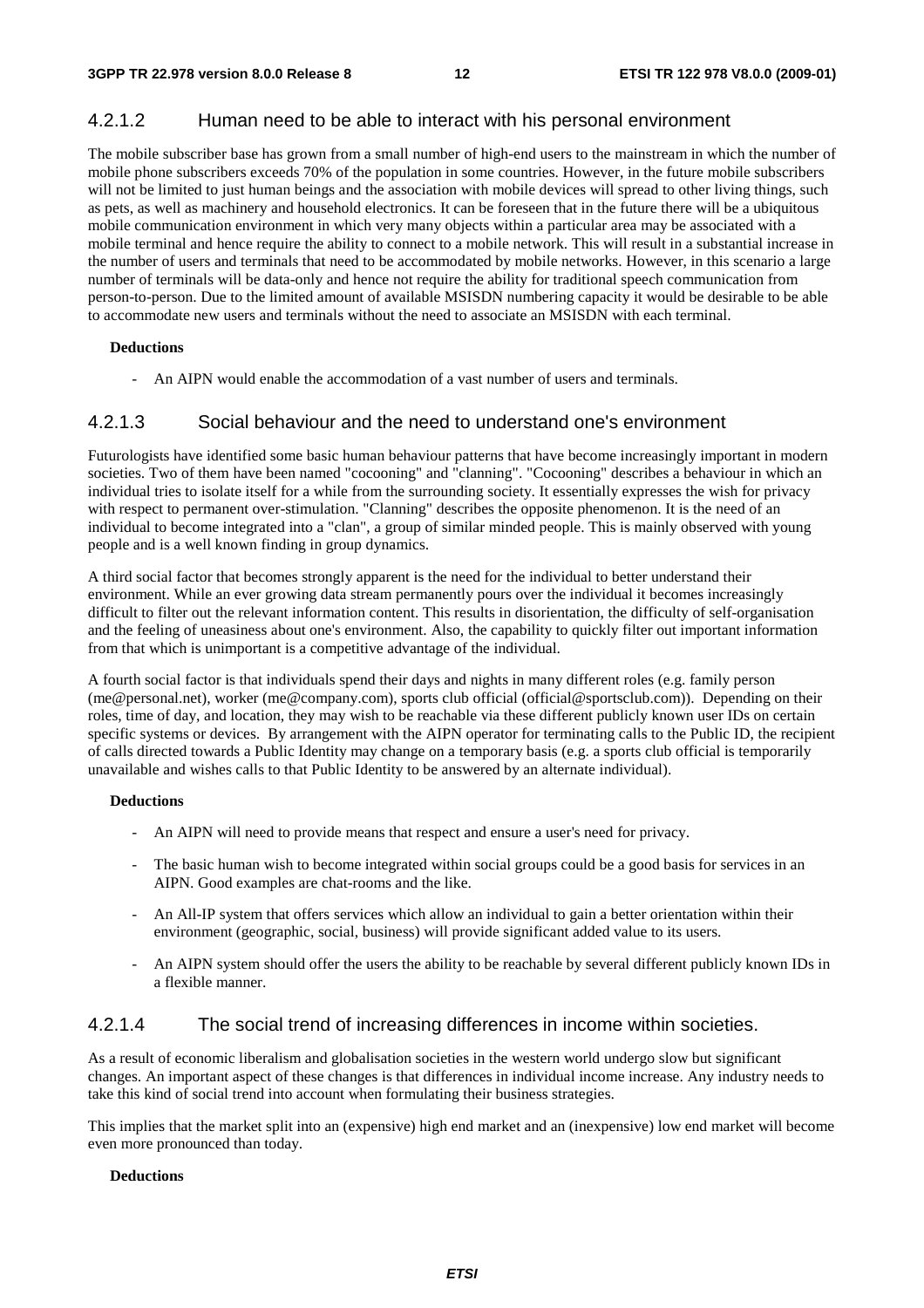- An AIPN will need to provide at the same time very cheap low-end services and high priced high-end services for different customer types. For the same kind of service (e.g. voice) the respective QoS may be the differentiating criterion.
- Quality of Service needs to be regarded as a chargeable feature.

### 4.2.1.5 The need to satisfy user experience of 'early-adopters'

The adoption of new technology is heavily dependent upon the experience of this technology, through the services that are delivered over it, by its users as well as the general public that comprise the potential market for this new technology. Therefore, it is important that new technologies clearly demonstrate advantages over those that are already prevalent. The perception of users toward a new technology at its early phase of introduction is mainly determined by the experience of initial users, sometimes termed 'early-adopters', when using this new technology. In terms of mobile telecommunications, in addition to the general ability to utilise more advanced functionalities and feature-rich services using a mobile phone, factors such as perceived communication delay, communication quality, connection set-up time and data transmission speed are highly visible to users experiencing new technology. Hence, factors that demonstrate the basic performance of the new system play an important role in demonstrating the benefits of new technology compared to those already available. Consideration of these factors clearly indicates that it is essential for future developments of the 3GPP system to clearly demonstrate to users the benefits of the enhanced capabilities compared to those already available.

#### **Deductions**

- An AIPN shall not degrade user experience. Additionally, it would be desirable for an AIPN to demonstrate to users improvements in basic system performance compared to the pre-existent capabilities of the 3GPP system.
- Factors such as perceived communication delay, communication quality and connection set-up time are important considerations for users when experiencing an AIPN as a new technology.

## 4.2.2 Drivers from a Business perspective

### 4.2.2.1 Mobile industry anticipating PS traffic to surpass CS

In the future it is thought that the amount of non-voice traffic, i.e. IP traffic within the PS domain, carried by mobile networks will equal and then surpass that of traditional CS voice traffic. Therefore, in the future mobile networks will need to be able to handle substantially increased volumes of IP traffic in a cost effective manner.

Additionally, in the future it is very likely that the there will be a variety of different traffic patterns for IP traffic including user-to-user and user-to-multicast, that needs to be optimally routed within mobile networks.

#### **Deductions**

- An AIPN will need to handle substantially increased volumes of IP traffic in a cost effective manner,.
- An AIPN will need to support optimised transport for user-to-user and user-to-multicast traffic.

### 4.2.2.2 Desire of AIPN operators to encompass various access systems that are not specified by 3GPP

Although 3GPP is primarily concerned with the UTRAN and GERAN-based access systems other access systems can be utilised by the 3GPP system and used to provide mobile services. This has been recognised from 3GPP Rel-6 with the standardisation of 3GPP-WLAN Inter-working [3]. In the future network operators will desire the ability to provide services to their subscribers optimised to the user's environment using a variety of diversified access systems. Although the access system utilised at a particular time within this environment may vary, it is likely that the services provided will have significant commonalities. Hence, in order to realise a multiple access system environment in an efficient and cost effective manner it is desirable that the replication of network functionality be minimised. This clearly indicates that there is a need for a common network to be able to accommodate a variety of access systems.

When accommodating various access systems it is desirable that this is achieved with a minimum impact upon the access systems themselves. It is assumed that most new access systems that are developed will incorporate IP technology and be optimised to carry IP traffic. Hence, in order to maintain a high level of compatibility it is necessary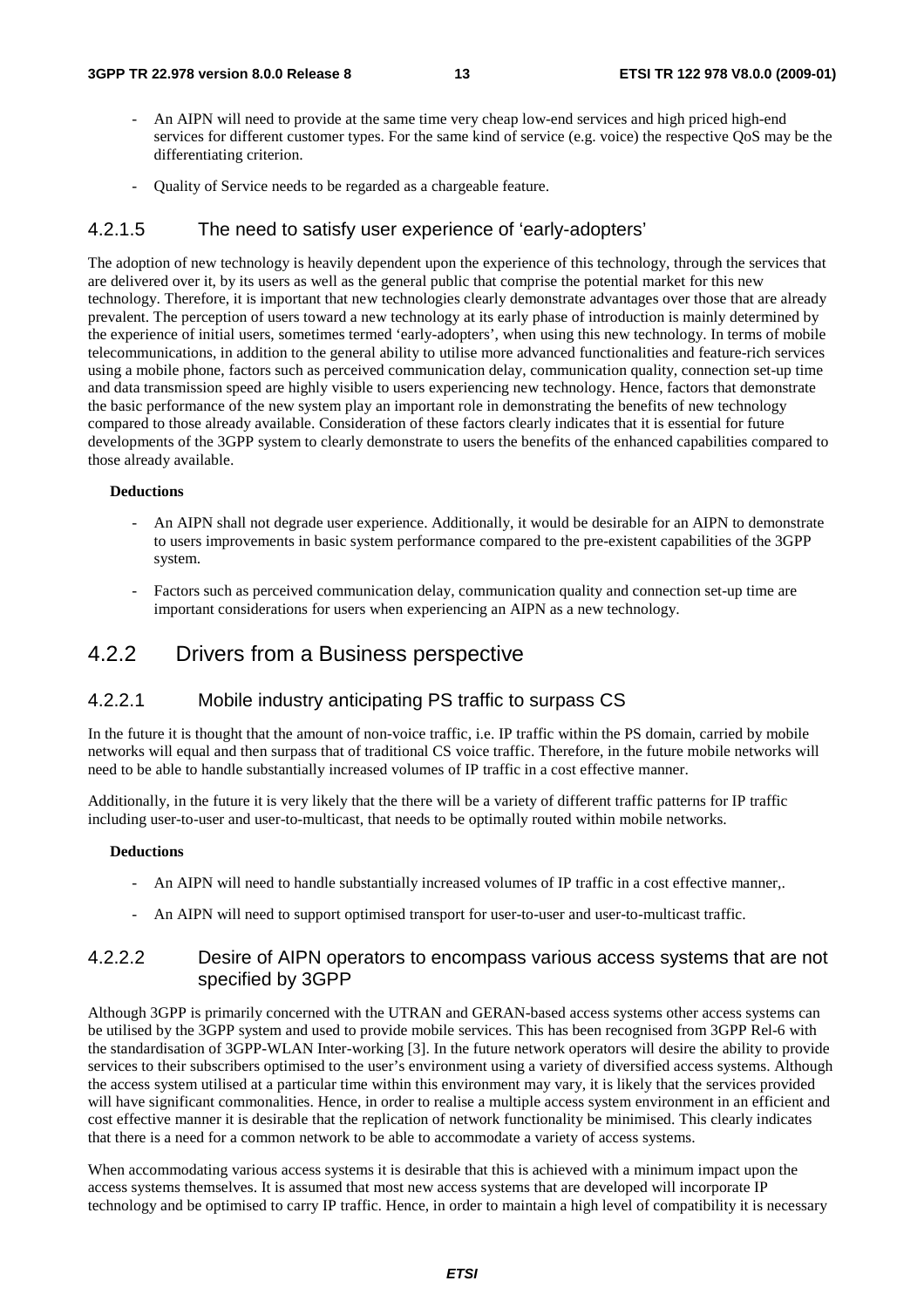#### **3GPP TR 22.978 version 8.0.0 Release 8 14 ETSI TR 122 978 V8.0.0 (2009-01)**

for the network accommodating these access systems to also be based upon IP technology and be optimised to carry IP traffic.

Based on the reasoning presented above it can be concluded that in order to design a future proof system that is able to efficiently accommodate a variety of different access systems it is necessary that the 3GPP system be designed as a common network that is based upon IP technology and optimised to carry IP traffic.

Furthermore, the development of new access systems will not necessarily be in line with the development of the network, therefore there is a need to be able to develop different areas of the network independently, e.g. develop the network independently to the development of the access systems.

In addition, it is desirable that a common IP network supports a centralised and common network control to enable the AIPN operator to control how the AIPN is accessed and how the resources of the AIPN are used whilst accommodating these access systems. This will enable the AIPN operator to be the focus for the provision of mobile services and ensure that the user's expectations regarding the quality of the services provided by the AIPN are fulfilled. Additionally, the provision of control over the usage of the AIPN at a common point within the AIPN will enable the AIPN operator to protect and leverage their investment in AIPN infrastructure as much as possible.

#### **Deductions**

- An AIPN would provide the ability to incorporate a variety of different access systems with a minimum impact upon the non 3GPP specified access systems to be accommodated.
- Using IP as the basis for a common network enables prevalent and low cost IP technology to be utilised. This allows the network to be deployed cost-effectively with the ability to provide common services using a common IP bearer throughout all the diversified access system environments.
- An AIPN should support a centralised and common network control to enable the AIPN operator to control how the AIPN is accessed and how the resources of the AIPN are used whilst accommodating a variety of different access systems.

### 4.2.2.3 Marriage of IT- and telecom world

### The influence of broadband Internet

With the emergence of broadband internet services there has been a rapid increase in the number of subscribers to IP services in recent years. Most notable is the growth in the number of subscribers to IP telephony services. This is expected to grow further and at an increasing pace as the broadband internet services of ISPs become more prevalent. This presents 2 points of major interest.

Competition with broadband Internet

The first is the need for network operators deploying the 3GPP system to offer competing services and so match this emerging trend.

Inter-working with broadband Internet

The second is that as the number of IP service providers and hence IP service subscribers become more prevalent the need to interwork with these IP service providers will emerge in order to offer services between 3GPP subscribers and IP service subscribers of other networks. This must include easy mechanisms for roaming and settlement operations, so end-users can leverage the benefits of each network without incurring the high overhead of setting up separate subscriptions with each service provider.

#### Service creation with the support of the IT industry

While in 2G systems the IT world played only a minor role - everything was standardised by GSM. 3GPP - and even more so OMA - allowed more diversity by defining service enablers (e.g. "Presence") instead of standardized services, enabling the IT world to create services that can rely on these capabilities.

The main reason to do so was speed of service introduction. The IT industry is capable to provide IP-based services based on defacto standards in a much shorter time than it can be done by standardisation. Also, the mechanisms of the market - adopting these services according to market need and user acceptance - are more effective.

### **Deductions**

- An AIPN would enable AIPN operators to offer IP-based services and provide appropriate inter-working methods with IP service providers.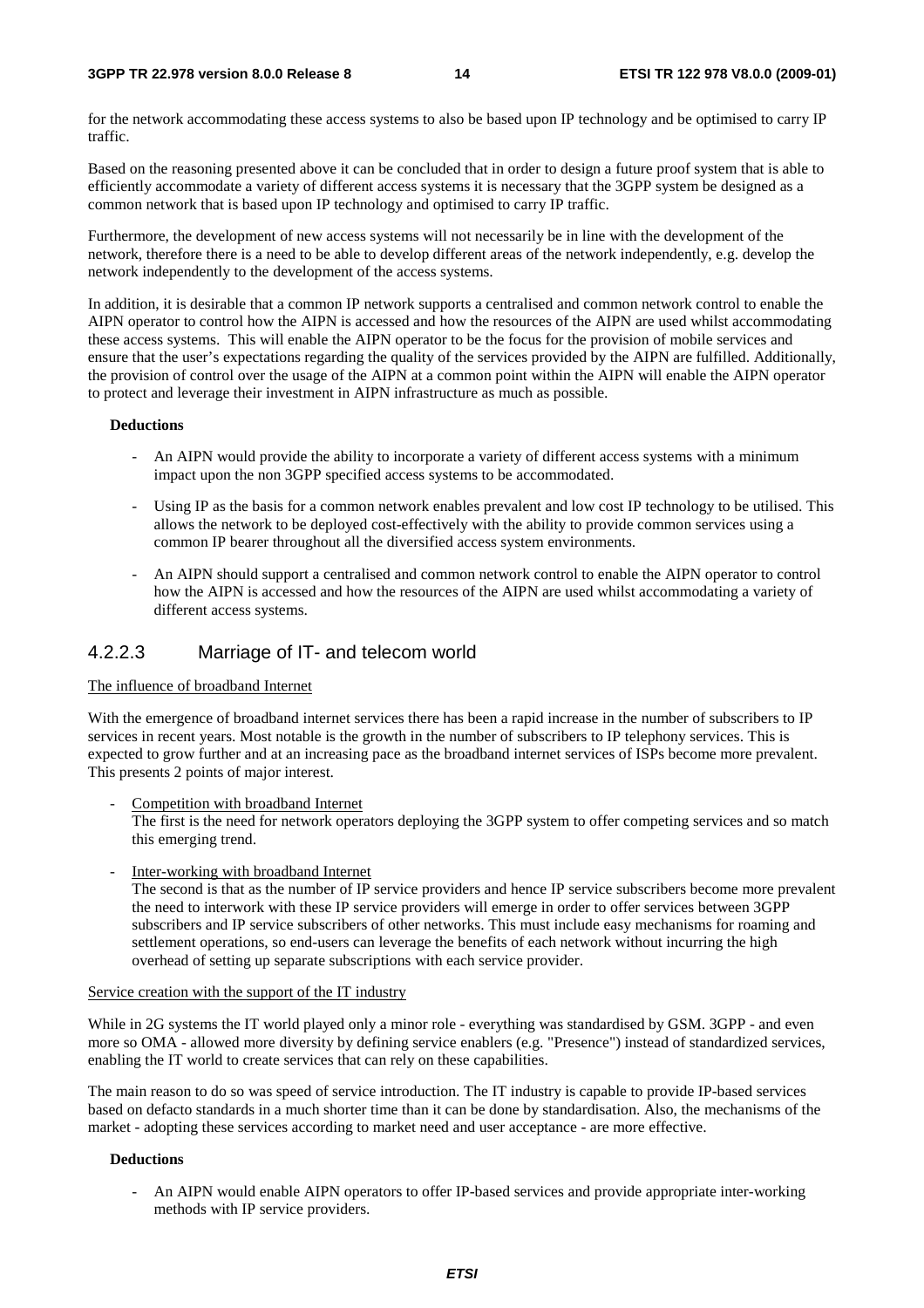- The AIPN should be able to support applications designed based on the capabilities of the AIPN without the need for explicit standardisation of the applications themselves.
- Note: The standardisation of AIPN capabilities should allow non-standardised applications to be created whilst maintaining interoperability. However, care should be taken within the standardisation of AIPN capabilities to ensure that interoperability is maintained.

## 4.2.2.4 Need for increased system efficiency leading to substantial cost reduction in terms of both equipment (CAPEX), and operational (OPEX) costs.

In the future it is foreseen that there will be increasing pressure to decrease the investment costs for mobile network equipment and the cost per bit for traffic carried by mobile networks. The reasons for this are twofold. Firstly, the increase in IP traffic carried by mobile networks will lead to a general need to further decrease the cost of handling this traffic both in terms of equipment and transmission costs. Secondly, in the future there will be increased competition for AIPN operators not only from mobile network operators using different radio access systems, but also from IP service providers providing broadband IP services using access and transmission technologies other than those of traditional mobile network operators, e.g. ISPs providing services using xDSL, Cable and/or WLAN without 3GPP inter-working. The business and charging models, e.g. flat-rate charging, deployed by these IP service providers are not those common to traditional network operators implementing the 3GPP system and will probably not be applied by AIPN operators. However, they do encourage heavy usage of IP services and as such AIPN operators need to be able to deploy a cost effective network for IP services in order to compete in the wider market place.

The cost of general-purpose equipment targeted for a wide-ranging general market is in general much less than that of specialised technology whose market is limited by specific criteria. An AIPN would enable the use of general-purpose IP technology with some modifications to tailor functionalities to the needs of network operators to provide mobile services. The ability to undertake large-scale deployment of general-purpose IP technology provided by an AIPN is foreseen to enable significant improvements in system efficiency and overall reduction in the equipment (CAPEX) and operational (OPEX) costs for future mobile networks designed to handle a large amount of IP traffic.

#### **CAPEX point of view:**

- The adoption of a common network system enables capital investment to be made independent to the number of access systems supported. Also, when a new access is added, the equipment costs are suppressed to a necessary minimum.
- Over capacity can be avoided by sharing the system, and the equipment costs are reduced (including redundant equipment costs).
- The development and the equipment costs of mass produced general-purpose devices are generally lower compared to dedicated devices.

#### **OPEX point of view**

- The variety of maintained devices can be reduced by introducing a common system, hence maintenance costs are reduced.
	- The training costs of maintenance engineers are reduced.
	- Due to the availability of general purpose platforms the cost of replacement hardware can be suppressed.

#### **Deductions**

The AIPN should be designed to enable AIPN operators to take advantage of the increased efficiency and OPEX/CAPEX reductions offered by IP technology.

## 4.2.2.5 Trend of the industry to align along the structure: access / transport / control / services

There seems to be a tendency in the industry for mobile telecommunication to adopt a horizontal structure into business units, which are mainly concerned with access, transport, control and services. This reflects the view of parts of the industry that these areas can be viewed as - more or less - economically independent fields. This view applies to AIPN operators as well as to manufacturers.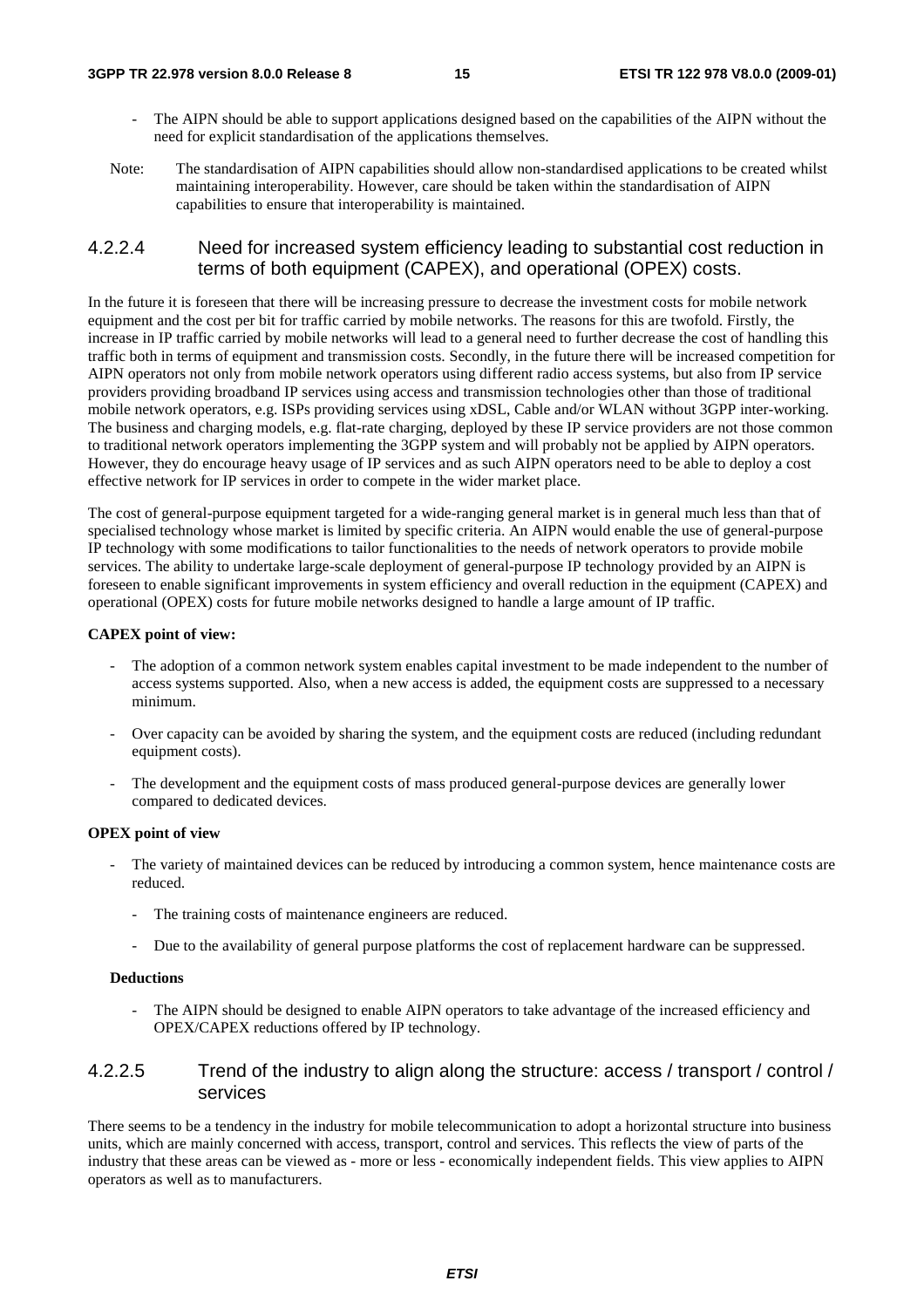#### **Deductions**

- An AIPN should provide an architectural structure that allows a decomposition of the added value according to access, transport, control and services. In particular charging capabilities will need to take this into account.

## 4.2.2.6 Fixed/Mobile network convergence

Some service providers are enabling fixed/mobile converged services for their subscribers. This is being driven by a number of factors, including (but not limited to) company mergers/demergers, the maturity of available VoIP solutions and the proliferation of service bundling (e.g. mixture of voice, video, data and mobility services) by service providers to reduce churn and increase ARPU. An AIPN should ensure that AIPN operators wanting to provide fixed/mobile converged services can do so within the IMS framework.

#### **Deductions:**

- An AIPN needs to take into account Fixed/Mobile network convergence issues.
- An AIPN should ensure that new/enhanced services follow the IMS framework, so the service will be applicable to fixed/mobile converged networks.

## 4.2.3 Drivers from a Technology perspective

## 4.2.3.1 Evolution of next generation radio access systems (3GPP specified)

Similar to the transition from 2G (GSM) to 3G (UMTS) it is expected that future radio access systems will allow for a significant higher data rate of user traffic than today. However, there is a trade-off between data rate and user mobility. In other words, a user, who is moving at a high speed, cannot expect the same high data rate as a user that is standing still. In addition it may be envisaged that radio access systems can be optimised to particular user requirements (e.g. in terms of data rate, mobility, QoS) such that multiple different radio access systems could be used by the same network operator simultaneously, even within the same geographical area.

#### **Deductions**

- An AIPN shall take into account the capability of next generation radio access systems to provide significantly higher data rates to the user
- An AIPN shall allow for multiple radio access systems, optimised to particular user requirements.

### 4.2.3.2 Progress of broadband wireless IP-based networks (non-3GPP specified)

Recently IP-based wireless technology has received a strong technological and economical boost. This has been fostered by industry alliances as well as standards development organizations (e.g. Bluetooth, IEEE 802.11x, 802.16x, 802.20x). Partially these technologies have already found their use in commercially available off-the-shelf products (WLAN cards, access points), which provide relatively high data rates at low prices. These technologies are currently evolving towards higher – broadband – data rates and/or support of continuous mobility in wide service areas. Currently there are competing standards at different stages of their hype cycles in this field. These systems generally provide only part of the functionality of full-blown mobile networks (e.g. they do not allow sophisticated charging models). However, the need to provide 3GPP inter-working with these technologies / networks has been shown already for 3GPP Rel-6 with the work item for 3GPP - WLAN inter-working.

#### **Deductions**

- An AIPN shall be able to provide means to ease inter-working with a multitude of broadband wireless IPbased networks.

### 4.2.3.3 Progress in ad-hoc networking for user defined services.

Ad-hoc Networks denote particular kinds of networks that may establish themselves automatically - "ad-hoc" - (i.e. without explicit administration) between mobile terminals. From today's perspective, generally all the activity concerning development in the field of Ad-hoc Networks (radio spectra, terminal communication and mechanisms to create Ad-hoc Networks) is happening outside 3GPP. However, AIPN operators may benefit from letting Ad-hoc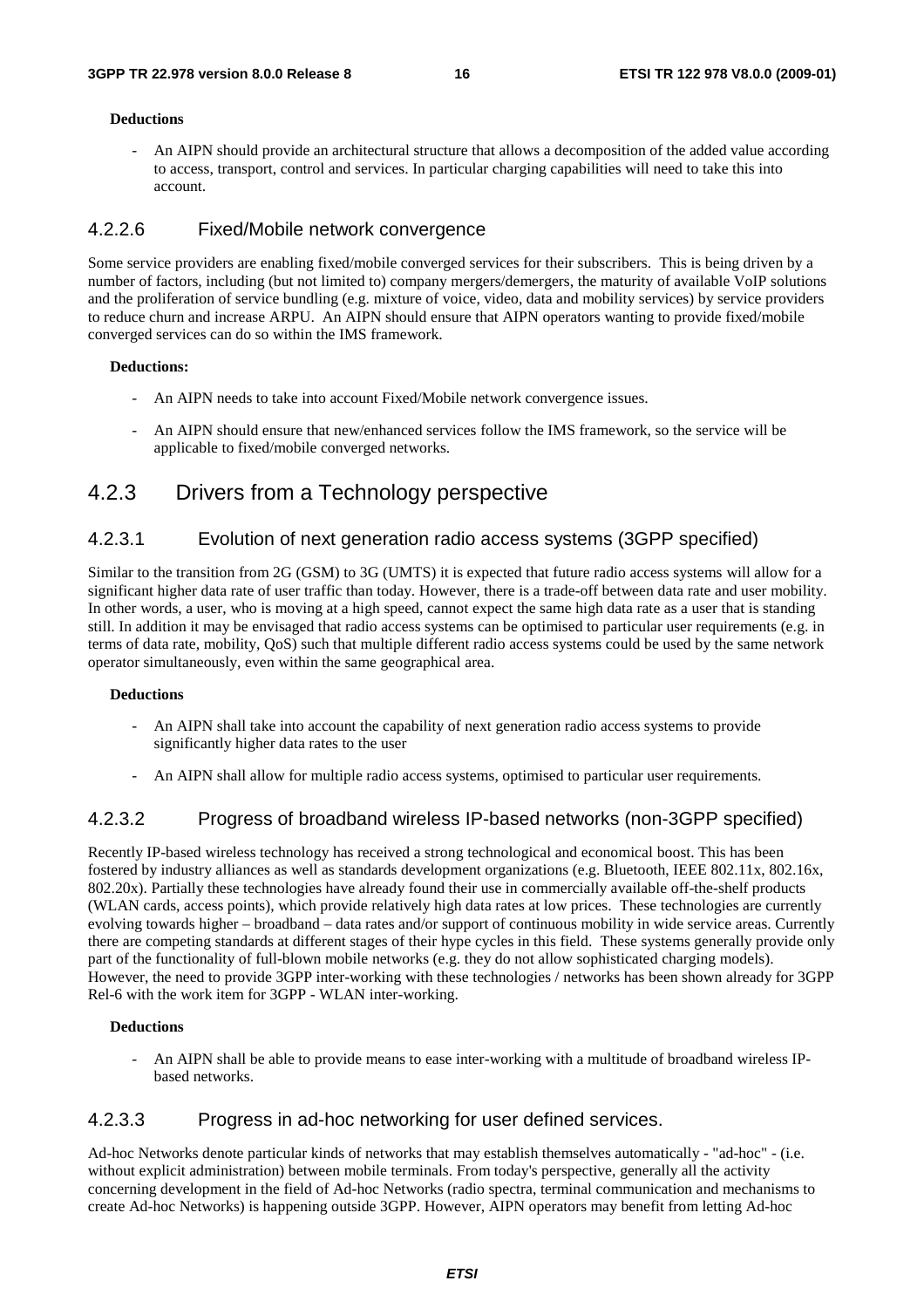Networks interact with the AIPN, thereby creating traffic in the AIPN; e.g. there could be Ad-hoc Network access to public networks via AIPN by at least one of the Ad-hoc Network members serving as a kind of wireless connectivity gateway.

Examples for such Ad-hoc Networks could be Personal Networks, as described later in the present document, or CBtype radio communications amongst listeners to a pop concert. In the case of Personal Networks an AIPN may provide connectivity to a server in an AIPN operator's network, in the pop concert example an AIPN may provide the capability for remote listeners to join.

Technically, an Ad-hoc Network is defined as a self-organizing and self-managing network of autonomous mobile terminals *without any infrastructure support*. In fact, it is this property which essentially characterizes Ad-hoc Networks, and as a consequence, no centralized radio resource management for ad-hoc networking necessarily exist.

Important aspects of Ad-hoc Networks which may impact an AIPN are:

- Identification, addressing and routing: If an Ad-hoc Network interacts with the AIPN, the AIPN may need to know about identities of individual members of the Ad-hoc Network (not only the "connectivity gateway"), be able to address them and route traffic to them.
- Authentication, security: in an Ad-hoc Network neither SIM resp. USIM/ISIM based identification and authentication nor ciphering on the air interface derived from authentication parameters can be assumed. In the case of at least one Ad-hoc Network member serving as a wireless connectivity gateway to the AIPN it should be ensured that this node can not compromise AIPN security.

#### **Deductions**

- Appropriate mechanisms for identification, authentication, addressing, ciphering and charging of members of an Ad-hoc Network inter-working with an AIPN have to be established.

### 4.2.3.4 Dawning of new, radio based services (e.g. Personal Networks, RFIDs, multihop access networks)

Currently there is a lot of activity (research projects) on new services that are utilizing different kinds of IP-based radio networks. Examples of such services could be:

- Personal (portable) Networks, that allow inter-working of different personal sensors/terminals
- RFIDs, that allow goods, to which a RFID is attached, to broadcast information about themselves,
- Multi-hop access networks, that allows a user's terminal to act as a radio relay station for another user

Many of these new services are capable to create revenue for an AIPN operator if they can easily inter-work with (or be integrated into) an AIPN

#### **Deductions**

- An AIPN would benefit from a capability to facilitate inter-working with (or integration of) these new radio based services.

### 4.2.3.5 Reconfigurable Radio (Software Defined Radio - SDR)

Reconfigurable radio interfaces allow terminals to adapt/optimise its radio properties to the currently available radio network. This could allow an increase of spectrum efficiency. However, the network would need to support such a functionality of the terminal.

#### **Deductions**

- An AIPN would benefit from a support of reconfigurable radio interfaces in the terminal.

### 4.2.3.6 Web services

While not being specific to mobile networks Web Services are becoming increasingly important as a standardised interface to provide IP-based services. There is a general trend towards Web services within the industry. For example, in OMA a working group is dedicated to the evolution of web services in mobile networks and in many respects they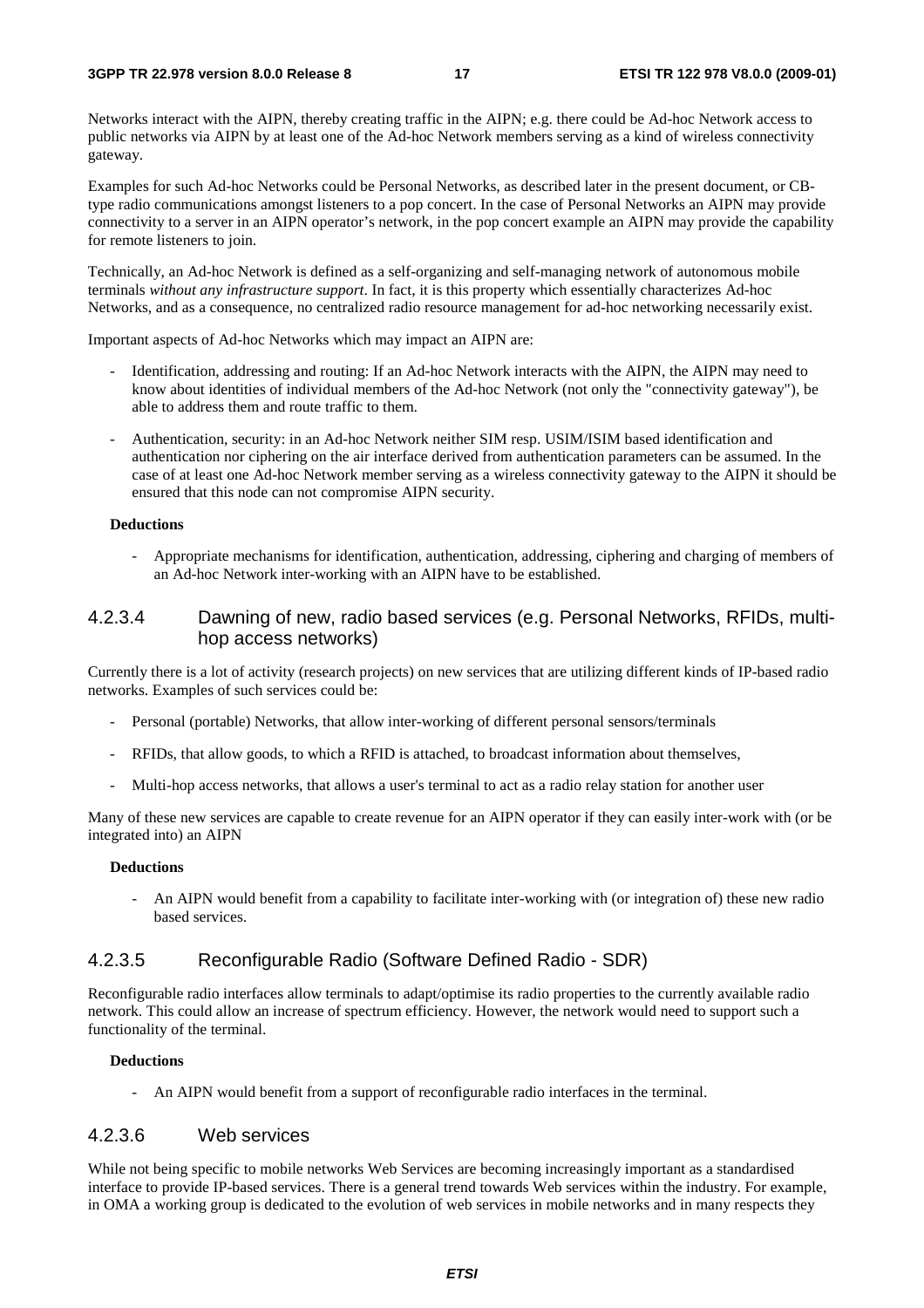are seen as a replacement (rather than an addition) of traditional service enabler interfaces such as CAMEL and the CORBA version of OSA/PARLAY.

#### **Deductions**

- An AIPN will need to support Web Service interfaces for service provisioning.

### 4.2.3.7 Multi-access

The introduction of multiple access systems within the same coverage area raises new AIPN operator and user requirements; the user may wish to influence the selection of the access system for use based on such aspects as supported QoS, mobility, pricing, coverage, etc. and the AIPN operator may wish to influence the access system selection by setting policies. Optionally, a user may even wish to use simultaneous multi-access as well.

Note that the selection of the access system must be easy for the end-user, e.g. it could be based on some preferences and the actual process can be partly or completely hidden.

It is expected that users using multiple access systems will require an appropriate service continuity experience as they switch from one access system to another. This means that their sessions remain in operation, with minimal interruption. In addition, the services provided should be made access aware (e.g. choose video quality based on the available bandwidth).

#### **Deductions**

- An AIPN shall make use of the multiple access systems by providing support for appropriate handover between access systems, reachability over multiple access systems, access system-aware services, and optionally simultaneous multi-access.
- An AIPN shall provide support for access system selection based on combinations of AIPN operator policies, user preferences and access system conditions.

## 4.2.3.8 Progress of advanced Traffic Engineering Technologies

As the number of users accessing multimedia and data services from 3G networks will continue to increase, huge amounts of IP traffic are expected to be handled by AIPN operators. Due to the increase of the IP traffic, network bottlenecks may also appear in an AIPN operator's IP backbone, therefore, new challenges will be faced by the AIPN to provide guaranteed QoS to end-users for different types of services (real-time, non real-time) and also ensure that the transport network resource is used efficiently. This would enable e.g. over-provisioning in IP transport network to be avoided in order to save CAPEX for AIPN operators.

Traffic engineering technologies, e.g. MPLS, advanced QoS routing algorithms, and dynamical load balancing among network entities are potential solutions to achieve this within an AIPN.

#### **Deductions**

- An AIPN will need to be able to guarantee QoS for different types of services (real-time, non real-time) and ensure efficient use of network resources. Traffic engineering technologies within the IP transport network may provide appropriate methods to achieve this within an AIPN.

## 4.3 Impacts to current models for the 3GPP System

The introduction of an AIPN will impact the current models upon which the design of the 3GPP system has been based. However, there is a legacy of success within the models that have been utilised up to now. Therefore, it is necessary that some consistency is maintained between the past and future aspects of the 3GPP system with the addition of the ability to adapt to the future environment in which system enhancements will be introduced.

Whilst there is a need to maintain current models, future enhancements in the 3GPP system, specifically the introduction of an AIPN should also enable introduction of new models and the creation of new opportunities for development of new functionalities and the provision of new services.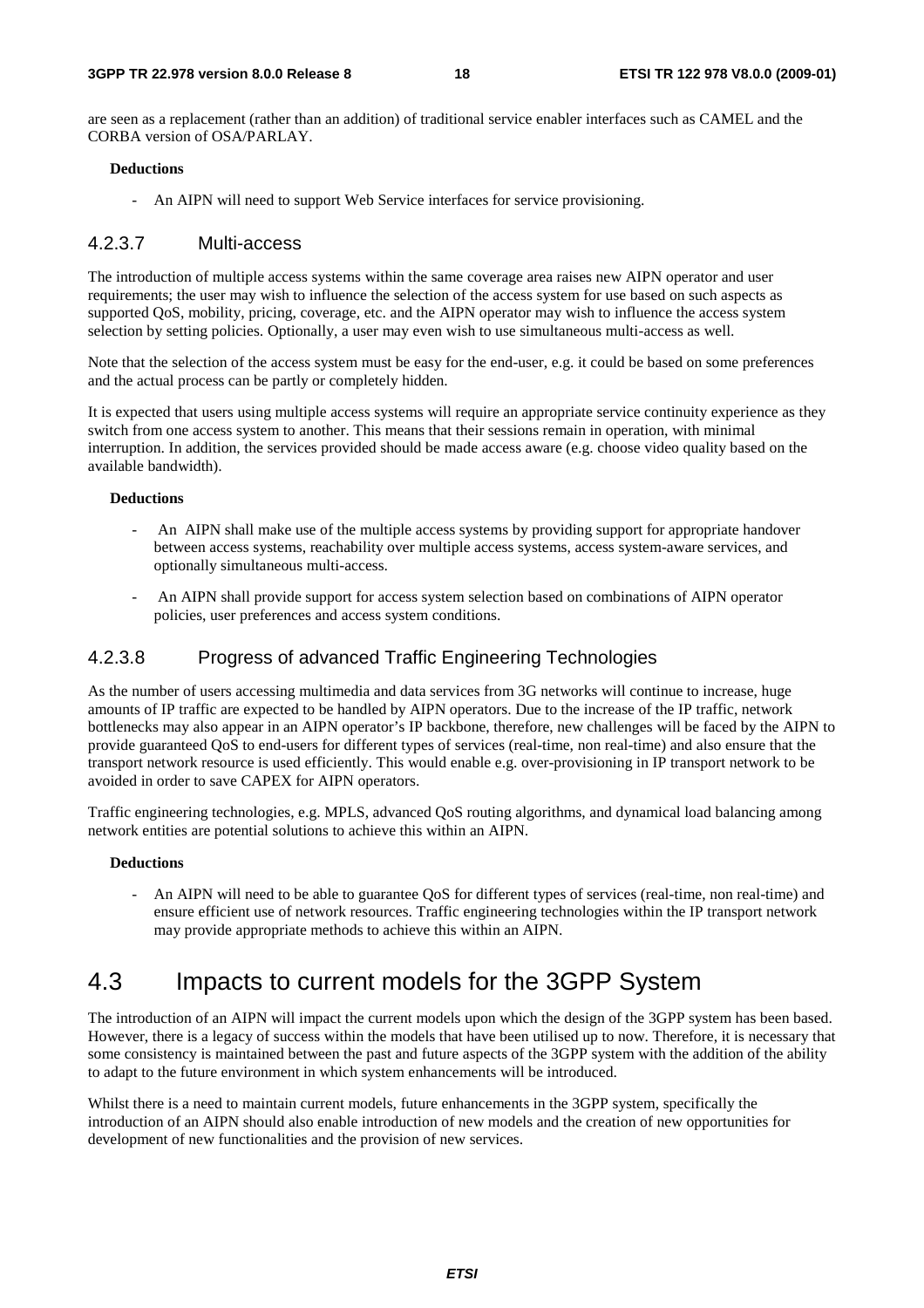## 4.3.1 Impacts to current charging models

Users are aware and understand the current charging models such as flow based charging and event based charging where a user pays for each time he/she uses a specific service, hence the possibility to provide these with an AIPN should be maintained. However, as the environment in which the 3GPP system is utilised adapts an AIPN should also provide the capabilities for and provide the necessary improvements in efficiency and cost reduction to enable new charging models to be introduced.

An AIPN should be flexible enough to support the different pricing models that are needed. Many Internet users expect that services such as email, news and search engines are free of charge and that they should pay only for the access via a flat rate pricing model. Other users will instead have to pay an additional amount according to the "calling party pays" principle. Therefore AIPN operators will need to use sophisticated pricing models, including event based charging. AIPNs should support those models. What pricing model to utilize at a given time is dependant on the circumstance of the AIPN operator e.g. based on different strategies such as Cost Leadership or Differentiation. An AIPN needs to support a cost effective charging system in order to be able to quickly launch new services but yet be as flexible such that an AIPN operator can use price models such as:

- Charge extra for guaranteeing a OoS
- Charge extra for "Calling Party Pays"
- Charge for the transport
- Charge for the event
- Additional charge (positive or negative) for the simultaneous use (combination) of services
- Adjust the price for different reasons e.g. to reward certain users, enable subscription bands (e.g. gold, silver, bronze)
- Charge for the content

Further the charging system for an AIPN shall contribute to minimizing the credit risks for the AIPN operator. The charging system in an AIPN shall in a cost efficient manner support various access systems with minimal impact on the terminal from a charging point of view. Further the AIPN shall from a control and charging point of view support different type of services e.g. RealTime and Bursty traffic such as PoC. Both real-time and none real-time schemes must be supported by an AIPN

In a multi-access system environment the current charging and policy control architecture needs to be enhanced in order to allow for the business models defined in 4.3.2 e.g.

- The service provider having a relationship with the AIPN operator provides rating information and minimal QoS he assessed (as well as other content related polices) that apply for different access systems a service should have.
- For seamless handover between access systems in a multi-access system environment the subscription class/credit availability may allow service continuity or may not allow it. Hence based on subscription class different redirection points are applied e.g. for top up or to initiate a subscription such that credit are given for a service in a new access system.

There is a need to support flexible charging models between operators so that it is possible to charge roaming subscribers according to the different charging models identified above.

## 4.3.2 Impacts to current business models

The current business model for network operators and manufacturers implementing the 3GPP system is comprised of a value chain of users to network operators to equipment manufacturers. This current business model is the foundation for the success of the 3GPP community. Hence, the essence of this model should be maintained. This includes the need to maintain the focus upon network operator considerations and the need to maintain the core "mobile" aspects of the system. This requires maintenance of factors such as the provision of network operator control at a common point within the network and the ability to utilise the wireless interface as efficiently as possible.

With the cost reductions provided by an AIPN there will be greater freedom for AIPN operators to apply varied business models within various environments.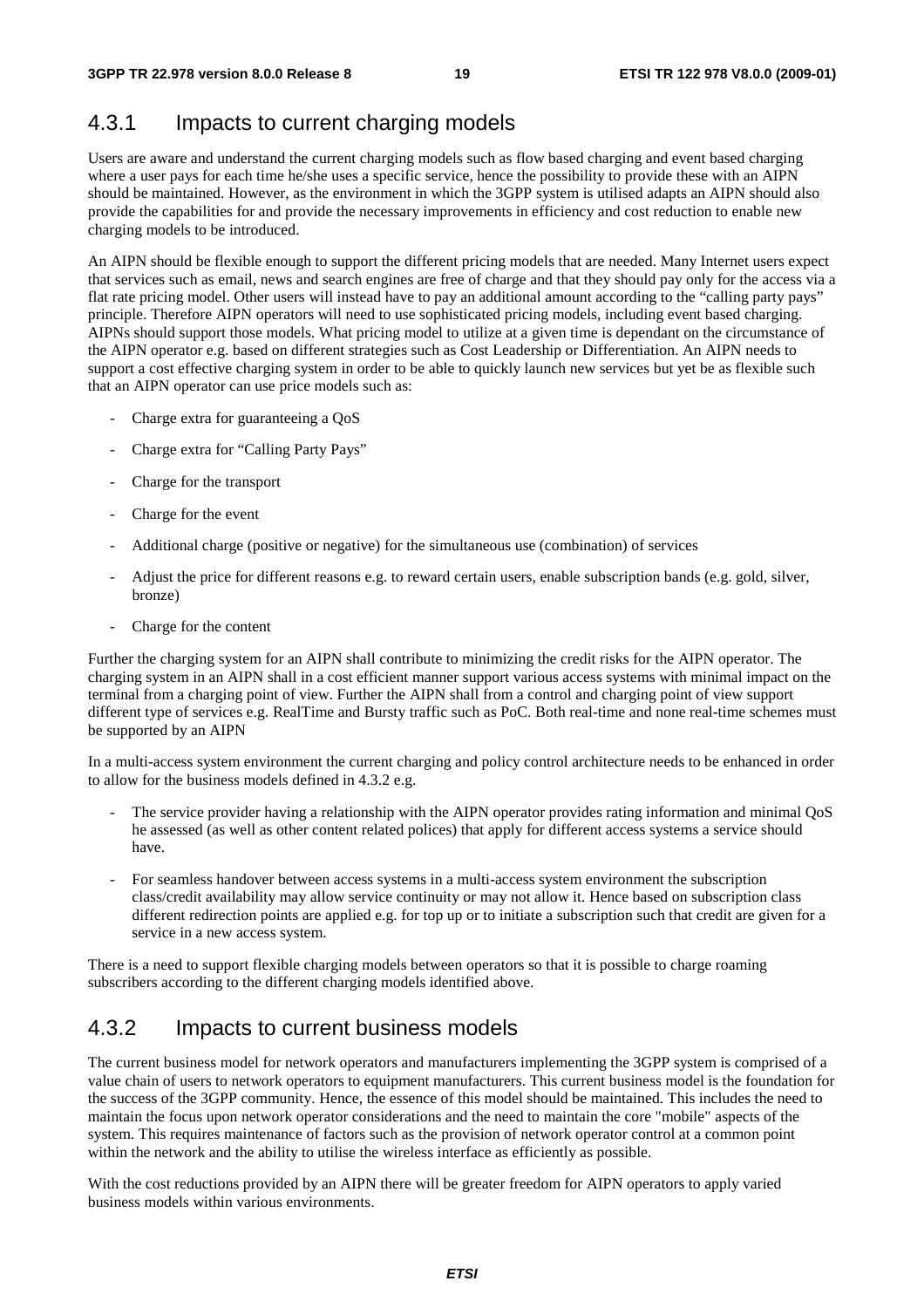#### **Support for business models with distinct AIPN/access/service separation**

More than today an AIPN will need to support business models that allow operation of AIPN, access systems and services by the different stakeholders. Often, a network operator will be the only stakeholder operating all three, AIPN, access systems and services, or these stakeholders will be individual business parts of a single network operator company, e.g. one company branch operating the AIPN, another one the access systems, while a third branch is concerned with end-user services, irrespective of the connectivity.

However, it should also not be precluded, that individual companies are able to operate AIPN, access systems and services in cooperation, but separately. An example of such a situation could be an AIPN operator, who has a business agreement with the operator of a particular access system (e.g. WLAN or shared UTRAN-based access system)) and allowing a third party service provider to offer services to their own customers.

It is understood, that the user is "owned" by the AIPN operator in the sense that the AIPN operator controls access of the user to the public network and has the prime commercial relationship with the user.

Therefore, an AIPN will need to follow architectural principles that facilitate operation of AIPN, access system and services by separate stakeholders. However this should not preclude the capability to efficiently operate all three domains by a single stakeholder, i.e. a network operator.

## 4.3.3 Impacts to current service models

#### **Impact on models for development and provisioning of services**

Even if the 3GPP system already allows the flexibility of IP based services through the PS domain today, the introduction of AIPN may bring the model for the development and provisioning of services one step further. The current model for the introduction of new services into 3GPP systems, often comprising standardisation of capabilities within 3GPP, followed by development by vendors and deployment by network operators, is rather cumbersome and has difficulties in quickly responding to changing market trends. Whilst also maintaining the traditional aspects of the 3GPP service model, it should be important to leverage new possibilities for service provisioning which may be enabled by the introduction of an AIPN. There is a potential demand for an extremely wide variety of mobile services. To meet this demand new models for service provisioning are essential.

Historical side note: An interesting comparison is the evolution of software applications within the computer industry. Only two decades ago software applications were limited in variety and cost was high. The emergence of a few de facto standards for software application environment propelled an unparalleled explosion of all foreseeable and unforeseen kinds of software applications. The economy of scale has also made it possible for them to be provided at a much lower cost level.

#### **Outlook on potential new models for development and provisioning of services**

The introduction of AIPN can similarly be an enabling factor for developing new models for easier, more flexible and more cost efficient introduction of mobile services. Today there exist several good examples where simplified service models have brought forward a wide variety of mobile services. But to meet the potential demand of mobile services, models must continue to be developed that allow services to be jointly provided by multiple stakeholders. Most likely the broadest range of mobile services will be possible when responsibility for service provisioning is opened for third party service providers e.g. via web services. Using policy and control frameworks, applying flow based charging concepts, establishing the IMS framework, and providing different sorts of open interfaces, will be important tools for AIPN operators to control how third party providers can provide their services. Changed business models must go hand in hand with this to give all parties incentive to put efforts into it. As in the software application domain, it is by releasing the innovative force of a larger group of creative people and companies that we can meet the demand for mobile services in the coming decades.

#### **New usage- and traffic patterns for mobile services**

Different service models also need to exist for different categories of mobile services. Person-to-content, person-toperson, and machine-to-machine type of services should for example require different service models to enable faster, more flexible and more cost efficient service provisioning.

The work within 3GPP will allow an evolution of the 3GPP system to enable these more advanced service models and to keep AIPN operators in control at their selected level.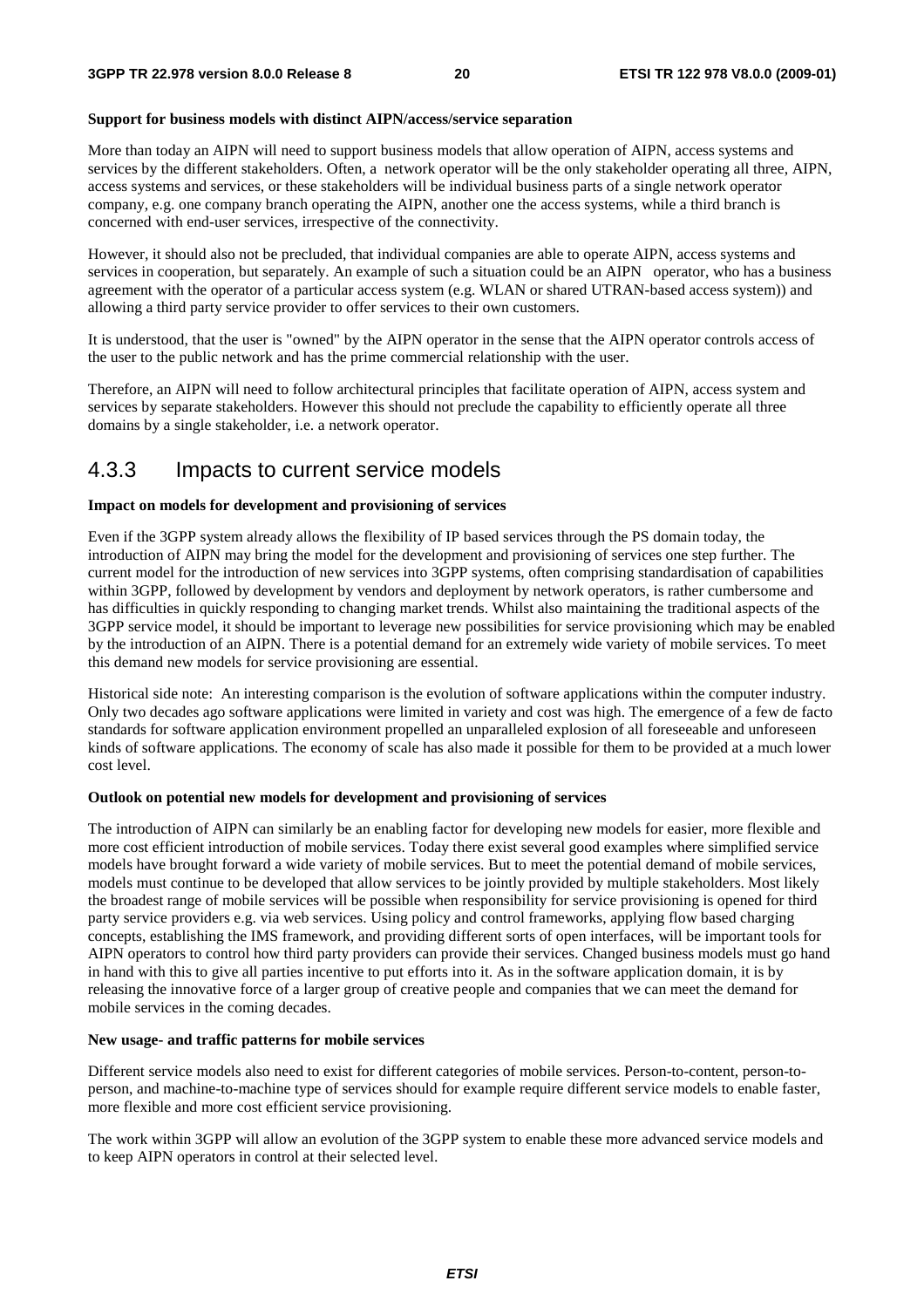## 5 End-user and AIPN operator aspects of an AIPN

## 5.1 AIPN Vision

An AIPN would enable the convergence of access systems and services onto a common network. In this emerging area users will demand more from their services and interaction with their technologies. Instead of the islands of capabilities that currently exist it is desirable to bring these capabilities under one umbrella whilst offering session continuity across multiple access systems. This seamless offering will be characterised by the provision of an effective management of mobility that consists of offering users a telecommunication service, continuously and transparently when the user's terminal moves between various access systems or various services, whatever type of communication and wherever communication has been initiated. One of the key enablers within an AIPN will be the seamless mobility across terminals and access systems supported by a mobility manager that unobtrusively manages these interactions.

Delivering an AIPN will address these needs, extend the reach of 3G technologies and maintain a relationship with the user in each context. Multiple connected devices will enjoy interactivity, adopting principles including single sign on, seamless mobility, context sensing and the unobtrusive device management.

## 5.1.1 Key aspects of an AIPN

The following are the key aspects of an AIPN:

## 5.1.1.1 Common IP-based network

- IP-based network control
	- Non-access system specific mobility control equivalent to that provided by cellular networks i.e. mobility control within the AIPN under the control of the AIPN operator, across the same and different access systems, that is not dependent upon specific access or transport technologies or IP version.
	- IP-based routing and addressing
- IP transport
- Communication quality, i.e. QoS, equivalent to or greater than already provided
- Inter-working with IP networks
- Inter-working with legacy networks
- Functionality at the edge of the network to support different access systems, legacy equipment.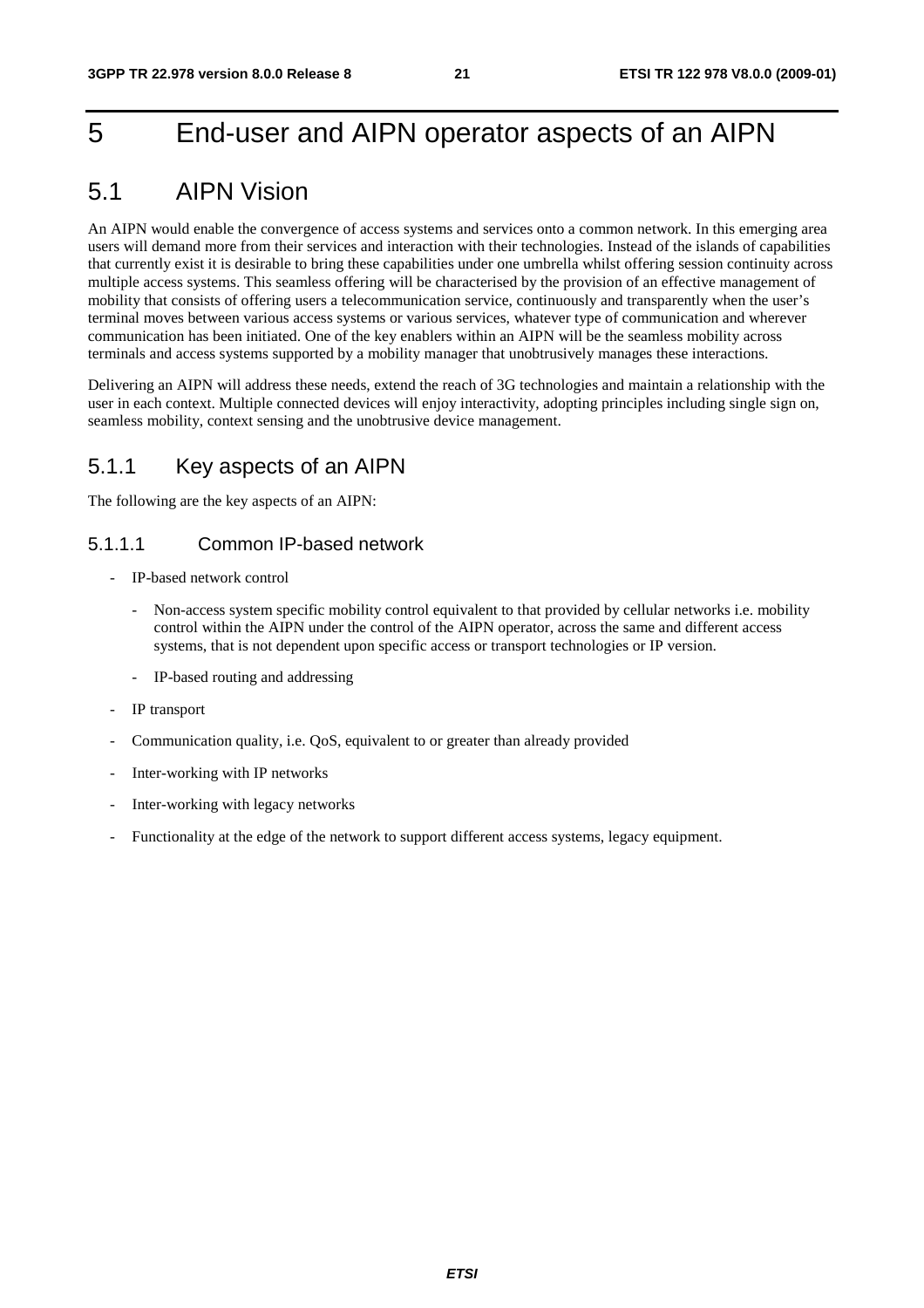

**Figure 1: Visual representation of the key aspects of an AIPN** 

### 5.1.1.2 Support of a variety of different access systems (existing and future)

Service provision across different access systems

## 5.1.1.3 Take advantage of convergence of telecommunications and IT industries towards IP technology

- An AIPN should aim to provide common capabilities independent to the type of service being provided (i.e. independent of whether it is a "traditional" telecomm service or a "traditional" data service).
- Convergence with IP technology should be considered within the AIPN system design from the perspective of the system as a whole (i.e. network and mobile terminals) to ensure that complexity is avoided within specific elements e.g. avoidance of complexity in mobile terminals due to a misalignment between technology convergence in the network and mobile terminals.

## 5.1.1.4 Advanced mobility management:

- Mobility across access systems.
	- Support fast handover and/or lossless handover across different access systems
	- Provision of Seamless services and handover across different access systems.
	- Support the capability to apply handover mechanisms based on quality of service requirements of applications and capabilities of the access systems involved.
- Multiple dimensions of mobility

The AIPN shall support several dimensions to provide mobility: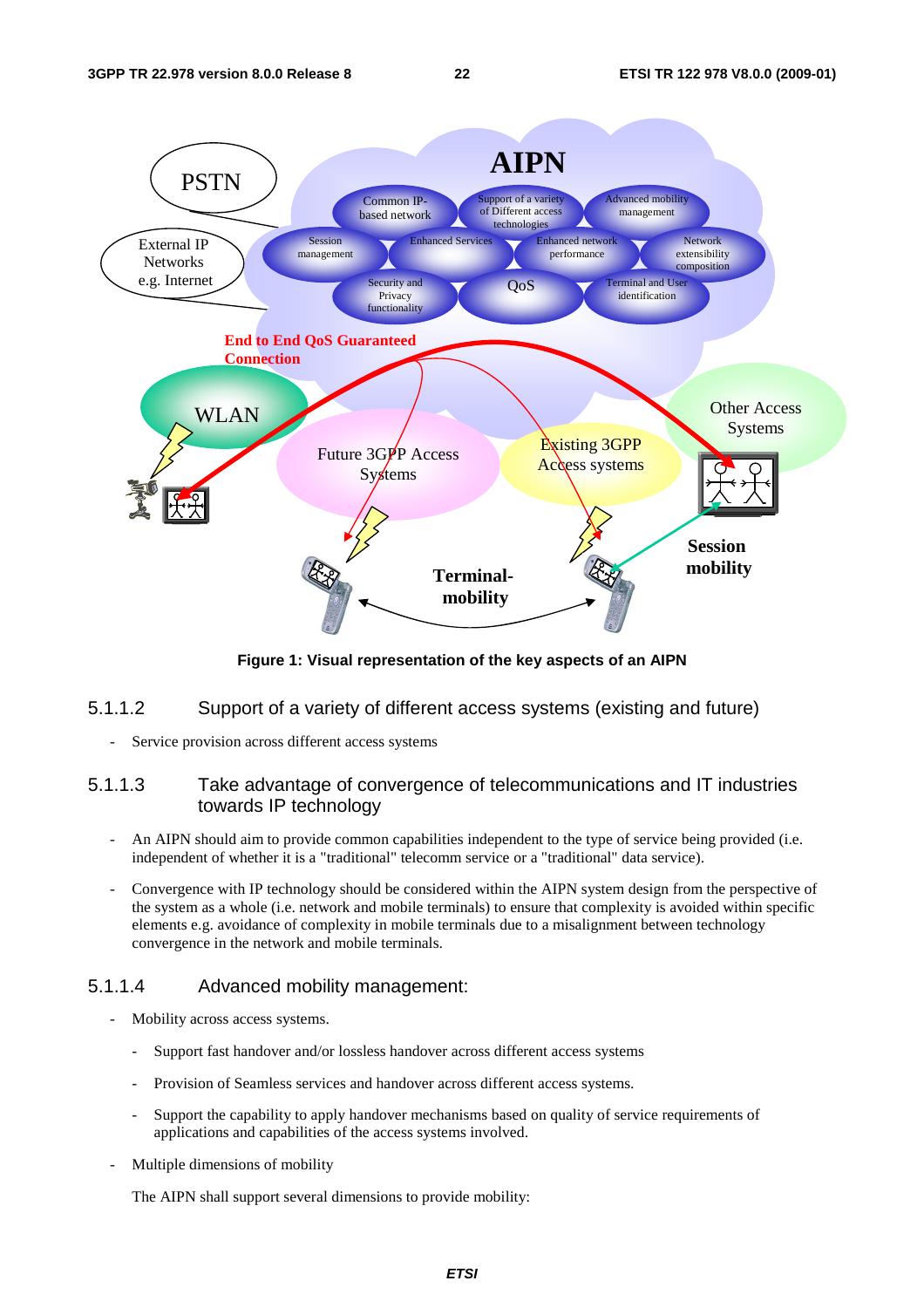- An end-user shall be able to use different devices ("end-user mobility").
- The terminal shall be able to communicate while moving. This includes both handover from one radio cell to another in the same access system, or switching from one access system to another in a multi-access system environment. ("terminal mobility").
- The user may be able to move some or all of his active communication sessions from one of his devices to another. ("session mobility") E.g., a user may wish to move a video streaming session from the handset to a car mounted TV screen.

Note that certain aspects of services may change as a result of mobility, but they must remain useful to the end-user.

To address these needs, advanced naming and addressing schemes are necessary that provide reachability for a given user or particular session.

Recommended requirements:

- An AIPN shall incorporate naming and addressing schemes that address a given user or session.
- The AIPN shall support end-user mobility.
- The AIPN shall support terminal mobility.
- The AIPN shall support session mobility.

### 5.1.1.5 Enhanced session management:

- Service adaptation to terminal capabilities, user preferences, subscriber priorities, network conditions or other operator-defined criteria. Service adaption shall be under the control of the operator.

The services provided to users should be, as much as possible, independent of the terminal used and the condition of the network. An AIPN should be able to adapt the service (e.g. information rendering) to the capabilities of the terminal being used and the condition of the network with minimum or no user interaction.

- Note: this may not be feasible in all cases (e.g. some services will require "minimum terminal capabilities" to be able to be accessed, with these "minimum capabilities" being service dependent), but an AIPN will be designed to enable this property in as many cases as possible.
- Session mobility: seamless mobility of sessions between terminals.

It should be possible to move sessions from one terminal (or a set of terminals) to another according to the preferences of the user e.g. automatically with minimum user involvement or based upon a specific user request/pre-determined user preference settings.

- An end-user shall be able to select how calls and services directed towards her through each of her public IDs will be treated. For example, for a given public ID, she may set which of her terminal device(s) is used and with what priority, through which access system(s), and whether calls are automatically answered by the network at certain times of day.

Care needs to be taken to ensure there is no burden on the user to interact in a complex way.

### 5.1.1.6 Access system selection

In an AIPN the applications are based on IP and will evolve towards access system independence. An AIPN is expected to support multiple access systems.

The selection of the access system may need to take into account several aspects of an AIPN, e.g. service requirements of an application, load balance of the network, and charging & billing.

## 5.1.1.7 Enhanced services

- Support for advanced application services
- Support for group communication services, e.g. voice group call, instant group messaging, and multicast delivery. In some cases, a group may include a large number of participants.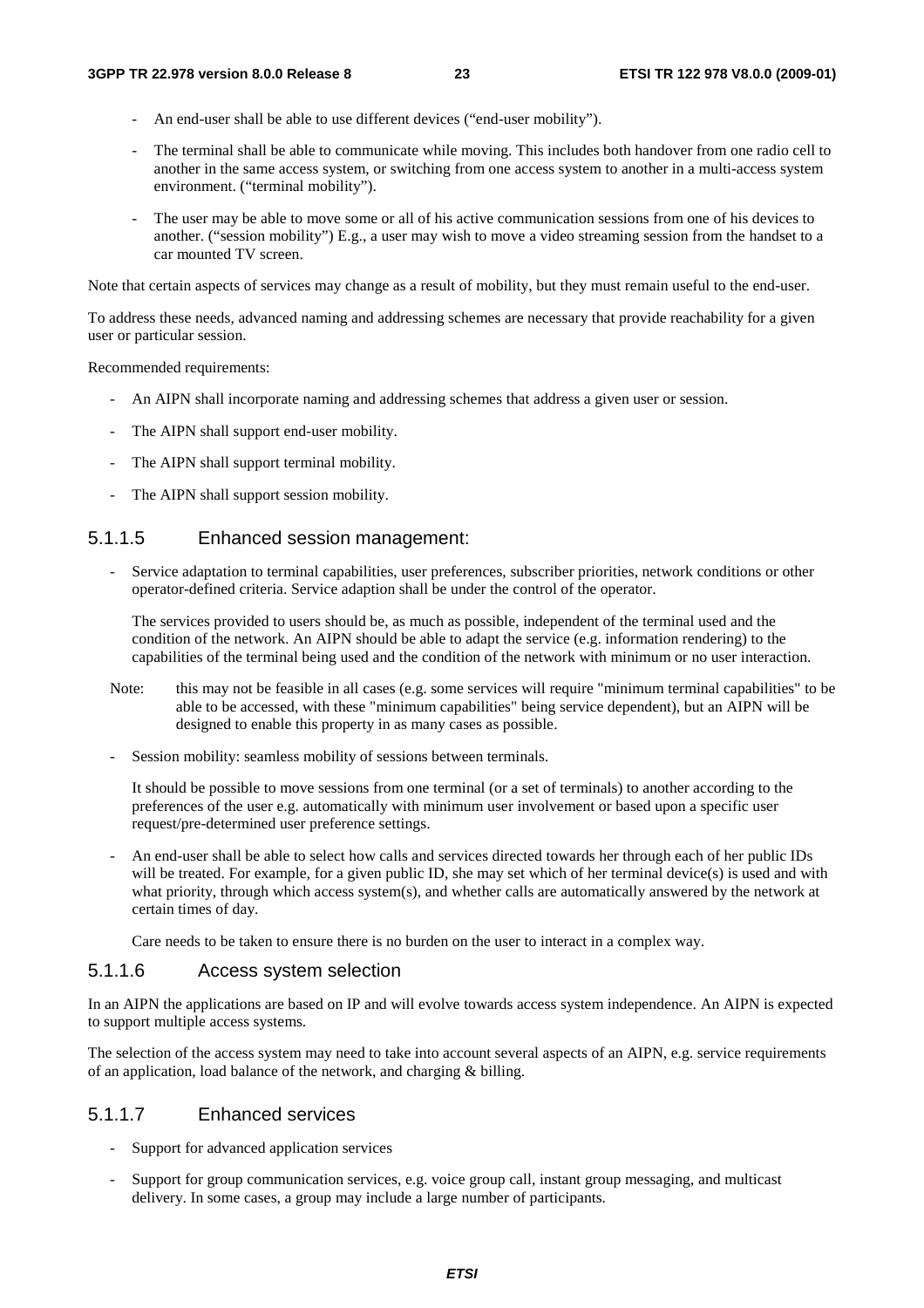- Support for integrated services, e.g. a service including a mixture of services among SMS/MMS/Instant Message, or a service including voice call/video call/voice mail.
- Provision of seamless services (e.g. transparent to access systems, adaptable to terminal capabilities, etc)

 Users should be able to move transparently and seamlessly between access systems and to move communication sessions between terminals.

Support ubiquitous services (e.g. associations with huge number of sensors, RF tags, etc.)



PAN, Moving Network

#### **Figure 2: Support of ubiquitous services**

Improve disruption-prone situations when network connectivity is intermittent.

Disruption-free network connectivity may not be cost effective, or even feasible, in all cases (e.g. cell planning for full radio coverage for all services, disruption-free inter-access system handovers, disruption-free IP connectivity in all network links). An AIPN should consider solutions for making services as resilient to temporary lack of connectivity as possible.

### 5.1.1.8 Enhanced network performance

- Ability to efficiently handle a variety of different types of IP traffic including user-to-user and user-to-multicast traffic models
- Optimized routing of IP traffic

### 5.1.1.9 Network extensibility/composition

- Facilitate integration of networks with different administrative domains (e.g. handle negotiation of administrative issues, security, trust, etc).
- Solutions should be studied for facilitating the integration of different networks of the same or different AIPN operators in order to enhance the services provided to their customers, and enable the introduction of new services. This includes, but it is not limited to, the sharing of some parts of the network.
- Allow dynamic and flexible integration of "Ad-hoc Networks at the edge (e.g. Personal Area Networks, sensor networks, etc).

### 5.1.1.10 Network management

Introduction of self-managing technologies (e.g. Plug-and-Play) should be considered for faster deployment and reduction of operational cost. In particular, an AIPN should be designed from an early phase to include:

- Plug-and-play components to ease the setup and operation of the AIPN.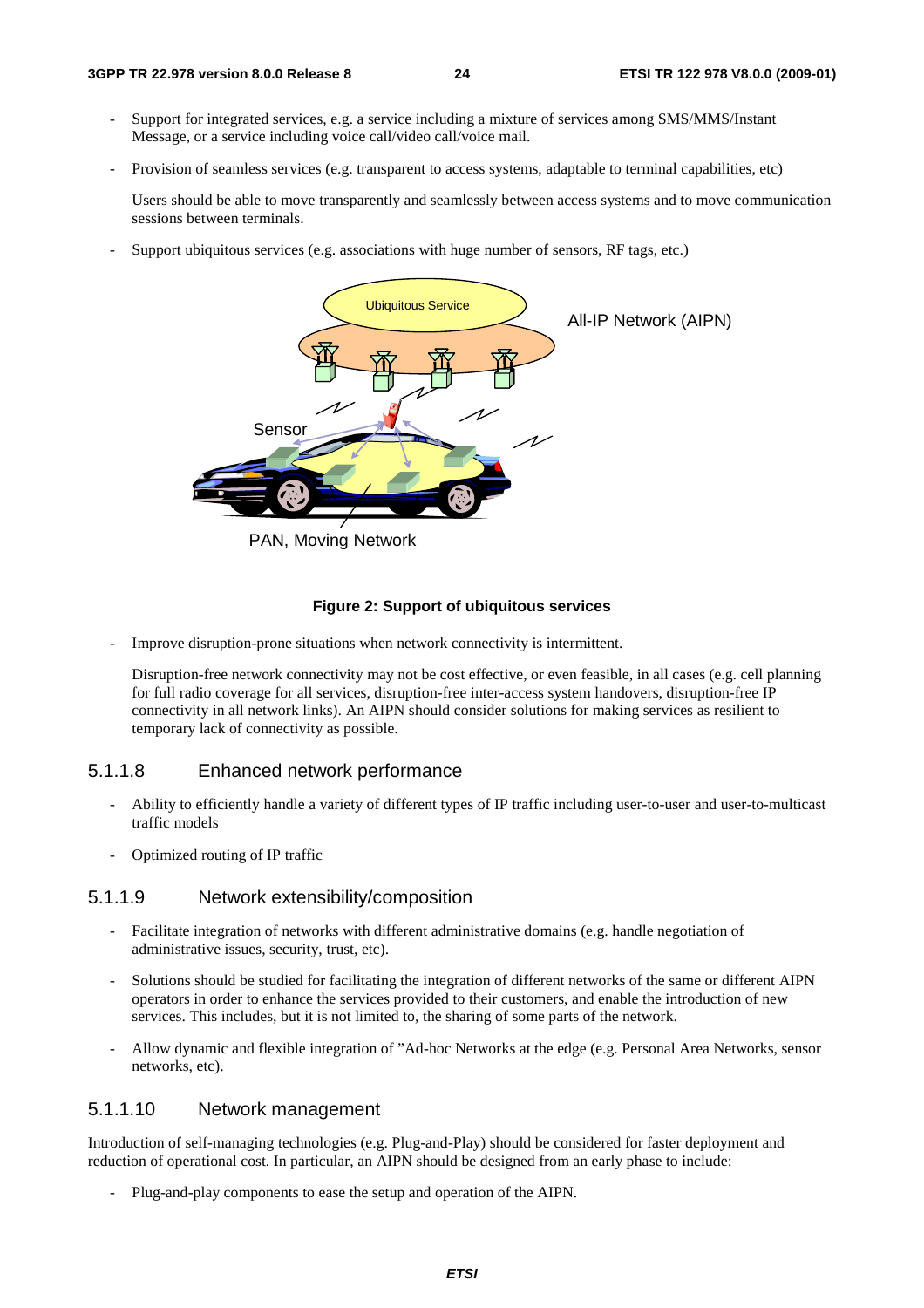## 5.1.1.11 Maintenance and improvement of the level of security and privacy functionality

- Security equivalent to or greater than that already provided including the hiding of internal network elements
- Support for user privacy, e.g. location privacy, identity privacy

## 5.1.1.12 Quality of Service

- AIPN operators should be able to guarantee OoS within their networks.
- The QoS mechanisms used by an AIPN should be able to guarantee end to end QoS for a unicast and multicast traffic when all network segments (including access, core network and inter-connecting networks) are able to provide the requested QoS.
- Note: Business agreements for QoS guarantees between the parties (e.g. operators, national- and international carriers, corporate customers) are today regularly based on static agreements. These types of agreements may need to be re-considered in order to reflect the advanced means to guarantee QoS between AIPNs.

### 5.1.1.13 Terminal, Subscription and User identification

Terminal identification in an AIPN should be scalable enough to cover a very large population of diverse terminals (e.g. huge number of mobile terminals which main purpose is to include a sensor or an RF tag, as well as more conventional mobile terminals).



Appliances

#### **Figure 3: Terminal and User identification within an AIPN**

- It should be possible to identify and address terminals, subscriptions, and users.
- It should be possible that more than one user can have active sessions on a single terminal at the same time (e.g. in the case of an Ad-hoc Network, several users may use a single terminal to gain access to the AIPN).

Note: It is for further study which of these identities are routable identities.

## 5.1.1.14 Flexible future development

- Extensibility
- Modularity of AIPN functions and commoditization of AIPN components. Open interfaces between appropriate network layers
- Ability to evolve individual AIPN entities independently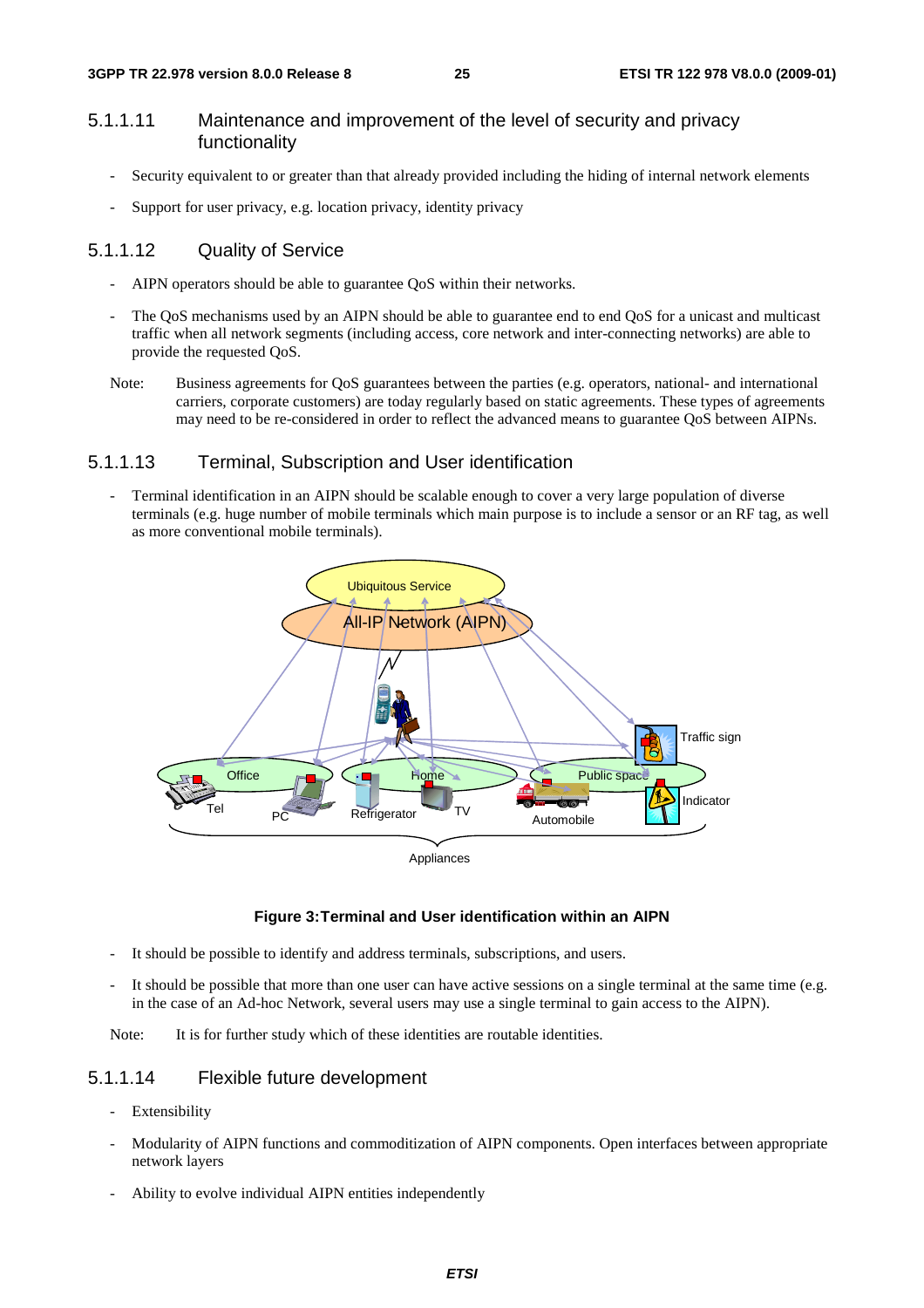Evolution path from previous releases of 3GPP specifications *i.e.* Rel-6

## 5.1.1.15 Identity Federation

In an AIPN a user may subscribe to services of many service providers. Accordingly he may hold several accounts (i.e. business agreements) with these service providers, some of these accounts providing the user with new identities. These identities are the means to authenticate the user to the service provider. Examples for identities could be the (U)SIM, username/password combinations, a credit/debit card number in combination with the PIN etc. Identity federation denotes the binding of two or more identities for a given user.

Identity federation for example enables a user, once he has been authenticated to a service provider through one identity, to be automatically authenticated to another service provider through a different identity if this different identity is federated to the first one. The latter process, the automatic authentication to several service providers through a single identity by means of identity federation, is often referred to as "Single Sign On".

Recommended requirement:

- An AIPN should support Identity Federation and Single Sign On for the end user. This would allow automatic authentication of the user to a multitude of service providers once the user has been authenticated by the AIPN.

## 5.1.2 Continued support of 3GPP system key aspects within an AIPN

Together with the introduction of new functionalities to realise an AIPN several key aspects of the existing 3GPP system need to be maintained in order to ensure that an AIPN is developed in accordance with the needs of the 3GPP community.

The following represent key aspects of the existing 3GPP system that are to be continually supported within an AIPN.

## 5.1.2.1 Efficiency of resource usage

- Effective usage of power resources within mobile terminals shall be maintained within an AIPN i.e. evolution to an AIPN should not have adverse effects on the battery life of mobile terminals.
- The scarcity of the radio resource shall be respected within an AIPN by ensuring that radio resources are utilised as efficiently as possible.

## 5.1.2.2 Charging

The capability to maintain support of existing charging models shall be provided within an AIPN.

## 5.1.2.3 Roaming

- An AIPN shall provide functionality as appropriate to enable continued support of international roaming with other AIPNs and legacy 3GPP systems.

## 5.2 Evolution of the 3GPP system to an AIPN

## 5.2.1 Requirements for the evolution of the 3GPP system to an AIPN

The following represent requirements for the evolution of the 3GPP system to an AIPN:

Note: The term "3GPP system" used within this section refers to the 3GPP system as specified up to and including Rel-6.

## 5.2.1.1 Build upon existing 3GPP capabilities

- Evolution of the 3GPP system to an AIPN shall leverage and build upon the existing capabilities of the 3GPP system wherever possible. System performance shall also be maintained and improved.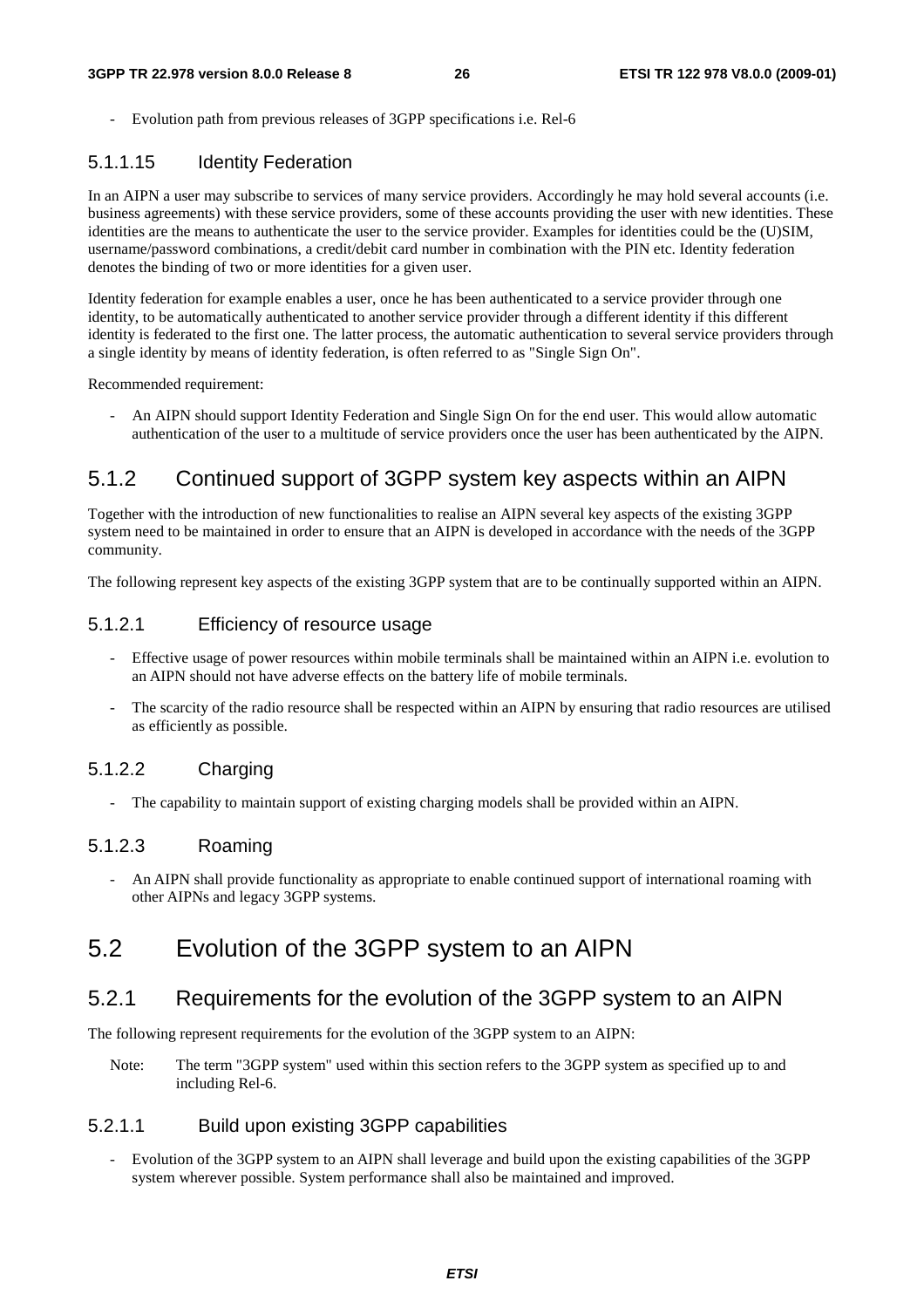- The primary focus of evolution to an AIPN shall be the realisation of scenarios for a mobile network, including associated access systems, operated by a network operator (which is also the AIPN operator) e.g. by maintaining the provision of network control at a common point within the AIPN under the control of the network operator.
- In order for users to enjoy the full capabilities of an AIPN, enhancements to GERAN and/or UTRAN may be required. End users may only receive a subset of the available services or not be able to enjoy the full performance enhancements provided by an AIPN if the access system belongs to a 3GPP release that does not fully support AIPN.

### 5.2.1.2 Access systems

- Evolution of the 3GPP system to an AIPN shall not be limited to consideration of only those access systems currently defined by 3GPP.
- Extensibility to enable step-by-step implementation of the system without adversely affecting basic system performance shall be provided within evolution of the 3GPP system to an AIPN. Evolution of the 3GPP system to an AIPN shall enable modularisation of the system as appropriate and provide an architectural structure that allows decomposition of common layers of functionality with open interfaces provided as appropriate.
- Evolution of the 3GPP system to an AIPN shall enable the accommodation of diverse devices.

## 5.2.1.3 Security and Privacy

- Evolution of the 3GPP system to an AIPN shall maintain and improve upon existing security and privacy features of the 3GPP system.

### 5.2.1.4 Network and mobility

- An AIPN shall be designed as a common IP-based network system, hence evolution of the 3GPP system to an AIPN shall be realised with minimum duplication of network functionality wherever possible.
- Evolution of mobility mechanisms

 In the evolution towards an AIPN, the integration of the telecom and datacom worlds, which has been discussed for a long time, materializes. The integration of WLAN into 3GPP systems is already a good example of this. As part of this trend, the mobility mechanisms must be evolved.

 Nevertheless, new mobility mechanisms of AIPN must be introduced in such a way that there is a migration path from current 3GPP systems (i.e., Rel-6). New features, nodes or protocols should be introduced such that an incremental introduction is facilitated.

 Specifically, the large installed base of UTRAN and GERAN based access systems must continue to be supported. In the AIPN, mobility mechanisms must be able to co-exist with current PS core network mobility mechanisms in a cost-efficient way.

### **Recommended requirements:**

- An AIPN mobility solution must support UTRAN and GERAN based systems as possible access systems besides supporting alternative existing accesses such as WLAN and other emerging new technologies.
- An AIPN mobility solution must be able to co-exist with the current 3GPP PS core network in a cost-efficient way.
- An AIPN mobility solution should support seamless terminal mobility across various access systems.
- AIPN should support services handover between 3GPP CS services (e.g. CS telephony) and AIPN equivalent services (e.g. Voice over IP).

### 5.2.1.5 Evolution of 3GPP to keep current and facilitate new business models

Requirements for support of business models with distinct AIPN/access system/service separation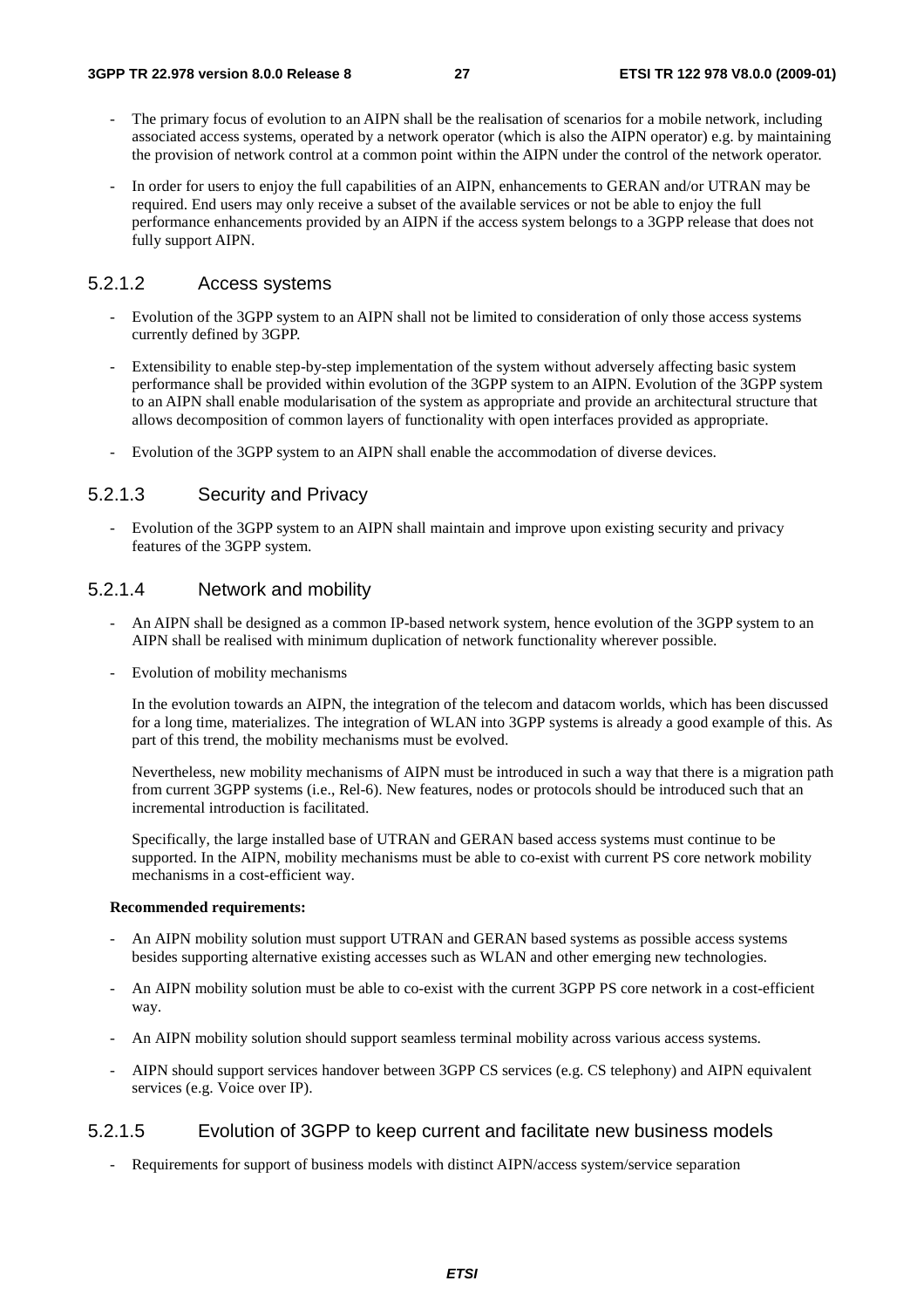- Standardised functional interface between the AIPN and access systems: To support business models with a distinct AIPN/access system separation a standardised functional interface between AIPN and access systems is required.
- Evolution of IMS to control IP traffic of a user To support business models, that allow separate handling of IP based user services from the underlying transport system it could become necessary, that IMS is able to control and create charging information for IP flows to and from the user's terminal, that are currently not handled by IMS. An example would be FTP or TELNET.

### 5.2.1.6 Lawful Intercept

Even if the 3GPP system already today allows the capability to intercept IP based services through the IMS/PS domains, it should be investigated whether the introduction of AIPN requires further enhancements to lawful interception capabilities already existing in the 3GPP system.

## 5.2.2 Relationship of the AIPN to existing capabilities

By the time AIPN deployment starts, a significant amount of R99/Rel-4/5/6 infrastructure will already be rolled out in many different networks. All major areas will be covered, most of them with high-speed HSDPA / HSUPA connectivity, and there will be many millions of subscribers with terminals compliant to such releases. Therefore, AIPN can only be introduced in a non-disruptive way by reuse of existing equipment as much as possible.

A way to maximize the amount of existing equipment that can be reused by AIPN is to take 3GPP Rel-6 as the starting point for AIPN for stages 1, 2 and 3. This does come with requirements on backward compatibility, which do put restrictions on which solutions are possible for each given AIPN requirement that needs to be fulfilled. However, it also sets the starting point as a well known system, which is the only realistic way to proceed with AIPN.

Reuse of equipment is, however, not a well defined term, so it should not be understood as a requirement for AIPN but more as a working assumption.

### 5.2.2.1 Reuse of legacy infrastructure

The current R99/Rel-4/5/6 3GPP system includes two domains, CS and PS. The focus for evolution for AIPN is the PS domain, including IMS, together with areas such as I-WLAN. AIPN does not consider evolution of the CS domain but should still be able to interwork with the CS domain (e.g. 3GPP CS domain, PSTN). CS infrastructure will still be used in networks well after AIPN is rolled out. As the AIPN becomes more and more widespread, the conditions for the phasing out of the CS domain may be met. This could lead to an overall simplification of the core network architecture as well as to a reduction of OPEX costs. However, since this process will not happen overnight, the AIPN should still be capable of handling access systems based on CS and the necessary interworking with CS domains.

### 5.2.2.2 Reuse of legacy terminals

AIPN will be backward compatible on all existing Rel-6 3GPP UNI interfaces and, therefore, it will support all R99/Rel-4/5/6 terminals for all services that these terminals get under Rel-6.

Compatibility with legacy terminals for all new services enabled by AIPN should be considered on a case-by-case basis (e.g. it may be possible to provide session mobility even to existing terminals), but it is not a requirement for AIPN.

## 5.3 Migration and cost effective introduction of new technology

One of the primary motivations for the introduction of an AIPN is the ability to realise significant cost reduction when deploying the 3GPP system. This clause will describe how this can be achieved.

The introduction of an AIPN will enable further utilisation of general-purpose equipment with some enhancements to tailor it to the needs of the mobile community. This will further enable the commoditisation of mobile network components and will not only make it possible for considerable portions of mobile networks to be built `off the shelf` but will remove the need to purchase wholly mobile network specific equipment that is expensive to purchase as well as maintain. With a basis of general-purpose technology equipment can also be maintained in a general manner and so the need for specialised equipment maintenance is removed.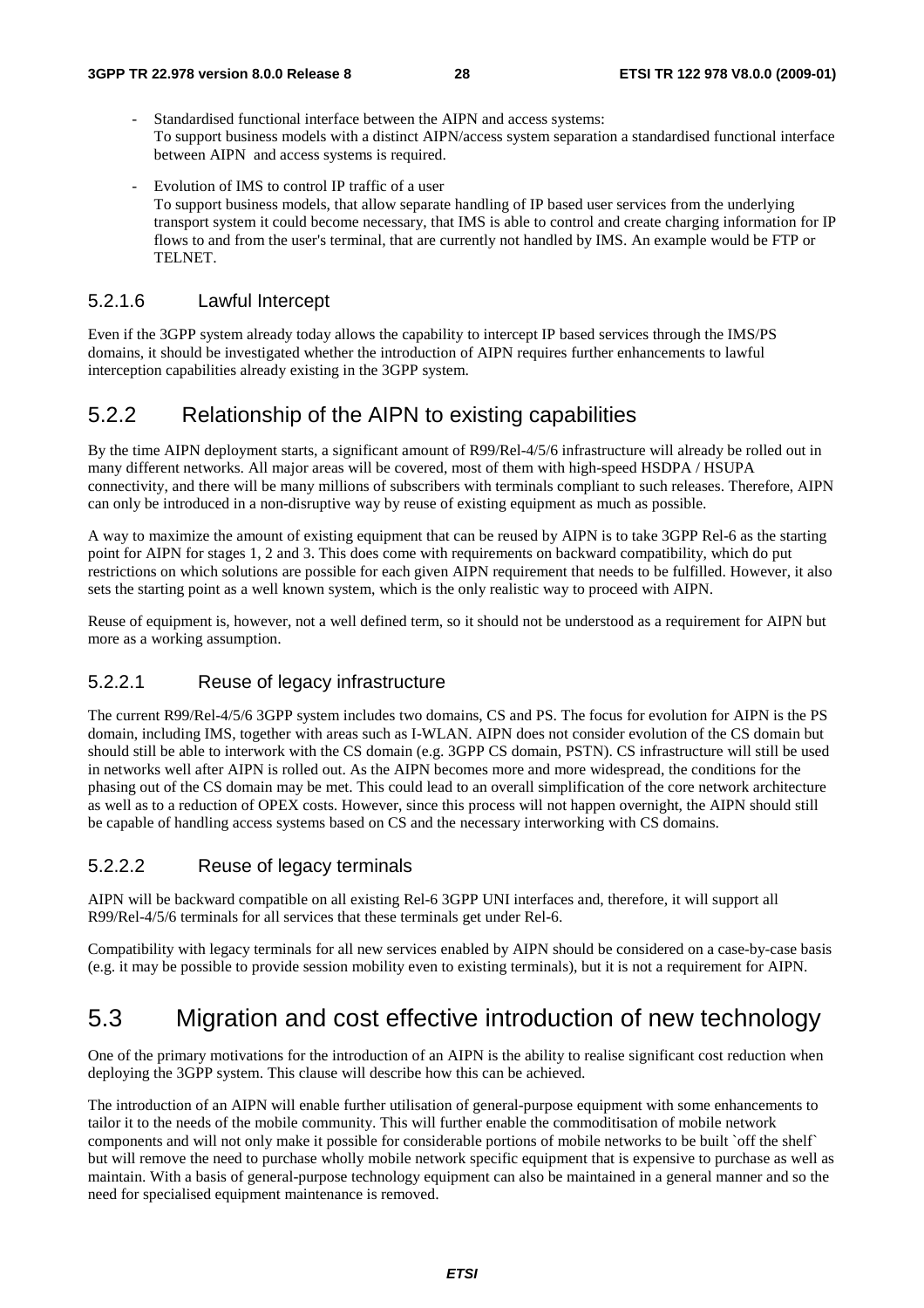In order to achieve a high level of cost efficiency instead of replacing all equipment it is necessary to enable old equipment that still performs adequately to be accommodated and reused in the new system design. It is also necessary to ensure that legacy terminals are still supported. This coupled with the introduction of new technology providing equipment and operational cost reductions should lead to a steady improvement in the cost effectiveness of the network overall without wasting equipment, including legacy terminals, that still provide adequate performance. Moreover, in the case legacy terminals are still used by subscribers, support of these should be maintained to enable continuation of service provision to the user and revenue generation for the AIPN operator.

When an AIPN is introduced it should be designed to not only provide new improved functionality and performance but the system should also be extensible and if necessary it should be possible to deploy the system not in one single large scale implementation but step-by-step. This requires that the system be modularised and provide open interfaces between appropriate layers of functionality so that new functionality can be added as needed, and from the opposite point of view, functionality that is not required can be left out without reducing the performance of the system or leaving substantial deficiencies in the functionality of the deployed network.

The accommodation of a variety of access systems will enable an AIPN operator to optimise their coverage for particular environments. For example radio access that does not provide a particularly high speed connection but can cover a wide area can be deployed nationwide, whilst an access system that provides a high speed connection but has limited coverage can be provided in an environment in which there are users with high demands for speed but only require this over a limited area. This ability to optimise the access system coverage enables AIPN operators to offer services in a cost efficient manner which is not limited to just one or two methods for providing users with access to services offered by an AIPN operator.

The ability to be able to develop different elements of the network independently, for example the ability to develop the access system independent to the AIPN enables investment to be focused on the area requiring enhancement, not on the system as a whole. Therefore, it is possible to design and develop the system efficiently and focus on specific aspects in order to achieve maximum returns.

## 5.4 Security and Privacy considerations

User and network security and privacy issues, despite being a key concern in today's networks, tend not to be in the top list of priorities when evolving existing systems or designing new ones. The results of this tend to be that security is added to the system instead of being native in the system, which translates into insecure systems or unnecessarily complex security solutions which are often very user unfriendly. For this reason security and privacy considerations are considered within this Technical Report.

- Note 1: The feasibility of "user issues" should be considered within the regulation for lawful interception that exists in some countries i.e. it may be required that some of the features above are disabled in some networks in order to comply with local lawful interception regulations.
- Note 2: Further information regarding security issues is provided within Annex D.

## 5.4.1 Security Considerations

Transforming today's 3GPP system into an AIPN will introduce changes in the threat environment, introducing new threats but also changes in risk levels of already identified threats. Threats previously seen as having low risks may need to be reassessed leading to new security requirements and the need for new and/or improved security mechanisms. The changes in the threat environment will mainly be due to qualitative and quantitative changes in e.g.

- Threat environment (more and more severe attacks) but also increased risks of particular threats (i.e., the impacts and probabilities that attacks occur may increase as a result of the changed threat environment).
- System heterogeneity and multi-access (GSM, UMTS, WLAN, new accesses, etc)
- Fragmentation of security solutions
- Usage patterns (many more users of existing services and many new services)
- Requirements on user convenience (e.g. SSO, etc)
- Use of trust establishment mechanisms (To counter threats and to enable trusted transactions)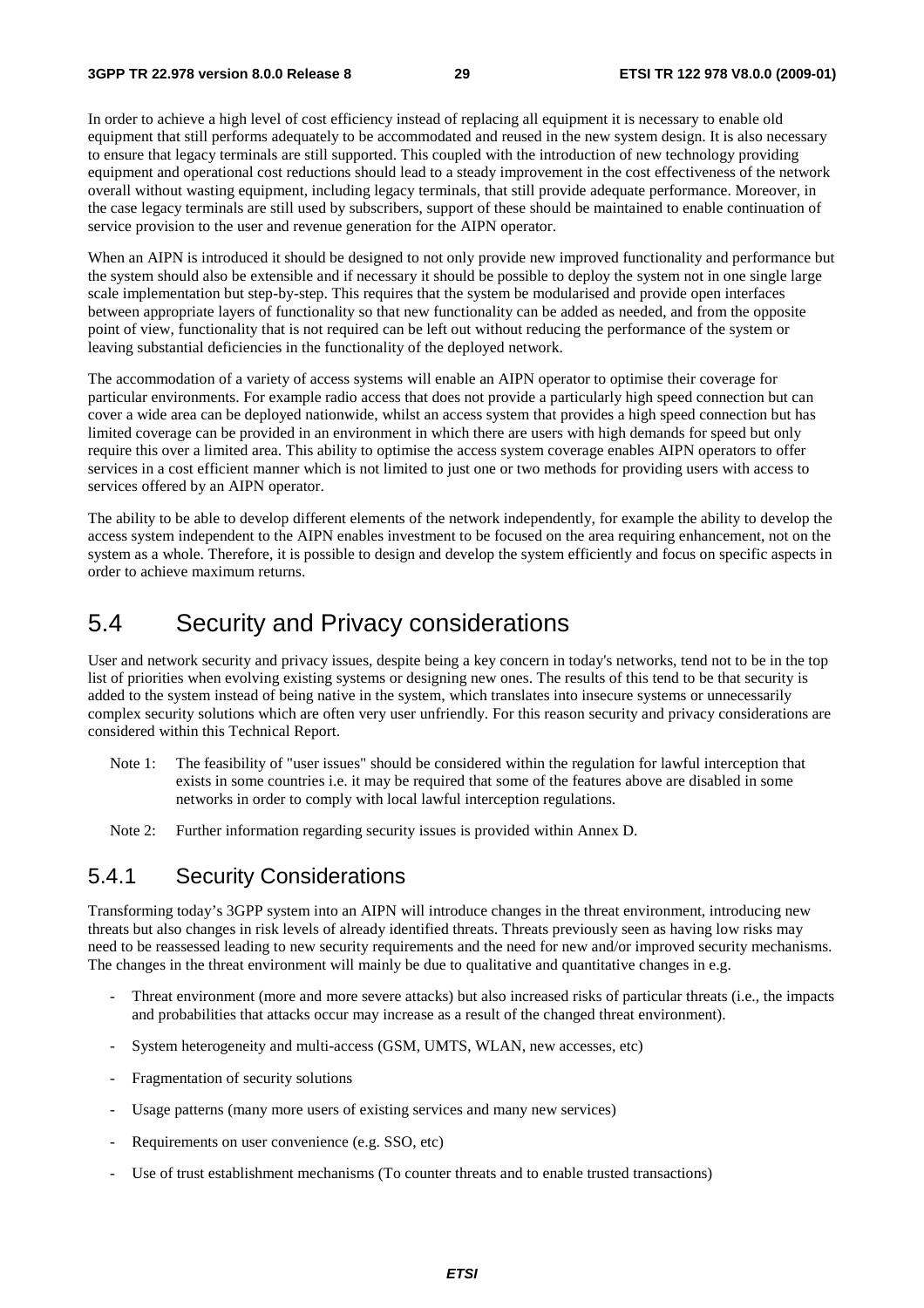The changes in these areas will certainly motivate a review and revision of currently employed security principles and solutions.

An important process will also be to collect the high-level principles and requirements. Examples of proposed highlevel requirements for an AIPN are:

Security shall be equivalent or better than with the current system i.e. 3GPP Rel-6.

This includes support of:

- easy portability of subscriber identities to different UEs
- cost effective protection against unauthorized duplication of security related information such as keys for authentication purposes, key derivation purposes and protection of a session
- the possibility for an AIPN operator to control security algorithms (and level of security) that apply for particular services e.g. for authentication purposes
- AIPN operator controlled distribution of security information to devices used for the purpose of giving cost effective protection of access to the AIPN.
- An AIPN shall be security-conscious from its early phase, not just have security added later on. The shift to AIPN provides an opportunity to introduce new security paradigms and enhancements/upgrades and optimizations of current security solutions.
- Usability: maximum transparency to the user i.e. high levels of security should be provided with minimum user involvement.
- Ensure authenticity so that the user can trust the information he is receiving. This should cover private user to private user communications as well as private user to service provider communications.
- Networks shall be protected against attacks such as Denial-of-Service attacks and unauthorised access.
- Networks shall be able to authenticate each other and authorize services that need signalling between servers.
- Fast re-authentication shall be possible.
- Hiding of internal network elements shall be provided by an AIPN.
- It should be possible for the AIPN operator to select among several levels of security (e.g. 3GPP Rel-6 equivalent security or better)

## 5.4.1.1 Threat environment

The Internet is rapidly becoming a very hostile environment. Unless proper countermeasures are installed, the threats found in the Internet will soon be prevalent in mobile networks.

With 3G and upcoming extensions of it, many new players will enter the scene. Small and very large AIPN operators and service providers will work together to offer the services the users expect in a competitive way. At the same time, the equipment of the end-users will become more complex and capable. Users will connect PANs over multi-access links to the AIPN and users will act as Ad-hoc Network extensions of the access system. In this environment, attacks may occur in many different places and in many different ways.

### 5.4.1.2 Network heterogeneity and traffic protection

AIPNs will become increasingly heterogeneous as more and more types of access systems are tied into the cellular environment. To be able to handle new and legacy systems in a uniform way some generic principles for traffic protection have to be established. It is assumed that the existing principle that the system should protect user traffic over the radio access and into the network still holds. It is also assumed that user payload traffic is forwarded in plaintext unless protection is provided as an application specific service.

## 5.4.2 Privacy considerations

- User issues: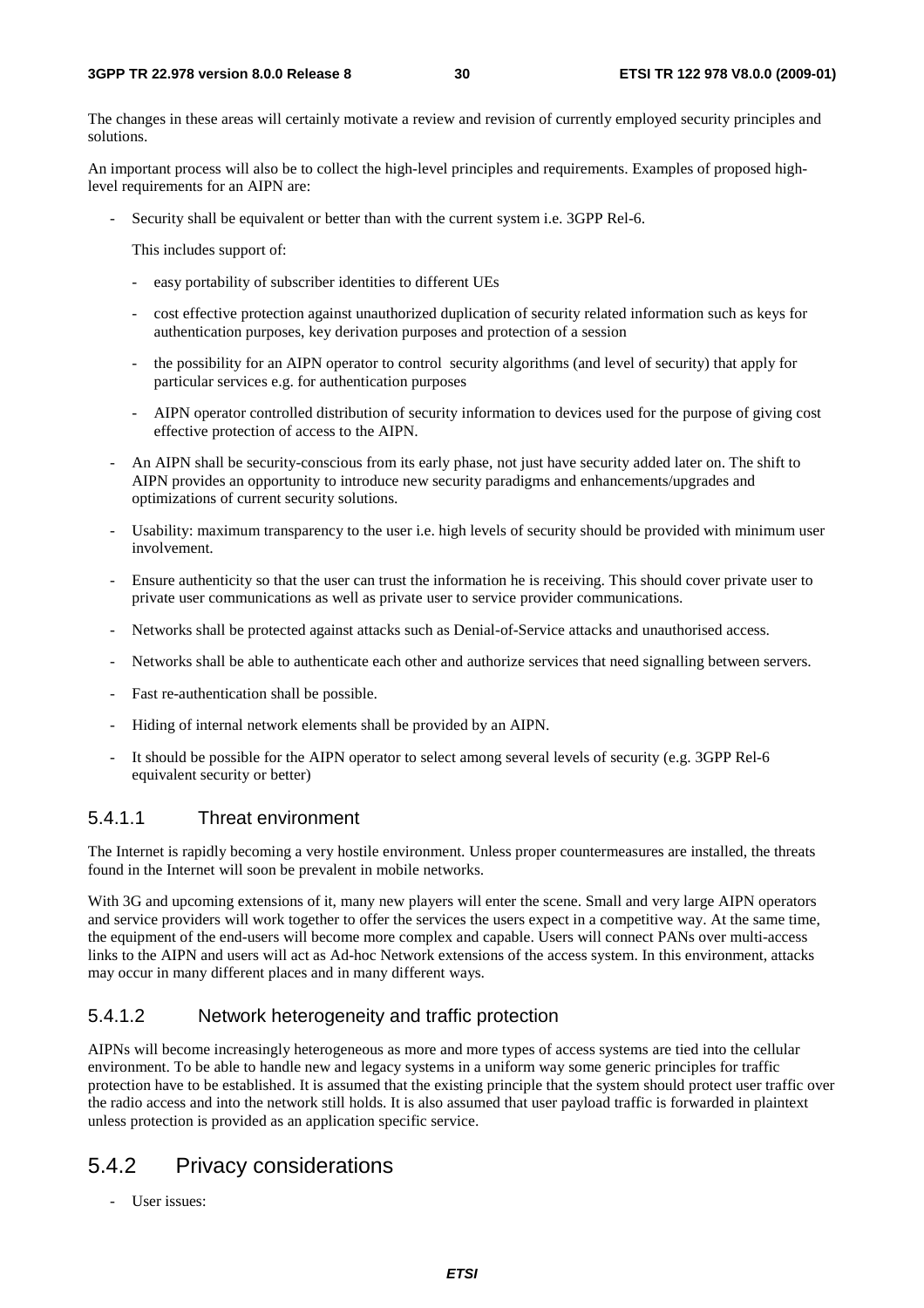Location privacy. User location privacy should be guaranteed.

 The location of a user has to be known by some instances in the AIPN to insure reachability and delivery of packets. But only these instances shall know the location to the necessary level of detail.

- Communication confidentiality. Privacy of content and origin/destination of information in all user communications should be guaranteed.

 The information sent and received by the user should be protected in a way that neither the content nor the origination or destination of this information is accessible to non-authorised parties.

- Non-disclosure of identity. Users should be allowed to hide their identities from non-authorised parties.

 Users should be able to have multiple identities from different providers with the relationship between the identities hidden from particular providers (thus supporting privacy).

Note: 2 use cases on this issue are described in Annex C.

## 6 Capability expansion required for the introduction of an AIPN

The AIPN vision provided in clause 5 of this Technical Report lists the desired capabilities of an AIPN. This clause provides a detailed gap-analysis between the existing capabilities of the 3GPP system and the capabilities of an AIPN. Based on this analysis it will be possible to obtain a clear picture of the work that needs to be undertaken within 3GPP to evolve to an AIPN.

## 6.1 Existing capabilities suitable for an AIPN

Note: The term "3GPP system" used within this clause refers to the 3GPP system as specified up to and including Rel-6.

It should be possible to evolve the 3GPP system to an AIPN without degradation in the capabilities [5] of the current 3GPP system whilst also maintaining the 3GPP system service principles [4]. More specifically, the following capabilities provided within the 3GPP specifications are felt to be suitable for an AIPN:

- Provision of IMS services [6]
	- Support for IP multimedia sessions
		- IP Multimedia Session control [4]
	- QoS for IP multimedia sessions
	- Support of multiple UEs with a single IMS subscription.
- Cost effective Control and Charging of IP Flows through FBC [7]
	- Identify IP flows for charging and policy control in a generic manner
	- Perform Real Time Charging
	- Support differentiated charging including zero rating of the bearer and event charging
	- Authorization of IP Flows
	- Awareness of user identity, subscription class, time-of-day, roaming status, QoS, Service input etc

## 6.2 New capabilities required for an AIPN

An AIPN will enhance the 3GPP system from the perspectives of providing enhanced functionality as well as improvements in system performance (e.g. communication delay, communication quality, connection set-up time).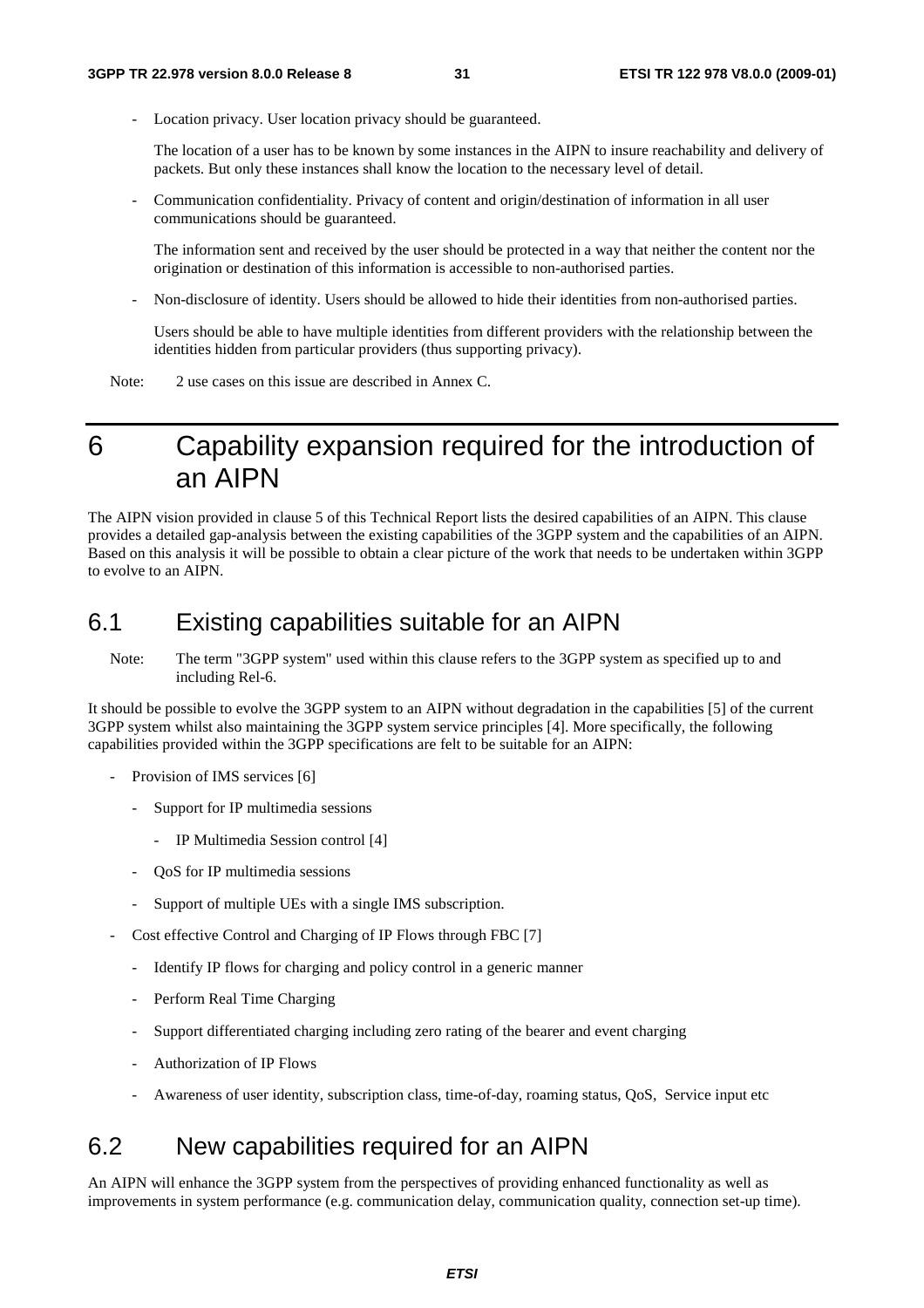## 6.2.1 Enhanced network performance

Together with the diversification of the services, requirements for network resource utilization will become diversified. It is necessary that network resources, especially the wireless resource, be used effectively and efficiently, including selection of the access system used based on the provided service.

The main traffic use case when defining the connection and routing methods of the current PS domain has been user-toserver communication. However, user-to-user communication is expected to increase more and more as services and service usage diversifies. Therefore, it is necessary that an AIPN provides the ability to efficiently handle a variety of different types of IP traffic and has optimized routing mechanisms, in particular for user-to-user traffic.

Recommended requirements:

- An AIPN shall provide the following features:
	- Ability to efficiently handle a variety of different types of IP traffic including user-to-user and user-tomulticast traffic models
	- Optimized routing of IP traffic, in particular for user-to-user traffic.
	- Efficient usage of radio resources (e.g. signalling optimization, compression), including selection of access system, based on the provided service.

## 6.2.1.1 IP-based routing and addressing

Due to future increases in the number of users and terminals accommodated by mobile networks it is necessary to ensure that addressing and routing schemes can accommodate a number of users and terminals significantly greater than the present number of mobile subscribers. Due to the limited amount of available MSISDN numbering capacity it would be desirable to be able to accommodate new users and terminals without the need to associate an MSISDN with terminals for which there are no need to receive calls addressed to E.164 numbers.

Moreover, adoption of 3GPP specific technology in existing 3GPP system results in cost increases for network operators (which are subsequently passed on to users) due to the need to deploy specialised network equipment. The use of specialised equipment also makes flexible service expansion difficult.

The use of IP technology is widespread which results in low costs for equipment based on IP technology. Moreover, the use of IP technology is standard throughout both the telecommunications and IT industries and it is necessary to enable the 3GPP system to be realised based wholly upon IP technology in the future. In particular, the use of IP technology for addressing and the routing technology within an AIPN is applicable.

Recommended requirements:

- An AIPN shall enable the accommodation of a vast number of users and terminals.
- Based upon industry trends IP technology shall be applied to the addressing and routing technology within an AIPN to enable accommodation of a vast number of users and terminals.

## 6.2.2 Support of a variety of different access systems (existing and future)

Wireless coverage is different depending on the radio technology and the radio signals of each of the accesses used may not necessarily be available within a particular area. Also, in the future it may be possible for AIPN operators to realise cost reduction by efficiently introducing appropriate access systems within different geographical areas. Therefore, in order to facilitate efficient provision of services, an AIPN shall support accommodation of several access systems (existing and future). The 3GPP system currently provides access to the CS and PS domain via UTRAN and GERAN as well as access to PS services over I-WLAN. However, currently there is no detailed specification for accommodation of access systems other than those based on UTRAN, GERAN and WLAN. Therefore, it is necessary that the accommodation of access systems be expanded to include other different access systems within an AIPN.

Concerning the provision of IP based services an AIPN shall support provisioning of services over several access systems accommodated within an AIPN. However, there will be some differences for the provision of IP services over different access systems hence it shall be possible for an AIPN to coordinate service provision across a variety of different access systems.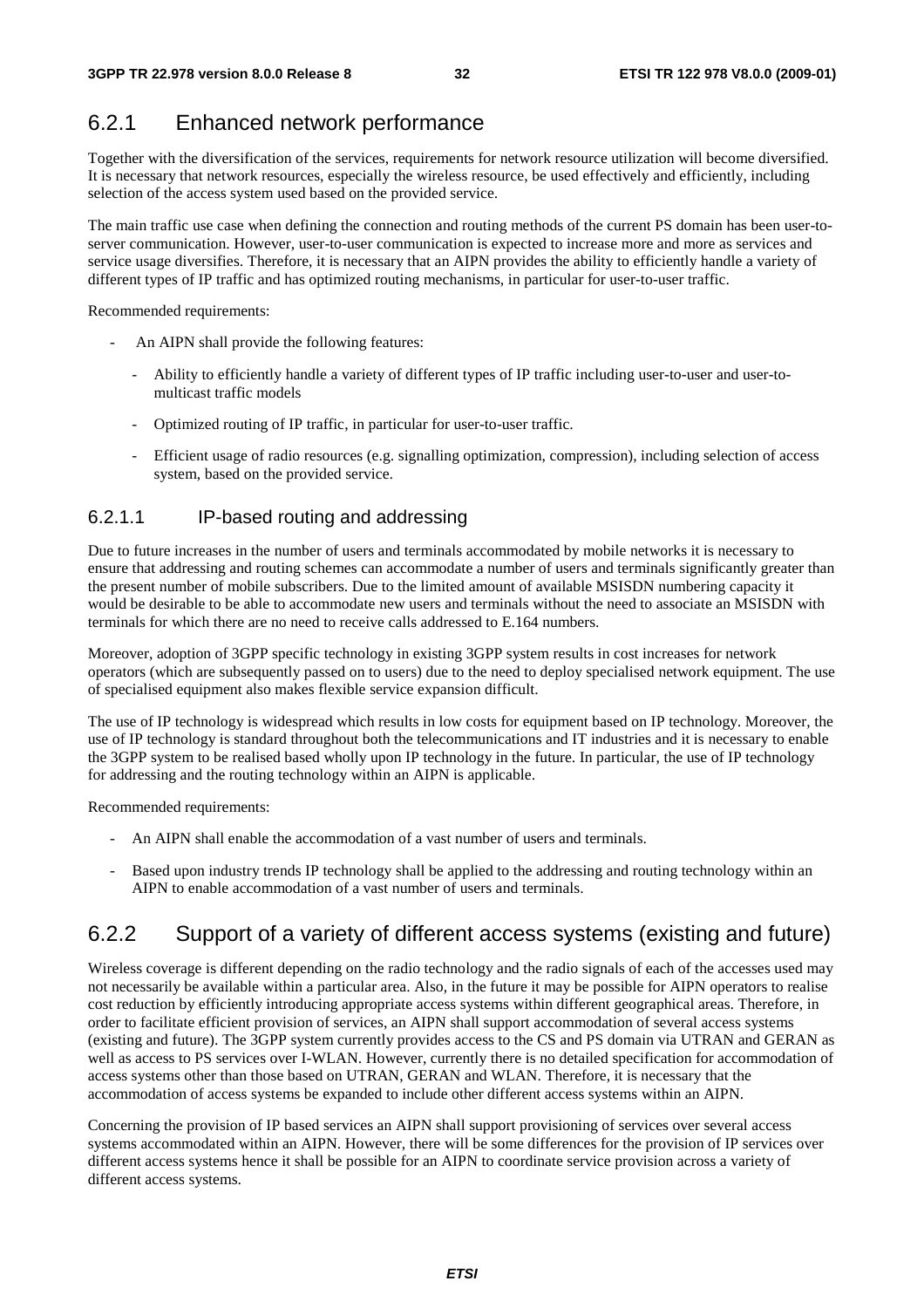Recommended requirements:

- An AIPN shall support accommodation of several access systems (existing and future).
	- An AIPN shall support service provision across different access systems.
		- An AIPN shall support adaptation of service provision across different access systems.

### 6.2.2.1 Access system selection

The introduction of multiple access systems within the same coverage area raises new AIPN operator and user requirements; the user may wish to influence the selection of the access system for use based on such aspects as supported QoS, mobility, pricing, coverage, etc. and the AIPN operator may wish to influence the access system selection by setting policies. Optionally, a user may even wish to use simultaneous multi-access as well.

Note that the selection of the access system needs to be easy for the end user, e.g., it could be based on some preferences and the actual process can be partly or completely hidden.

It is expected that users using multiple access systems will require an appropriate service continuity experience as they switch from one access system to another. This means that their sessions remain in operation, with minimal interruption. In addition, the services provided should be made access system aware (e.g., choose video quality based on the available bandwidth).

Recommended requirements:

- An AIPN shall enable use of multiple access systems
- It should be possible to reach a user over multiple access systems simultaneously.
- It should be possible to provide access system-aware services.
- An AIPN shall provide support for access system selection based on combinations of AIPN operator policies, user preferences, service requirements of applications, access system conditions, and/or other AIPN operatordefined criteria.
- Note: The user preferences shall be respected as long as they do not negatively effect the operation of the system.

## 6.2.3 Enhanced Mobility

## 6.2.3.1 Heterogeneous Access Systems Mobility

An AIPN shall allow connectivity via a wide variety of access systems (both fixed and wireless). Some of these systems are specified by 3GPP where others are developed and specified by other organisations.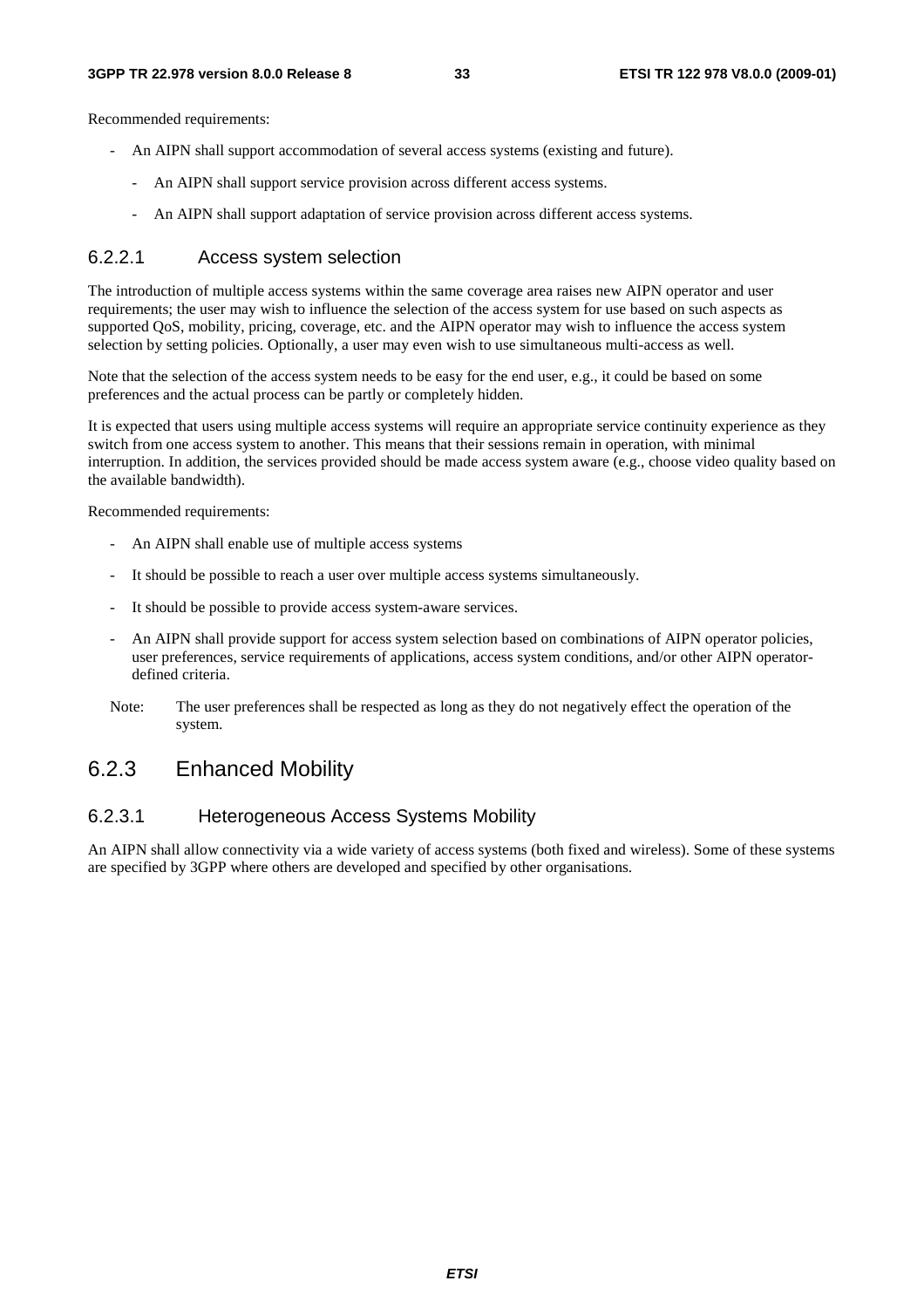

**Figure 4: AIPN and Heterogeneous Access Systems** 

For the purpose of optimising the mobility among diverse access systems, the AIPN shall provide open interfaces that allow the AIPN operator to direct the terminal towards the most suitable access system. The decision to move a terminal from one access system to another should be based on the information available in the AIPN e.g. load balancing, subscriber's profile as well as on the information provided by the terminal. Mobility within a given non-3GPP access system is not under the responsibility of the AIPN.

The AIPN should provide common open interfaces to allow the AIPN to exercise the control on the inter-access system mobility of the terminal. Furthermore, an AIPN should also provide other open interfaces that allow the terminal to access the other AIPN services needed for the management of the subscribers in the AIPN, i.e. session control, AAA, policy control (see figure 4 above).

Recommended requirements:

An AIPN should provide open interfaces to AIPN services such as mobility management in order to ease the terminal mobility across different access systems.

## 6.2.3.2 Heterogeneous mobility mechanisms

An AIPN shall support not only a heterogeneous set of access systems, but also the inter-working of heterogeneous mobility mechanisms in the AIPN as well. This is needed because the AIPN will have to provide an evolution from currently deployed core network technologies. As an example, both legacy 3GPP PS mobility and IP based mobility schemes may co-exist.

In principle, AIPN should aim to minimise the number of different mobility solutions. However, adoption of multiple mobility solutions may be necessary in the AIPN due to the following reasons:

- The access system, terminal technology, the services or roaming agreements provided may put varying requirements on the AIPN mobility solution.
- The mobility mechanisms must also satisfy security, QoS or other requirements, which may also vary.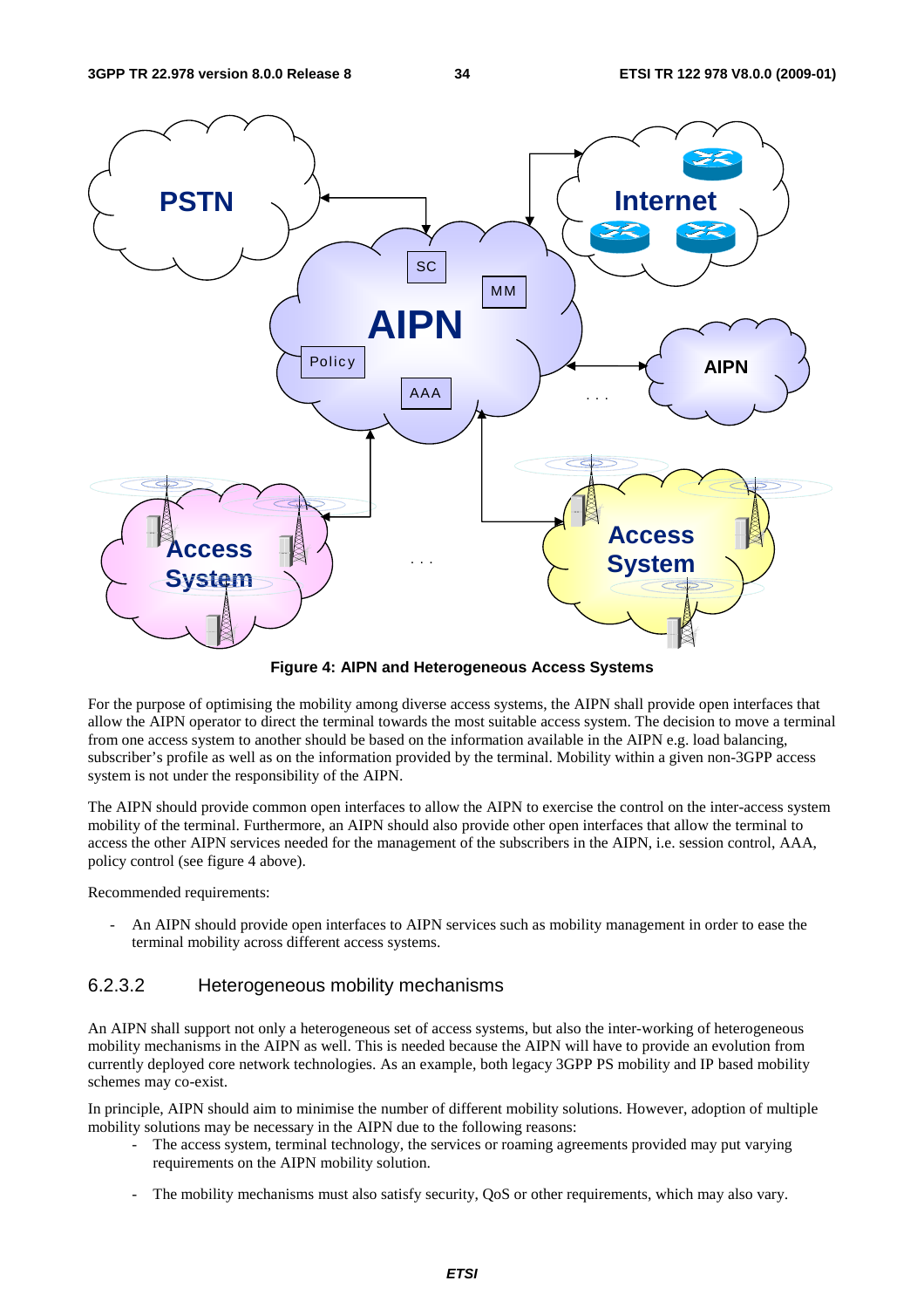The AIPN may incorporate multiple administrative domains.

Heterogeneous mobility mechanisms allow local optimizations. For example, parts of the AIPN may provide improved mobility performance by a solution that is tailor-made for the particular network configuration.

Recommended requirements:

- An AIPN must work with mobility mechanisms used by the specific networks it connects, including legacy mobility mechanisms of the current 3GPP PS core network.

### 6.2.3.3 Frequent mobility

Since an AIPN shall allow for multiple access systems optimized to particular user requirements, it will need to support access systems with highly varying characteristics in terms of robustness, quality and throughput as well as complexity and geographical coverage.

While 2G and 3G access systems provided a RAN with mobility support that can cover a large geographical area, an AIPN may need to accommodate access systems with RANs that provide mobility support only in a very limited area. In the extreme case, the access system may consist of base stations that are directly connected to the AIPN, or even access systems without any mobility management procedures at all.

Consequently, while in 2G and 3G networks most of the terminal mobility was handled in the radio access network and the core network had to handle only infrequent mobility, an AIPN shall support new access systems where handovers between AIPN nodes are also very frequent.

As a result, handover support in the AIPN has to provide a seamless user experience. Note that the corresponding performance requirements for a seamless user experience will depend on the service provided. This seamless user experience must be maintained even with an increasing AIPN size and increasing number of terminals.

Recommended requirements:

- An AIPN must support procedures related to frequent terminal mobility between AIPN nodes.
- Whenever feasible, the AIPN mobility solution must support seamless user experience for all services provided by the AIPN.
- The mobility solution must scale with the number of terminals and size of the AIPN.
- An AIPN shall be able to support access systems with very limited or no mobility management procedures.

## 6.2.4 Optimised IP session control

In principle it is assumed that session control within AIPN shall be optimised for user-to-user communication, i.e. from one user's mobile terminal to another user's mobile terminal, and for other traffic models such as those of streaming services, and shall be extended beyond IMS functionalities that are already provided. Some new session control mechanisms are introduced within an AIPN e.g. session mobility, session adaptation to terminal capability, user preferences, subscriber priorities, network conditions or other operator-defined criteria. Session adaption shall be under the control of the operator. The AIPN shall support session control for multicast sessions (e.g. user-to-multicast) and the solution shall scale with the number of participants.

Additionally, it is necessary for an AIPN to ensure efficient use of wireless resources and effective usage of power resources within mobile terminals whilst maintaining the appropriate usability for a particular service.

Recommended requirements:

- The IP session control mechanisms of AIPN shall be enhanced from the functionalities of IMS to provide session mobility, session adaptation to terminal capability, user preferences, subscriber priorities, network conditions or other operator-defined criteria. Session adaption shall be under the control of the operator. The AIPN shall support session control for multicast sessions (e.g. user-to-multicast) and the solution shall scale with the number of participants.
- Users shall perceive continuous service whilst ensuring the efficient use of wireless resources and the effective usage of power resources within mobile terminals.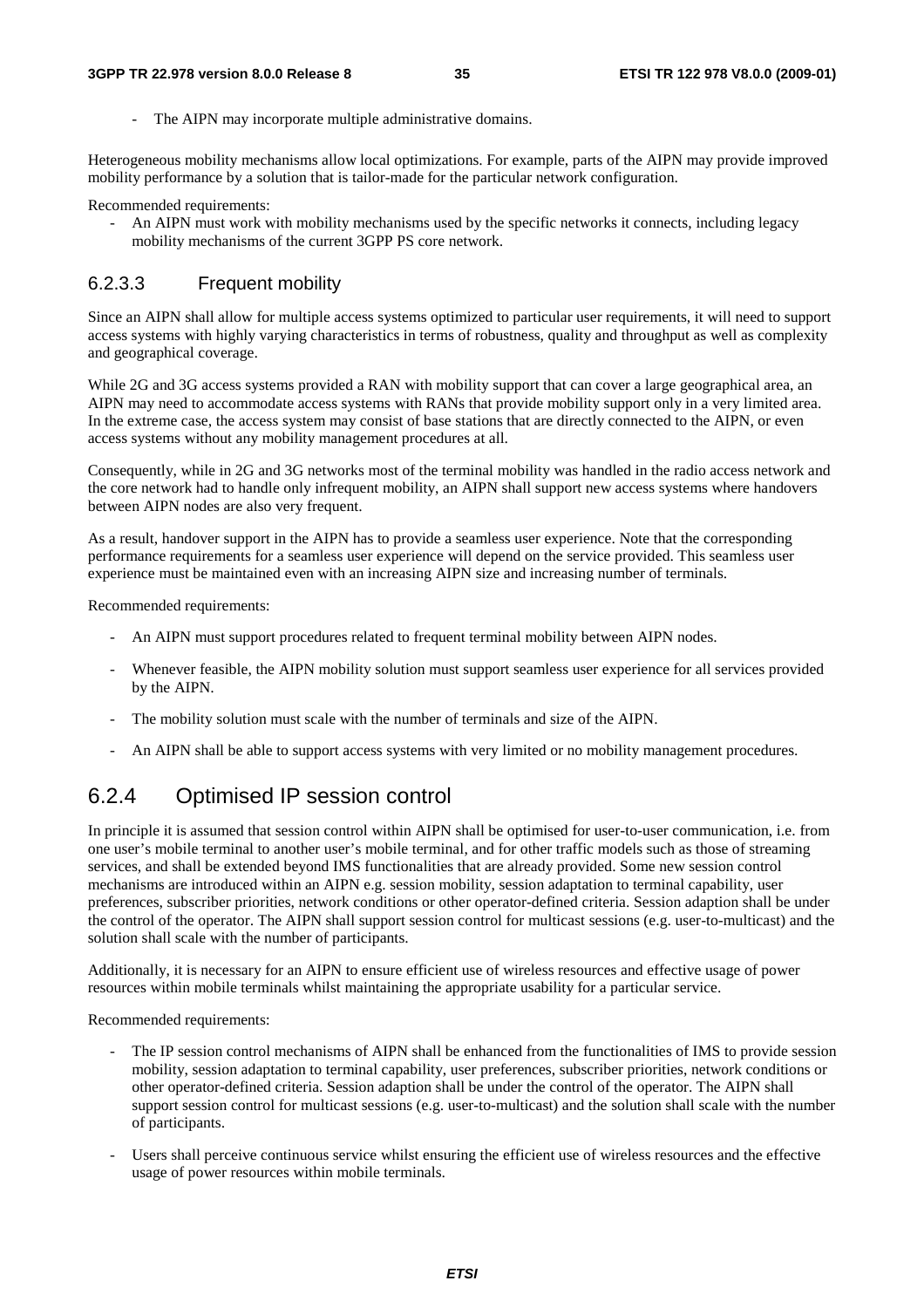## 6.2.5 Enhanced support of IP traffic

An AIPN will provide a variety of new mechanisms to support IP traffic.

## 6.2.5.1 Support of increased IP traffic demand

As the number of users accessing multimedia and data services from 3G networks will continue to accelerate, huge amounts of IP traffic are expected to be generated in the AIPN. Therefore, an AIPN must be able to accommodate a large increase of IP traffic whilst being able to guarantee QoS for different services, i.e. ensure that quality conditions for a particular communication are fulfilled without deterioration between the communication end-points, and ensure that network resources are used efficiently. This will enable the additional cost to AIPN operators to be minimised.

Advanced QoS control mechanism and traffic engineering techniques are possible methods to achieve better IP traffic performance and increase the efficiency of the AIPN resource usage.

Recommended requirements:

An AIPN shall be able to provide guaranteed OoS for services and use AIPN resources with high efficiency i.e. ensure that quality conditions for a particular communication are fulfilled without deterioration between the communication end-points.

Possible methods to achieve this within an AIPN include:

- a) The ability to control routing of IP traffic dynamically according to the actual resource usage condition from an end to end point of view which includes the end user devices, network entities and application servers. This could be achieved by using intelligent QoS routing algorithms taking into consideration of resource usage conditions.
- b) The ability to be able to monitor the AIPN entities statistics in real time, e.g. current reserved resources, unused resource in order to route IP traffic dynamically based on network conditions.

## 6.2.5.2 Ability to effectively handle a variety of different types of IP traffic

An AIPN is expected to handle different types of IP traffic: real-time (e.g. VoIP), non-real time (e.g. Web browsing) and mission critical (e.g. M-Commerce). However it is not easy to predict the traffic model in an AIPN. Sometimes it will need to handle a large amount of IP traffic which requires higher QoS class traffic and less traffic for lower QoS class traffic and vice versa. This may result in a worst case scenario in which most of the AIPN resources are used to handle higher QoS class IP traffic (e.g. guaranteed services) and so lower QoS class IP traffic (e.g. best effort traffic) suffers congestion and long delays.

It is believed that even under such situations, AIPN should still be able to provide satisfactory QoS to lower QoS class traffic e.g. best effort traffic. A possible method to achieve this could be to use dynamical load balancing mechanisms in the AIPN to control the load in the AIPN entities in terms of handling different type of traffic class according to the actual traffic model in real time.

Recommended requirements:

- AIPN shall be able to support different levels of QoS according the type of the IP traffic.
- Mechanisms should be available to the AIPN operator to enable AIPN congestion for the lower QoS class IP traffic to be avoided when a large amount of AIPN resource is used to handle higher QoS class traffic. A possible method to achieve this could be by using dynamic load balancing among the AIPN entities.

## 6.2.6 Enhanced Quality of Service

Though existing 3GPP systems guarantee end-to-end QoS for a session between 3GPP systems, a similar function is also needed for AIPNs. However, within an AIPN, this functionality shall be enhanced to enable guarantee of end-toend QoS across a variety of different access systems. Also, it is required that the continuation of QoS provision be possible whilst moving within an AIPN including when moving across access systems during handover. It is also required to provide QoS control for multicast (e.g. user-to-multicast) traffic.

The QoS ensuring methods have to consider cost aspects. Therefore, it is very important to support a variety of QoS ensuring methods, cost effective and adapted to the operator needs. Different operators have different cost structures,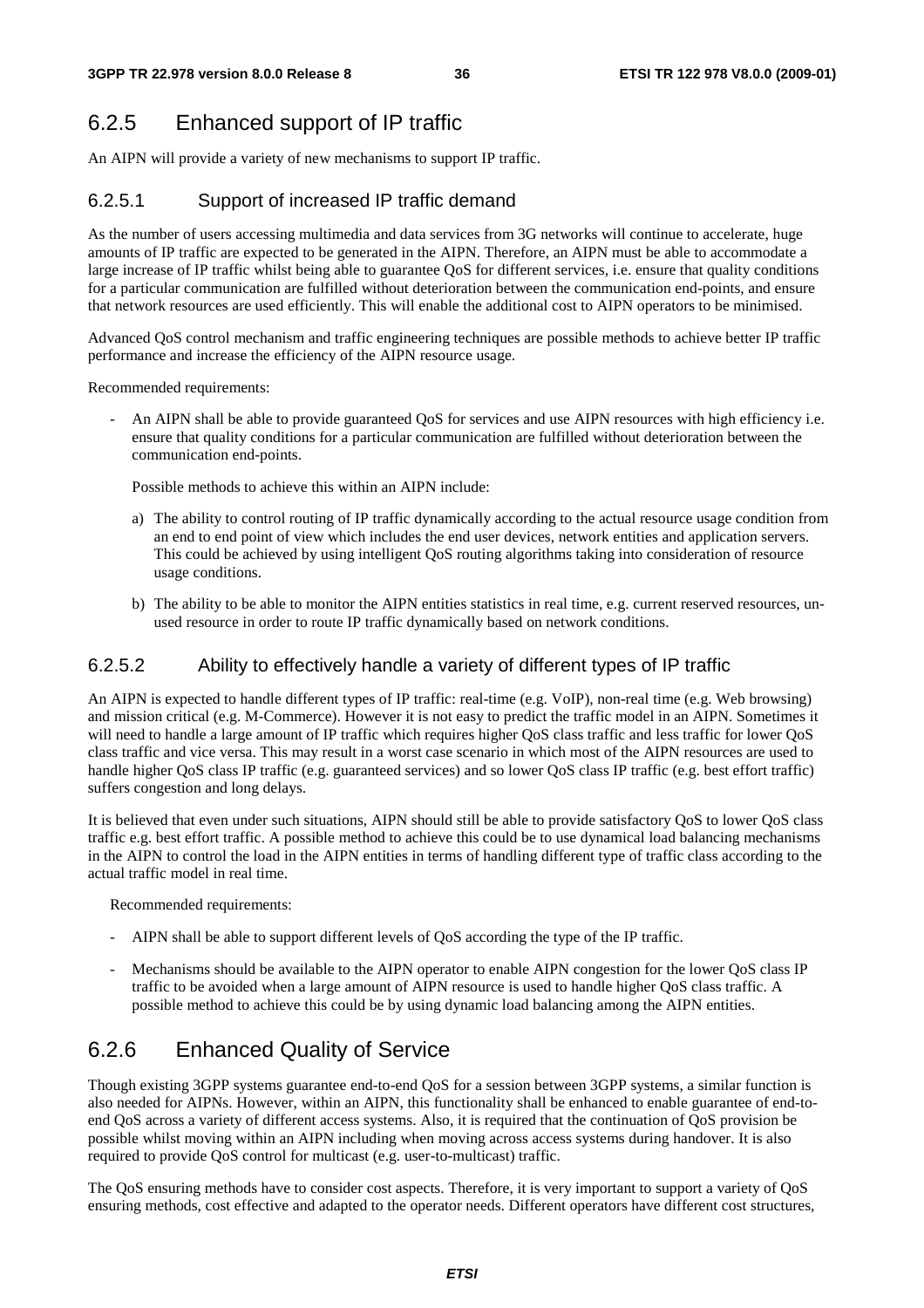i.e. multiple QoS ensuring methods may need to be supported in the end-to-end path. This may be also valid in a single operator case due to different cost structures of the different network parts.

Recommended requirements:

- It shall be possible to guarantee end-to-end QoS for a user-to-user or multicast (e.g. user-to-multicast) session between AIPNs. This includes the case where more than one network administration is involved in the provision of the end-to-end service.
- It shall be possible to support different QoS ensuring methods within the same AIPN and between different AIPNs.
- Interworking between different QoS ensuring methods in the end-to-end path has to be supported.
- QoS considerations need to be taken into account in handover decisions:
	- It shall be possible for AIPN to guarantee end-to-end QoS without modification when the terminal or session moves from one access system to another, if the target access system supports the required QoS.
	- It shall be possible for AIPN to guarantee end-to-end QoS, with QoS modification, when the terminal or session moves from one access system to another, if the target access system has a QoS mechanism but can not be guaranteed to support the required QoS.
	- It should be possible for AIPN to provide mobility for a terminal or session between an access system that provides QoS and one that does not. However, in this case, seamless experience is not guaranteed, the terminal/application/user may need to be notified via some means and the network may need to adjust service setting for the session(s) accordingly to the change (e.g. charging adjustments, etc).
- It shall be possible for an AIPN to guarantee QoS of a multicast session without modification to QoS of other terminals when one of the terminals moves from one access system to another (e.g. for multimedia streaming with adaptation to the conditions of each recipient).
	- It shall be possible for an AIPN to guarantee QoS of a multicast session without modification to QoS of other terminals when one of the terminals moves from one access system to another, when the target access system for this terminal does not support the required QoS.
	- It shall be possible for an AIPN to guarantee OoS of a multicast session with OoS modification to one of the terminals, when this terminal moves from one access system to another, if the target access system has a QoS mechanism but can not be guaranteed to support the required QoS. The QoS of the other terminals of the multicast session are unaffected by the modification of QoS of the terminal moving from one access system to another.
- It shall be possible for an AIPN to control guarantee of QoS of a multicast session with QoS modification to all of the terminals, when one of the terminals moves from one access system to another, if the target access system for this terminal has a QoS mechanism but can not be guaranteed to support the required QoS (e.g. for a gaming application where the conditions are to be equal for each of the players).

## 6.2.7 Personal Network, Personal Area Network (PAN), Ad-hoc Network and Moving Network Support

An AIPN will offer users the services through Personal Networks, PANs, Ad-hoc Networks and Moving Networks (see Annex E), which will encourage users to utilize the 3GPP services. Therefore, it is required that AIPN shall support Personal Networks, Personal Area Networks (PAN), Ad-hoc Networks and Moving Networks.

Recommended requirements:

#### **Personal Networks:**

- AIPN shall support a wide variety of service capabilities with the different (U)SIMs from the same AIPN operator (e.g. twin (U)SIMs) associated with a single user.
- AIPN shall provide a connection between the terminal devices of a Personal Network that is reliable and provides adequate protection to the user's data to give confidence that his data is adequately protected.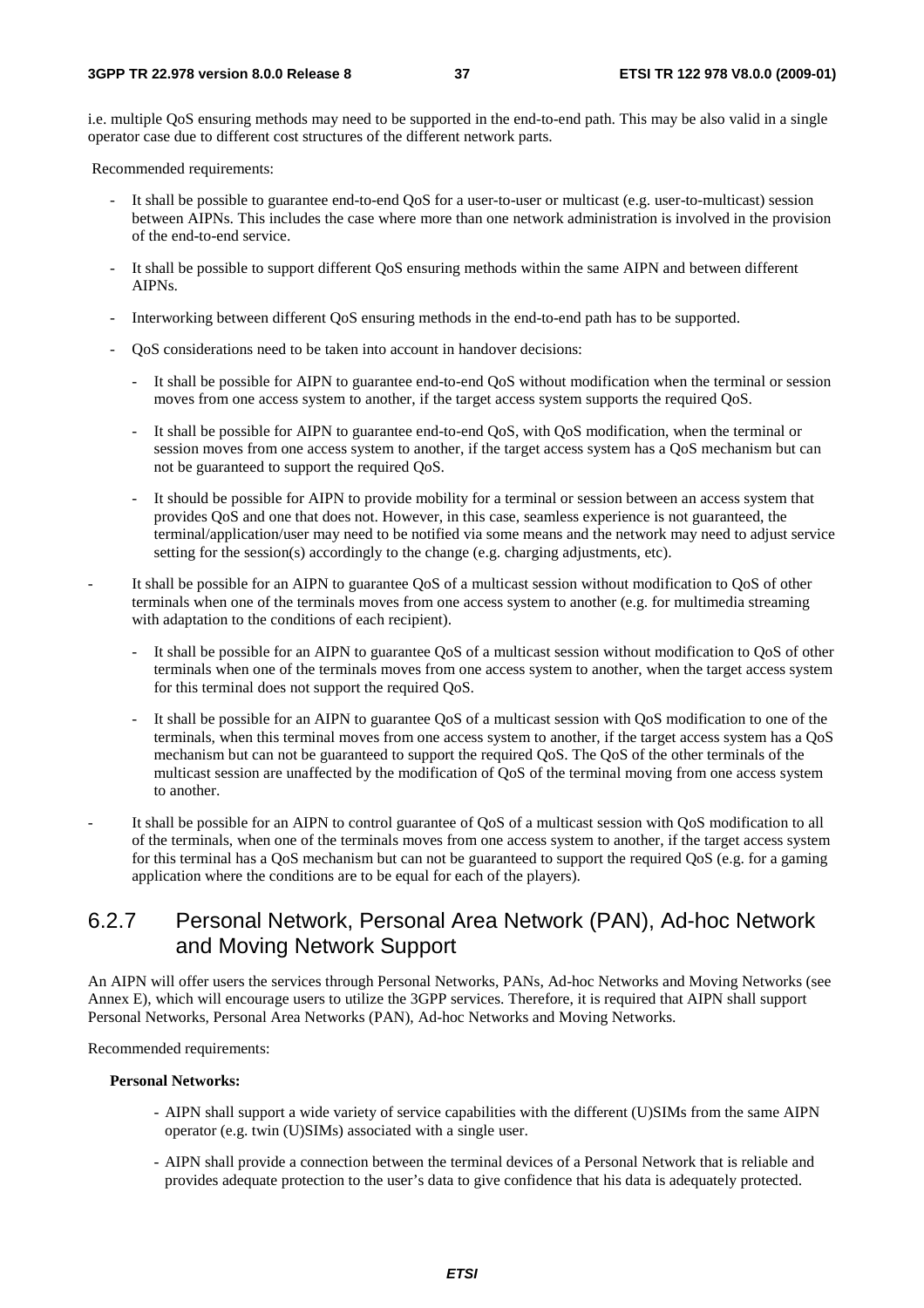### **Personal Area Networks:**

- The AIPN shall support multiple simultaneous sessions originated from one or several devices using the same (U)SIM authority.

#### **Ad-hoc Networks:**

- The AIPN shall accept consolidated and distributed traffic from a group of users arriving through various access routes.
- The AIPN shall be able to re-route traffic to Ad-hoc Network devices via another gateway.
- The AIPN shall support changes in the access route for the consolidated traffic from an Ad-hoc Network. These changes may take place with no warning to the AIPN.
- Elements of the consolidated traffic from an Ad-hoc Network may originate from a PAN.
- Accurate charging records shall be created and maintained for the originating terminal when the traffic is routed through a terminal belonging to another subscriber.

Requirements for devices (terminals):

- A gateway device (terminal) must be able to route and forward packets to other devices in the Ad-hoc Network
- Ad-hoc Network UEs must be able to discover 'near by' gateway devices
- Note: Some type of incentives will need to be created for devices to act as gateways (e.g. a reward scheme whereby a gateway can "earn" something)

#### **Moving Networks:**

Use Case 1:

The AIPN shall support a point of access to the access system that has full mobility throughout the geographic region that uses the 3GPP access system for backhaul.

#### Use Case 2

- The AIPN shall accept consolidated traffic from a 3GPP terminal mounted in a vehicle with a router.
- The AIPN shall support changes in the alternate access route as the wireless access router moves throughout the service region.
- Accurate charging records shall be created and maintained for the originating terminal when the traffic created is routed through a Wireless Access Router.

Use Case 3:

- The AIPN shall support a mobile router connected directly to the AIPN using an alternate access route, e.g. via satellite.
- The AIPN shall support handovers of whole Moving Networks; i.e. it must be able to continuously route traffic for AIPN nodes of a Moving Network to a mobile router travelling as part of the Moving Network
- Accurate charging records shall be created and maintained for the originating terminal when the traffic routed through a Mobile Router.

## 7 Conclusions

This clause describes the conclusions of this Technical Report.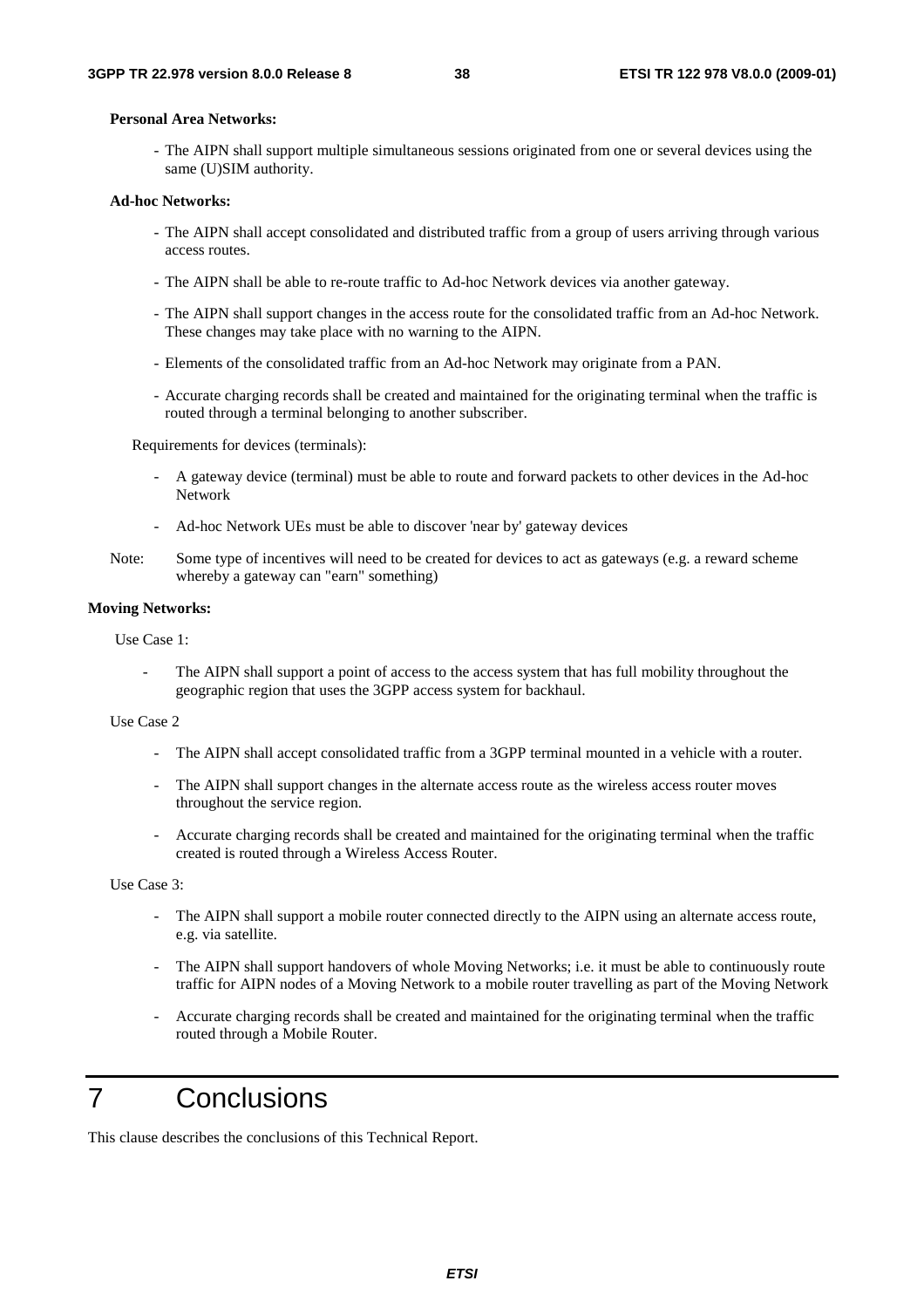## 7.1 Roadmap for work within Rel-7

## 7.1.1 New requirements for introduction to the 3GPP specifications in Rel-7

New requirements for the 3GPP system that should be specified to enable introduction of an AIPN have been identified in Clause 6.2 of this Technical Report. It is therefore recommended that the content of this clause be used as a basis for introducing AIPN service requirements in to the 3GPP Technical Specifications in Rel-7. Additionally, the content of other clauses may be considered within specification work for an AIPN as appropriate.

The introduction of new functionalities and the enhancement of existing functionalities are necessary to achieve multiple access system accommodation and the mobility across multiple different access systems which are the fundamental key aspects of an AIPN. For this reason it is recommended that these functionalities are captured by new service requirements for the 3GPP system with the highest priority.

## 7.1.2 Impact on specifications in Rel-7

The following table lists the recommended requirements described within this Technical Report and indicates the relevant existing SA1 Technical Specifications. These requirements should be analysed and captured within SA1 Technical Specifications as appropriate.

| <b>Clause</b> | <b>Recommended requirement</b>                                                                                                                                                                                                                                                                                                                                                                                                                                                                                                                                                                | <b>Relevant</b><br><b>Existing SA1</b><br><b>Technical</b><br><b>Specification</b> |
|---------------|-----------------------------------------------------------------------------------------------------------------------------------------------------------------------------------------------------------------------------------------------------------------------------------------------------------------------------------------------------------------------------------------------------------------------------------------------------------------------------------------------------------------------------------------------------------------------------------------------|------------------------------------------------------------------------------------|
| 5.1.1.4       | - An AIPN shall incorporate naming and addressing schemes that address a given<br>user or session.<br>- The AIPN shall support end-user mobility.<br>- The AIPN shall support terminal mobility.<br>- The AIPN shall support session mobility.                                                                                                                                                                                                                                                                                                                                                | TS 22.101<br>TS 22.129<br>TS 22.228                                                |
| 5.1.1.15      | - An AIPN should support Identity Federation and Single Sign On for the end user.<br>This would allow automatic authentication of the user to a multitude of service<br>providers once the user has been authenticated by the AIPN.                                                                                                                                                                                                                                                                                                                                                           | TS 22.101<br>(possibly)<br>Note 4                                                  |
| 5.2.1.4       | - An AIPN mobility solution must support UTRAN and GERAN based systems as<br>possible access systems besides supporting alternative existing accesses such as<br>WLAN and other emerging new technologies.<br>- An AIPN mobility solution must be able to co-exist with the current 3GPP PS core<br>network in a cost-efficient way.<br>- An AIPN mobility solution should support seamless terminal mobility across<br>various access systems.<br>- AIPN should support services handover between 3GPP CS services (e.g. CS<br>telephony) and AIPN equivalent services (e.g. Voice over IP). | TS 22.101<br>TS 22.129                                                             |
| 6.2.1         | - An AIPN shall provide the following features:<br>- Ability to efficiently handle a variety of different types of IP traffic including user-<br>to-user and user-to-multicast traffic models<br>- Optimized routing of IP traffic, in particular for user-to-user traffic.<br>- Efficient usage of radio resources (e.g. signalling optimization, compression),                                                                                                                                                                                                                              | TS 22.101<br>TS 22.105                                                             |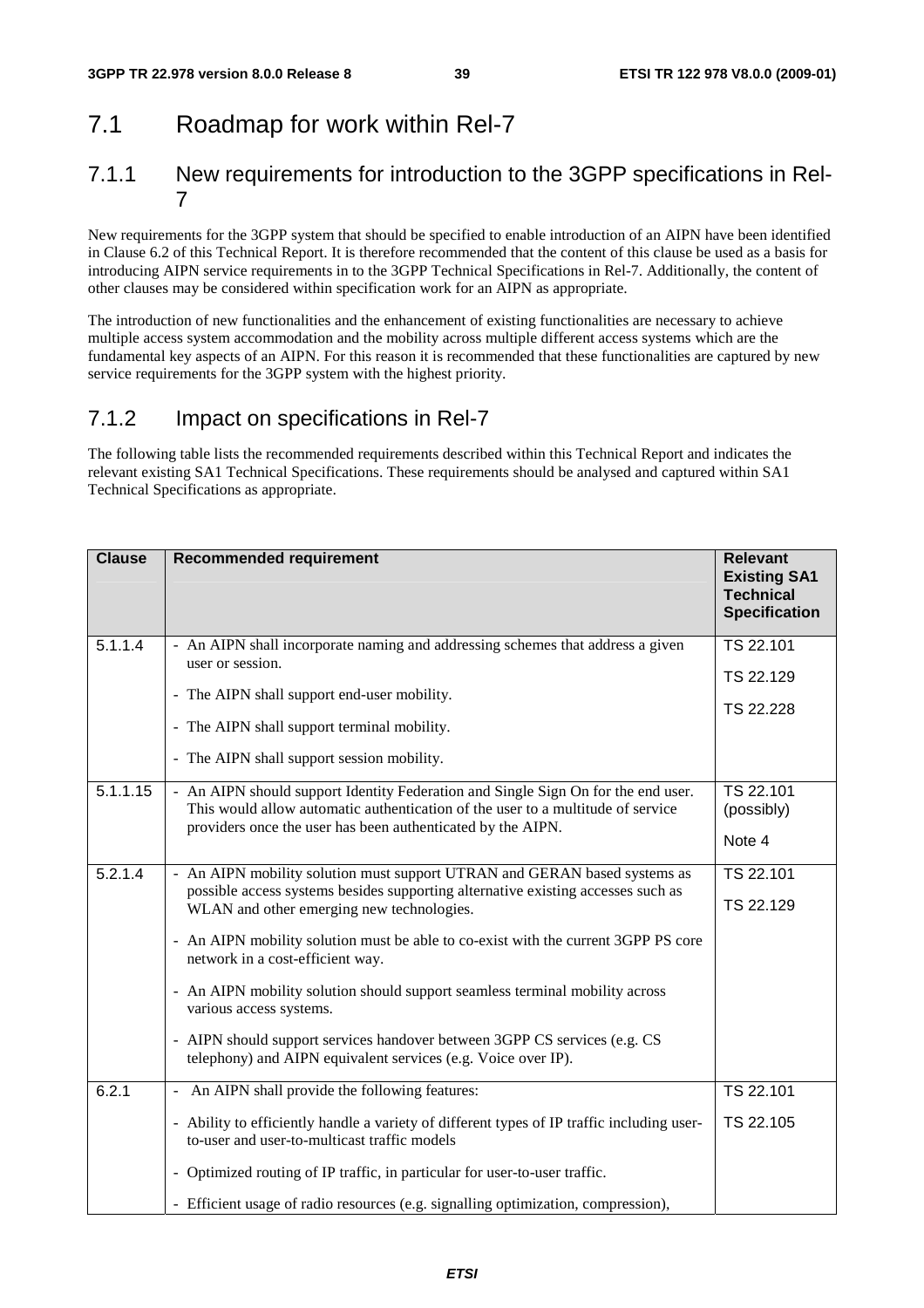| <b>Clause</b> | <b>Recommended requirement</b>                                                                                                                                                                                                                                                                                                                                                                                           | <b>Relevant</b><br><b>Existing SA1</b><br><b>Technical</b><br><b>Specification</b> |
|---------------|--------------------------------------------------------------------------------------------------------------------------------------------------------------------------------------------------------------------------------------------------------------------------------------------------------------------------------------------------------------------------------------------------------------------------|------------------------------------------------------------------------------------|
|               | including selection of access system, based on the provided service.                                                                                                                                                                                                                                                                                                                                                     |                                                                                    |
| 6.2.1.1       | - An AIPN shall enable the accommodation of a vast number of users and terminals.                                                                                                                                                                                                                                                                                                                                        | TS 22.101                                                                          |
|               | - Based upon industry trends IP technology shall be applied to the addressing<br>and routing technology within an AIPN to enable accommodation of a vast<br>number of users and terminals.                                                                                                                                                                                                                               | TS 22.105                                                                          |
| 6.2.2         | - An AIPN shall support accommodation of several access systems (existing and                                                                                                                                                                                                                                                                                                                                            | TS 22.101                                                                          |
|               | future).                                                                                                                                                                                                                                                                                                                                                                                                                 | TS 22.105                                                                          |
|               | - An AIPN shall support service provision across different access systems.                                                                                                                                                                                                                                                                                                                                               | TS 22.011                                                                          |
|               | - An AIPN shall support adaptation of service provision across different access<br>systems.                                                                                                                                                                                                                                                                                                                              |                                                                                    |
| 6.2.2.1       | - An AIPN shall enable use of the multiple access systems                                                                                                                                                                                                                                                                                                                                                                | TS 22.101                                                                          |
|               | - It should be possible to reach a user over multiple access systems simultaneously.                                                                                                                                                                                                                                                                                                                                     | TS 22.105                                                                          |
|               | - It should be possible to provide access system-aware services.                                                                                                                                                                                                                                                                                                                                                         | TS 22.011                                                                          |
|               | - An AIPN shall provide support for access system selection based on                                                                                                                                                                                                                                                                                                                                                     |                                                                                    |
|               | combinations of AIPN operator policies, user preferences, service<br>requirements of applications access system conditions, and/or other AIPN                                                                                                                                                                                                                                                                            |                                                                                    |
|               | operator-defined criteria.                                                                                                                                                                                                                                                                                                                                                                                               |                                                                                    |
| 6.2.3.1       | - An AIPN should provide open interfaces to AIPN services such as mobility<br>management in order to ease the terminal mobility across different access                                                                                                                                                                                                                                                                  | TS 22.101                                                                          |
|               | systems.                                                                                                                                                                                                                                                                                                                                                                                                                 | TS 22.129                                                                          |
|               |                                                                                                                                                                                                                                                                                                                                                                                                                          | TS 22.234                                                                          |
| 6.2.3.2       | - An AIPN must work with mobility mechanisms used by the specific networks it                                                                                                                                                                                                                                                                                                                                            | TS 22.101                                                                          |
|               | connects, including legacy mobility mechanisms of the current 3GPP PS core<br>network.                                                                                                                                                                                                                                                                                                                                   | TS 22.129                                                                          |
|               |                                                                                                                                                                                                                                                                                                                                                                                                                          | TS 22.234                                                                          |
| 6.2.3.3       | - An AIPN must support procedures related to frequent terminal mobility between                                                                                                                                                                                                                                                                                                                                          | TS 22.101                                                                          |
|               | AIPN nodes.                                                                                                                                                                                                                                                                                                                                                                                                              | TS 22.129                                                                          |
|               | - Whenever feasible, the AIPN mobility solution must support seamless user<br>experience for all services provided by the AIPN.                                                                                                                                                                                                                                                                                          | TS 22.234                                                                          |
|               | - The mobility solution must scale with the number of terminals and size of the<br>AIPN.                                                                                                                                                                                                                                                                                                                                 |                                                                                    |
|               | - An AIPN shall be able to support access systems with very limited or no mobility<br>management procedures.                                                                                                                                                                                                                                                                                                             |                                                                                    |
| 6.2.4         | - The IP session control mechanisms of AIPN shall be enhanced from the<br>functionalities of IMS to provide session mobility, session adaptation to terminal<br>capability, user preferences, subscriber priorities, network conditions or other<br>operator-defined criteria. Session adaption shall be under the control of the<br>operator. The AIPN shall support session control for multicast sessions (e.g. user- | TS 22.101<br>TS 22.228                                                             |
|               | to-multicast) and the solution shall scale with the number of participants.                                                                                                                                                                                                                                                                                                                                              |                                                                                    |
|               | - Users shall perceive continuous service whilst ensuring the efficient use of wireless<br>resources and the effective usage of power resources within mobile terminals.                                                                                                                                                                                                                                                 |                                                                                    |
| 6.2.5.1       | - An AIPN shall be able to provide guaranteed QoS for services and use AIPN<br>resources with high efficiency i.e. ensure that quality conditions for a particular                                                                                                                                                                                                                                                       | TS 22.105                                                                          |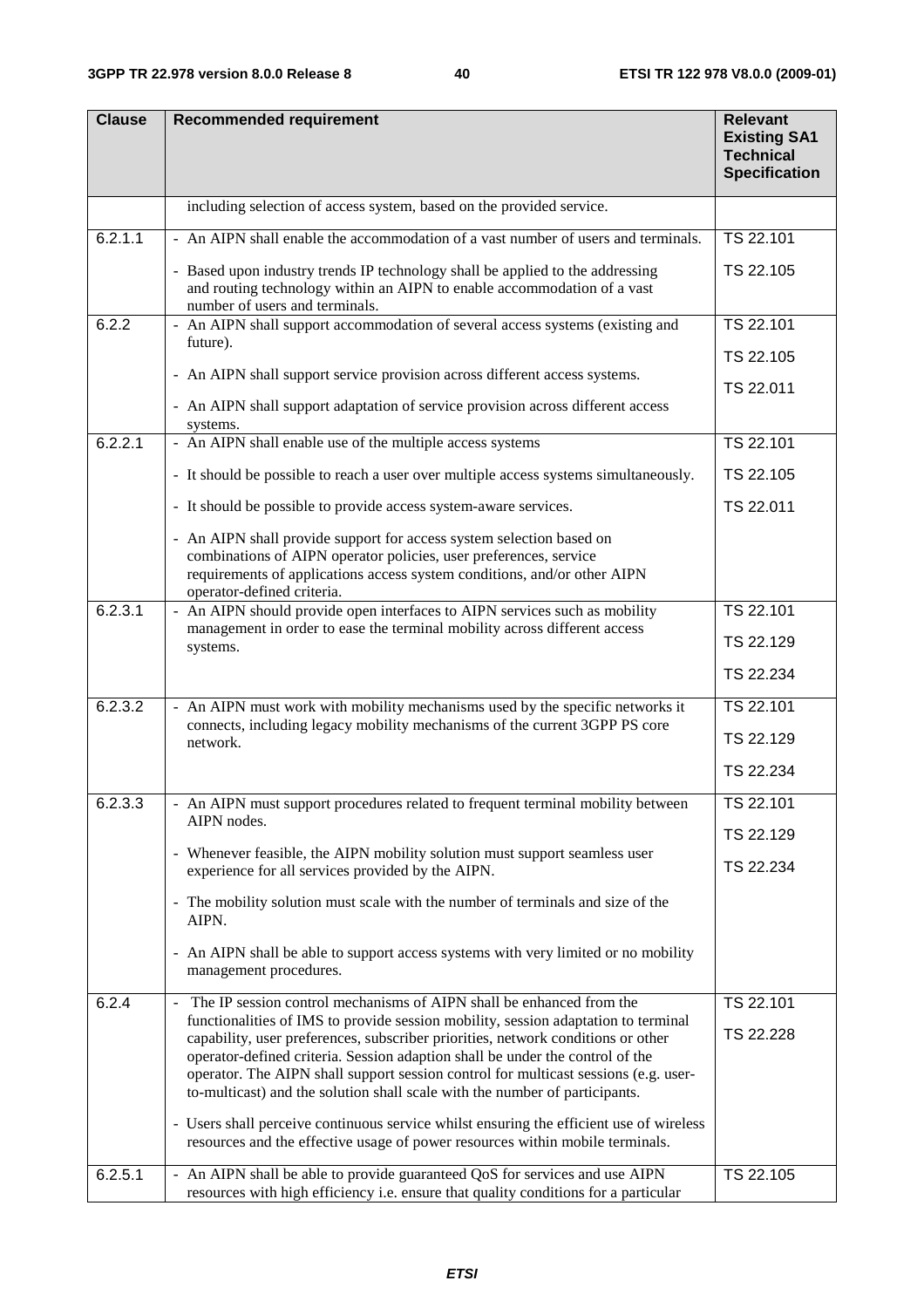| <b>Clause</b> | <b>Recommended requirement</b>                                                                                                                                                                                                                                                                                                                                                                                                                                                                                                                                                                                                                                                                                                                                                                                                                                                                                                                                                                                                                                                                                                                                                                                                                                                                                                                                                                                                                                                                                                                                                                                                                                                                                                                                                                                                                                                                                                                                                                                                                                                                                                                                                                                                                                                                                                                                                                                                                                                                                                                                                                                                                                                                  | <b>Relevant</b><br><b>Existing SA1</b><br><b>Technical</b><br><b>Specification</b> |
|---------------|-------------------------------------------------------------------------------------------------------------------------------------------------------------------------------------------------------------------------------------------------------------------------------------------------------------------------------------------------------------------------------------------------------------------------------------------------------------------------------------------------------------------------------------------------------------------------------------------------------------------------------------------------------------------------------------------------------------------------------------------------------------------------------------------------------------------------------------------------------------------------------------------------------------------------------------------------------------------------------------------------------------------------------------------------------------------------------------------------------------------------------------------------------------------------------------------------------------------------------------------------------------------------------------------------------------------------------------------------------------------------------------------------------------------------------------------------------------------------------------------------------------------------------------------------------------------------------------------------------------------------------------------------------------------------------------------------------------------------------------------------------------------------------------------------------------------------------------------------------------------------------------------------------------------------------------------------------------------------------------------------------------------------------------------------------------------------------------------------------------------------------------------------------------------------------------------------------------------------------------------------------------------------------------------------------------------------------------------------------------------------------------------------------------------------------------------------------------------------------------------------------------------------------------------------------------------------------------------------------------------------------------------------------------------------------------------------|------------------------------------------------------------------------------------|
|               | communication are fulfilled without deterioration between the communication end-<br>points.                                                                                                                                                                                                                                                                                                                                                                                                                                                                                                                                                                                                                                                                                                                                                                                                                                                                                                                                                                                                                                                                                                                                                                                                                                                                                                                                                                                                                                                                                                                                                                                                                                                                                                                                                                                                                                                                                                                                                                                                                                                                                                                                                                                                                                                                                                                                                                                                                                                                                                                                                                                                     |                                                                                    |
| 6.2.5.2       | - AIPN shall be able to support different levels of QoS according the type of the IP<br>traffic.<br>- Mechanisms should be available to the AIPN operator to enable AIPN congestion<br>for the lower QoS class IP traffic to be avoided when a large amount of AIPN<br>resource is used to handle higher QoS class traffic. A possible method to achieve<br>this could be by using dynamic load balancing among the AIPN entities.                                                                                                                                                                                                                                                                                                                                                                                                                                                                                                                                                                                                                                                                                                                                                                                                                                                                                                                                                                                                                                                                                                                                                                                                                                                                                                                                                                                                                                                                                                                                                                                                                                                                                                                                                                                                                                                                                                                                                                                                                                                                                                                                                                                                                                                              | TS 22.105                                                                          |
| 6.2.6         | - It shall be possible to guarantee end-to-end QoS for a user-to-user or multicast (e.g.<br>user-to-multicast) session between AIPNs. This includes the case where more than<br>one network administration is involved in the provision of the end-to-end service.<br>- It shall be possible to support different QoS ensuring methods within the same<br>AIPN and between different AIPNs.<br>- Interworking between different QoS ensuring methods in the end-to-end path has<br>to be supported.<br>QoS considerations need to be taken into account in handover decisions:<br>It shall be possible for AIPN to guarantee end-to-end QoS without<br>$\overline{\phantom{0}}$<br>modification when the terminal or session moves from one access system<br>to another, if the target access system supports the required QoS.<br>It shall be possible for AIPN to guarantee end-to-end QoS, with QoS<br>$\qquad \qquad \blacksquare$<br>modification, when the terminal or session moves from one access system<br>to another, if the target access system has a QoS mechanism but can not be<br>guaranteed to support the required QoS.<br>It should be possible for AIPN to provide mobility for a terminal or<br>session between an access system that provides QoS and one that does not.<br>However, in this case, seamless experience is not guaranteed, the<br>terminal/application/user may need to be notified via some means and the<br>network may need to adjust service setting for the session(s) accordingly<br>to the change (e.g. charging adjustments, etc).<br>It shall be possible for an AIPN to guarantee QoS of a multicast session<br>without modification to QoS of other terminals when one of the terminals<br>moves from one access system to another (e.g. for multimedia streaming with<br>adaptation to the conditions of each recipient).<br>It shall be possible for an AIPN to guarantee QoS of a multicast session<br>$\overline{\phantom{0}}$<br>without modification to QoS of other terminals when one of the terminals<br>moves from one access system to another, when the target access system<br>for this terminal does not support the required QoS.<br>It shall be possible for an AIPN to guarantee QoS of a multicast session<br>$\blacksquare$<br>with QoS modification to one of the terminals, when this terminal moves<br>from one access system to another, if the target access system has a QoS<br>mechanism but can not be guaranteed to support the required QoS. The<br>QoS of the other terminals of the multicast session are unaffected by the<br>modification of QoS of the terminal moving from one access system to<br>another. | TS 22.105                                                                          |
|               | - It shall be possible for an AIPN to control guarantee of QoS of a multicast session                                                                                                                                                                                                                                                                                                                                                                                                                                                                                                                                                                                                                                                                                                                                                                                                                                                                                                                                                                                                                                                                                                                                                                                                                                                                                                                                                                                                                                                                                                                                                                                                                                                                                                                                                                                                                                                                                                                                                                                                                                                                                                                                                                                                                                                                                                                                                                                                                                                                                                                                                                                                           |                                                                                    |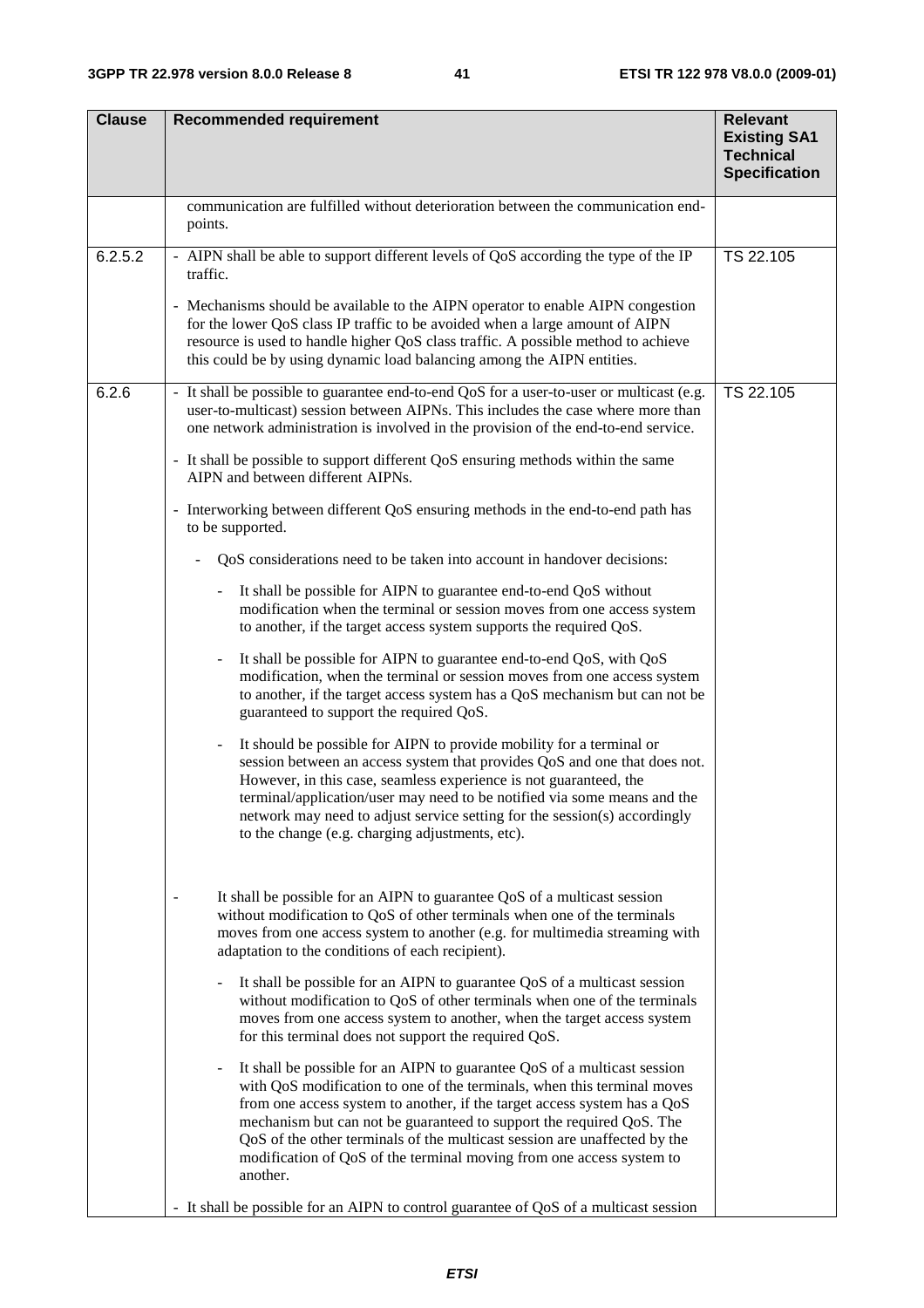| <b>Clause</b> | <b>Recommended requirement</b>                                                                                                                                                                                                                                                                                                                   | <b>Relevant</b><br><b>Existing SA1</b><br><b>Technical</b><br><b>Specification</b> |
|---------------|--------------------------------------------------------------------------------------------------------------------------------------------------------------------------------------------------------------------------------------------------------------------------------------------------------------------------------------------------|------------------------------------------------------------------------------------|
|               | with QoS modification to all of the terminals, when one of the terminals moves<br>from one access system to another, if the target access system for this terminal has<br>a QoS mechanism but can not be guaranteed to support the required QoS (e.g. for a<br>gaming application where the conditions are to be equal for each of the players). |                                                                                    |
| 6.2.7         | Personal Networks:                                                                                                                                                                                                                                                                                                                               | TS 22.011                                                                          |
|               | - AIPN shall support a wide variety of service capabilities with the different USIMs<br>from the same AIPN operator (e.g. twin USIMs) associated with a single user.                                                                                                                                                                             | Note3                                                                              |
|               | - AIPN shall provide a connection between the terminal devices of a Personal<br>Network that is reliable and provides adequate protection to the user's data to give<br>confidence that his data is adequately protected.                                                                                                                        |                                                                                    |
|               | Personal Area Networks:<br>- The AIPN shall support multiple simultaneous sessions originated from one<br>or several devices using the same (U)SIM authority.                                                                                                                                                                                    |                                                                                    |
|               | Ad-hoc Networks:                                                                                                                                                                                                                                                                                                                                 |                                                                                    |
|               | - The AIPN shall accept consolidated and distributed traffic from a group of<br>users arriving through various access routes.                                                                                                                                                                                                                    |                                                                                    |
|               | - The AIPN shall be able to re-route traffic to Ad-hoc Network devices via                                                                                                                                                                                                                                                                       |                                                                                    |
|               | another gateway.<br>- The AIPN shall support changes in the access route for the consolidated<br>traffic from an Ad-hoc Network. These changes may take place with no<br>warning to the AIPN.                                                                                                                                                    |                                                                                    |
|               | - Elements of the consolidated traffic from an Ad-hoc Network may originate<br>from a PAN.                                                                                                                                                                                                                                                       |                                                                                    |
|               | - Accurate charging records shall be created and maintained for the originating<br>terminal when the traffic is routed through a terminal belonging to another<br>subscriber.                                                                                                                                                                    |                                                                                    |
|               | Requirements for devices (terminals):                                                                                                                                                                                                                                                                                                            |                                                                                    |
|               | A gateway device (terminal) must be able to route and forward packets to<br>other devices in the Ad-hoc Network                                                                                                                                                                                                                                  |                                                                                    |
|               | Ad-hoc Network UEs must be able to discover 'near by' gateway devices                                                                                                                                                                                                                                                                            |                                                                                    |
|               | Moving Networks:<br>Use Case 1:                                                                                                                                                                                                                                                                                                                  |                                                                                    |
|               | - The AIPN shall support a point of access to the access system that has full<br>mobility throughout the geographic region that uses the 3GPP access system<br>for backhaul.                                                                                                                                                                     |                                                                                    |
|               | Use Case 2                                                                                                                                                                                                                                                                                                                                       |                                                                                    |
|               | - The AIPN shall accept consolidated traffic from a 3GPP terminal mounted in<br>a vehicle with a router.                                                                                                                                                                                                                                         |                                                                                    |
|               | - The AIPN shall support changes in the alternate access route as the wireless<br>access router moves throughout the service region.                                                                                                                                                                                                             |                                                                                    |
|               | - Accurate charging records shall be created and maintained for the originating<br>terminal when the traffic created is routed through a Wireless Access Router.                                                                                                                                                                                 |                                                                                    |
|               | Use Case 3:<br>- The AIPN shall support a mobile router connected directly to the AIPN using                                                                                                                                                                                                                                                     |                                                                                    |
|               | an alternate access route, e.g. via satellite.                                                                                                                                                                                                                                                                                                   |                                                                                    |
|               | - The AIPN shall support handovers of whole Moving Networks; i.e. it must be<br>able to continuously route traffic for AIPN nodes of a Moving Network to a                                                                                                                                                                                       |                                                                                    |
|               | mobile router travelling as part of the Moving Network<br>- Accurate charging records shall be created and maintained for the originating                                                                                                                                                                                                        |                                                                                    |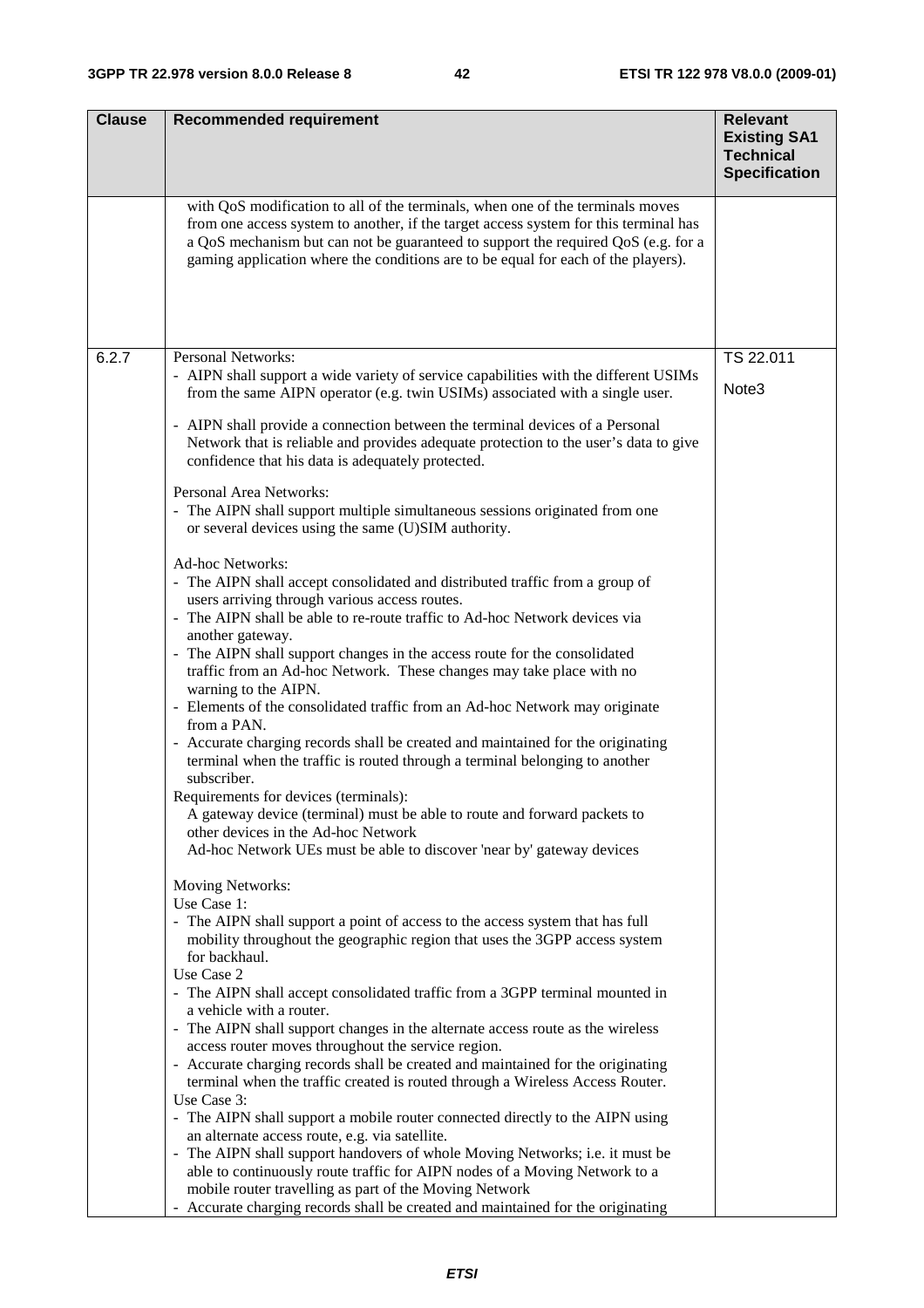| <b>Clause</b> | Recommended requirement                                                                                                                                                                                                                  | <b>Relevant</b><br><b>Existing SA1</b><br><b>Technical</b><br><b>Specification</b> |
|---------------|------------------------------------------------------------------------------------------------------------------------------------------------------------------------------------------------------------------------------------------|------------------------------------------------------------------------------------|
|               | terminal when the traffic is routed through a Mobile Router.                                                                                                                                                                             |                                                                                    |
| Note 1:       | The introduction of aspects relevant to Technical Specifications not under SA1 responsibility is to be<br>determined by the appropriate 3GPP TSG WG.                                                                                     |                                                                                    |
| Note 2:       | The content of the column entitled 'Relevant Technical Specification' is non-exhaustive, i.e. the introduction<br>of requirements for an AIPN into Technical Specifications other than those stated may be considered if<br>appropriate. |                                                                                    |
| Note 3:       | No SA1 Technical Specification appropriate to fully capture these requirements.                                                                                                                                                          |                                                                                    |
| Note 4:       | The relevant existing SA1 Technical Specification for this functionality is for further study.                                                                                                                                           |                                                                                    |

## 7.2 Overall conclusion

This Technical Report has analysed the vision and the key aspects of AIPN and identified new capabilities to be specified for the 3GPP system to enable evolution to an AIPN. It is concluded that the capabilities required for introduction of an AIPN into the 3GPP system require new specification work within 3GPP. The recommendation of this Technical Report is that the work be undertaken as a single Feature. A new Technical Specification may be produced to capture the service requirements for an AIPN. It is also recommended that new requirements identified within this Technical Report relevant to existing features of the 3GPP system, i.e. indicating that expansion of an existing capability (e.g. IMS), be added to existing specifications where appropriate.

Note 1: When undertaking specification work for an AIPN care should be taken to ensure that service requirements are not duplicated across multiple Technical Specifications. This could be achieved by e.g. adding the text for a new requirement to a single Technical Specification and referencing this requirement within other Technical Specifications as appropriate.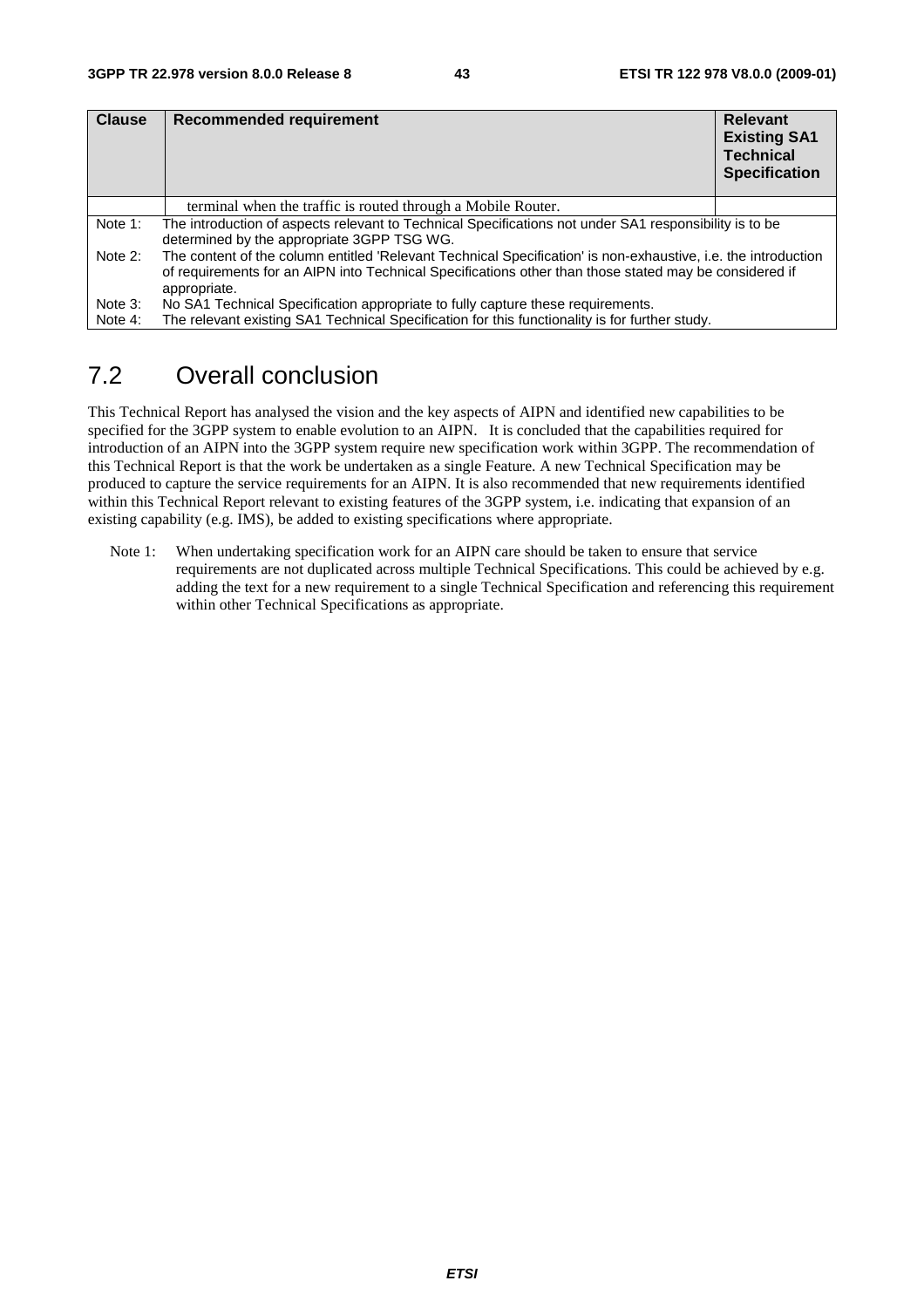## Annex A: Mapping of AIPN Motivations to Key Aspects of an AIPN

This annex contains a matrix mapping the AIPN Motivations and Drivers (Clause 4) to the Key Aspects of an AIPN (Clause 5).

|                                                |                                                                                                   |                            |                                                     |                                           |                                   |                       |                               |                         |                                 | Key Aspects of an AIPN                   |                         |                                             |                    |                                     |                                   |                         |
|------------------------------------------------|---------------------------------------------------------------------------------------------------|----------------------------|-----------------------------------------------------|-------------------------------------------|-----------------------------------|-----------------------|-------------------------------|-------------------------|---------------------------------|------------------------------------------|-------------------------|---------------------------------------------|--------------------|-------------------------------------|-----------------------------------|-------------------------|
|                                                |                                                                                                   | Common IP-based<br>network | of $\frac{d}{d}$<br>Support<br>different<br>systems | 凸<br>Convergence<br>towards<br>technology | managemen<br>Advanced<br>mobility | management<br>Session | system<br>selection<br>Access | Enhanced services       | Enhanced network<br>performance | Network<br>extensibility/comp<br>osition | management<br>Network   | and<br>functionality<br>Security<br>privacy | Quality of Service | Terminal and User<br>identification | future<br>development<br>Flexible | Identity federation     |
|                                                | Consumer<br>demanding<br>trend<br>diversification of mobile services                              | $\overline{\mathsf{x}}$    | $\mathsf X$                                         | $\pmb{\mathsf{X}}$                        | X                                 | X                     | X                             | $\mathsf X$             | $\overline{\mathsf{x}}$         |                                          |                         |                                             | X                  | X                                   |                                   | $\overline{\mathsf{X}}$ |
| <b>Social Drivers</b>                          | Human need to be able to interact with<br>his personal environment                                |                            |                                                     |                                           |                                   |                       |                               | X                       |                                 |                                          |                         |                                             |                    | X                                   | $\mathsf X$                       |                         |
| and                                            | Social behaviour and the<br>need to<br>understand one's environment                               |                            |                                                     |                                           | X                                 | X                     | $\pmb{\times}$                | $\pmb{\times}$          | X                               |                                          |                         | $\pmb{\times}$                              | X                  |                                     |                                   |                         |
| related                                        | The social trend of increasing differences<br>in income within societies                          |                            |                                                     |                                           |                                   |                       |                               | $\pmb{\times}$          |                                 |                                          |                         |                                             | X                  |                                     |                                   |                         |
| User                                           | The need to satisfy user experience of<br>'early-adopters'                                        |                            |                                                     |                                           | X                                 |                       |                               | $\mathsf X$             | $\pmb{\mathsf{X}}$              |                                          |                         |                                             |                    |                                     |                                   |                         |
|                                                | Mobile industry anticipating PS traffic to<br>surpass CS                                          | $\mathsf{X}$               |                                                     | $\boldsymbol{\mathsf{X}}$                 |                                   |                       |                               |                         | X                               |                                          |                         |                                             |                    |                                     |                                   |                         |
| <b>Business Perspective</b>                    | Desire of AIPN operators to encompass<br>various access systems that are not<br>specified by 3GPP | $\overline{\mathsf{x}}$    | $\overline{\mathsf{x}}$                             | $\boldsymbol{\mathsf{X}}$                 | X                                 |                       | X                             | $\mathsf X$             |                                 |                                          |                         |                                             |                    |                                     | X                                 | X                       |
|                                                | Marriage of IT- and telecom world                                                                 | $\mathsf{X}$               |                                                     | $\mathsf{X}$                              |                                   |                       |                               |                         |                                 | X                                        |                         |                                             |                    |                                     |                                   | $\overline{X}$          |
| $\mathbf{\tilde{z}}$                           | Need for increased system efficiency<br>leading to substantial cost reduction                     | $\overline{\mathsf{x}}$    | $\overline{\mathsf{x}}$                             | $\overline{\mathsf{x}}$                   |                                   |                       |                               |                         | $\overline{\mathsf{x}}$         |                                          | $\overline{\mathsf{x}}$ |                                             |                    |                                     | X                                 |                         |
| <b>Motivations and Drivers</b><br>Drivers from | Trend of the industry to align along the<br>structure: access / transport / control /<br>services |                            |                                                     |                                           |                                   |                       |                               |                         |                                 | X                                        |                         |                                             |                    |                                     | X                                 |                         |
|                                                | Fixed/Mobile network convergence                                                                  |                            | $\overline{\mathsf{x}}$                             |                                           |                                   |                       |                               |                         |                                 | $\overline{\mathsf{x}}$                  |                         |                                             |                    |                                     |                                   |                         |
|                                                | Evolution of next generation radio access<br>systems (3GPP specified)                             | $\boldsymbol{\mathsf{X}}$  | $\mathsf{X}$                                        |                                           | $\mathsf{X}$                      |                       | $\mathsf X$                   | $\overline{\mathsf{x}}$ | $\overline{\mathsf{X}}$         |                                          |                         |                                             |                    |                                     |                                   |                         |
|                                                | Progress of broadband wireless IP-based<br>networks (non-3GPP specified)                          | $\boldsymbol{\mathsf{X}}$  | $\pmb{\times}$                                      |                                           | $\pmb{\times}$                    |                       | X                             | $\mathsf X$             | $\pmb{\mathsf{X}}$              |                                          |                         |                                             |                    |                                     |                                   |                         |
| gy Perspective                                 | Progress in ad-hoc networking for user<br>defined services.                                       |                            |                                                     |                                           |                                   |                       |                               |                         | $\pmb{\mathsf{X}}$              | $\pmb{\mathsf{X}}$                       |                         | $\pmb{\times}$                              |                    |                                     |                                   |                         |
| a Technol                                      | Dawning of new, radio based services                                                              |                            |                                                     |                                           |                                   |                       |                               | X                       | X                               | X                                        |                         |                                             |                    | X                                   |                                   |                         |
|                                                | Reconfigurable Radio                                                                              |                            | $\mathsf{X}$                                        |                                           | $\mathsf X$                       |                       | $\mathsf{X}$                  |                         | $\mathsf{X}$                    |                                          |                         |                                             |                    |                                     |                                   |                         |
| from                                           | Web services                                                                                      |                            |                                                     |                                           |                                   |                       |                               | X                       |                                 |                                          |                         |                                             |                    |                                     |                                   | X                       |
| Drivers                                        | Multi-access                                                                                      |                            | $\mathsf{X}$                                        |                                           | $\overline{\mathsf{x}}$           |                       | $\overline{\mathsf{x}}$       | $\overline{\mathsf{x}}$ |                                 |                                          |                         |                                             |                    |                                     |                                   |                         |
|                                                | Progress<br>of<br>advanced<br>Traffic<br><b>Engineering Technologies</b>                          |                            |                                                     |                                           |                                   |                       |                               |                         | $\pmb{\times}$                  |                                          |                         |                                             | $\mathsf{X}$       |                                     |                                   |                         |

**Note1:** This matrix maps the sub-clauses of clauses 4.2 and 5.1.1 of this Technical Report. In some cases the subclause headings have been abbreviated to improve readability.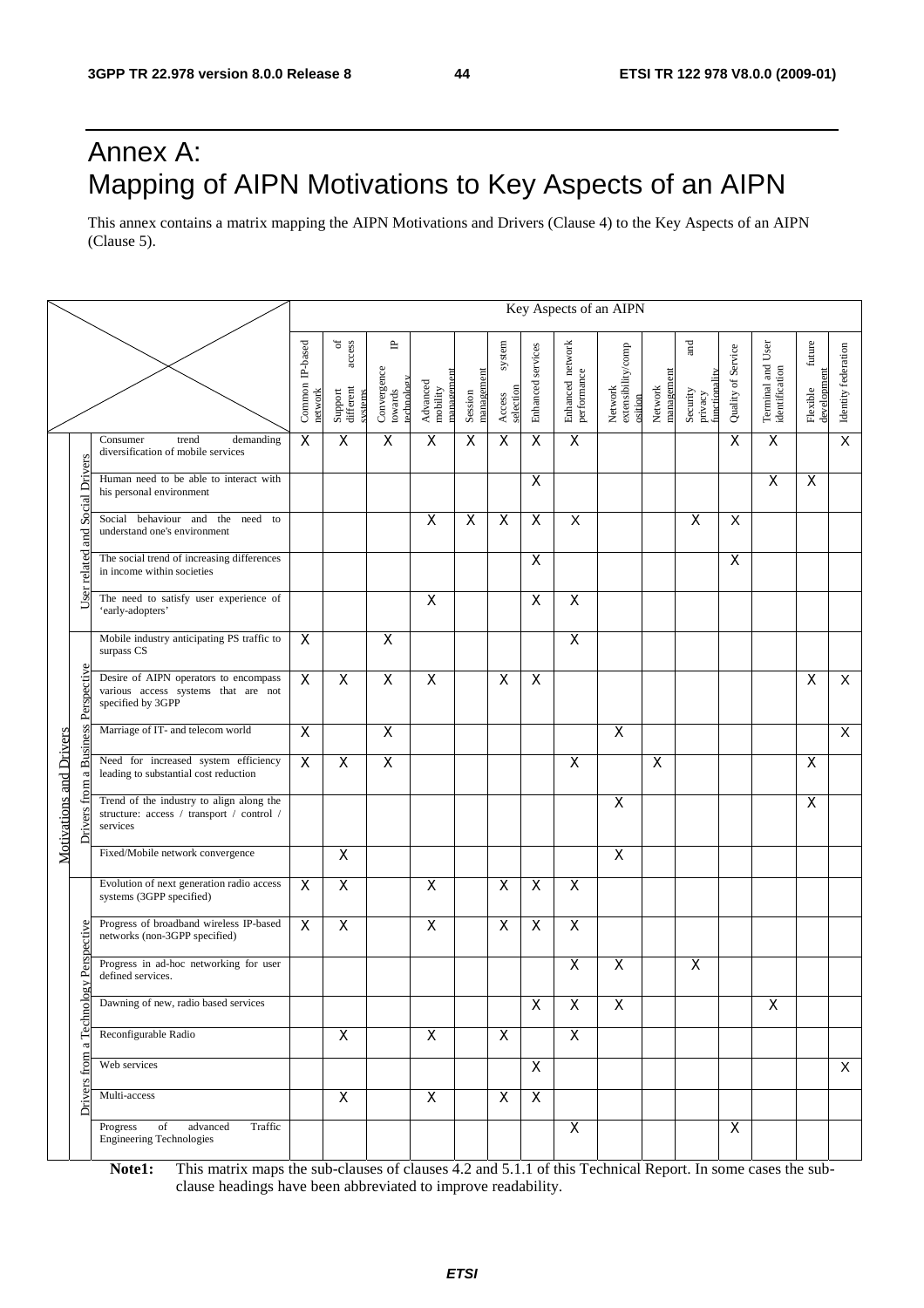## Annex B: Use cases for AIPN key aspects

## B.1 Resilience in the presence of network disruptions and intermittent connectivity

### **Use case:**

This use case is illustrated in the figure below.



The user is driving a car. While being under good radio coverage, he starts an IMS session with several media. The car goes through a tunnel where there is no radio coverage, and comes out of the tunnel into good radio coverage a minute later. Connections using disruption resilient transport protocols are automatically re-established and these protocols restore the communication to the point they were before the interruption.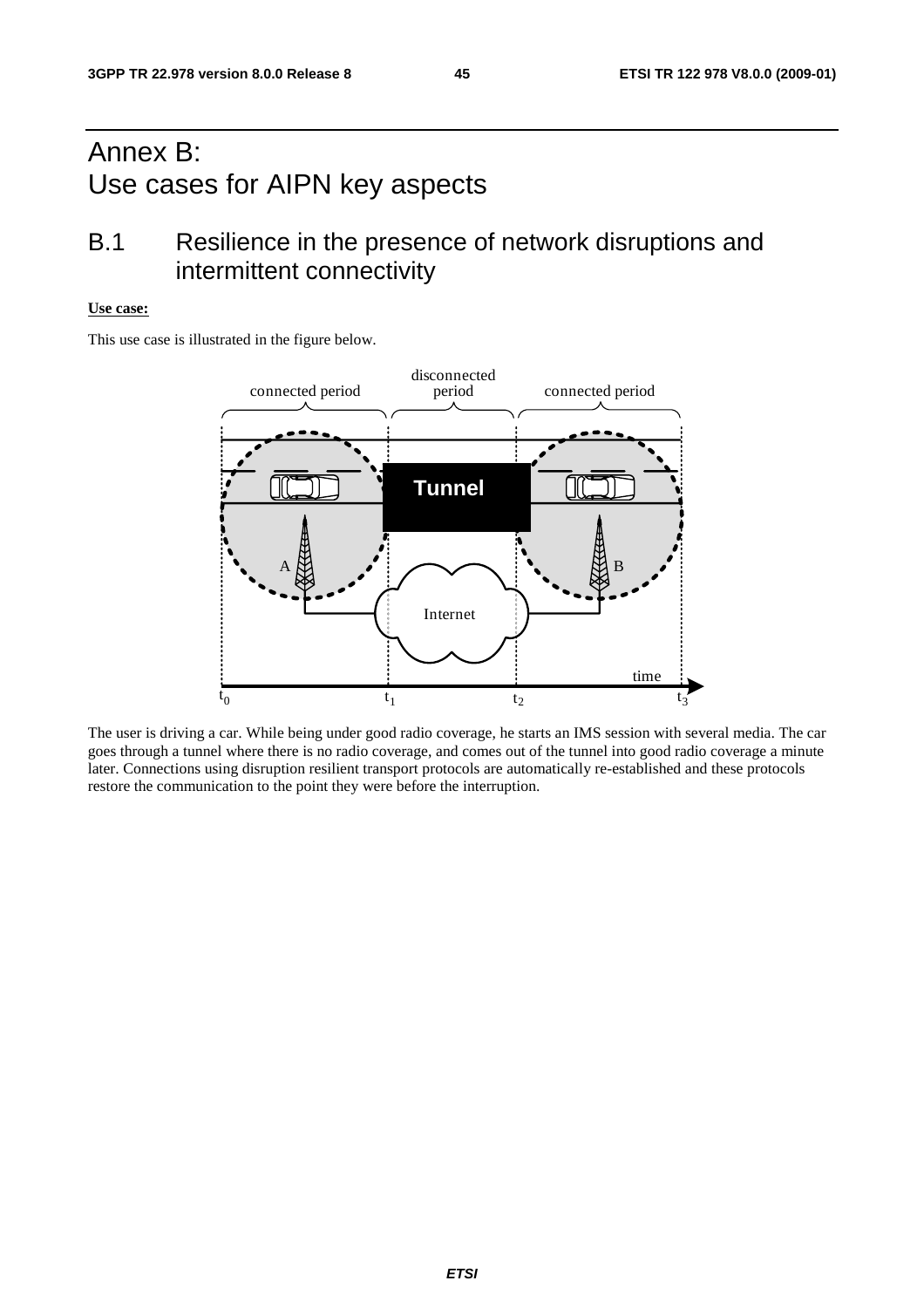## B.2 Service adaptation to terminal capabilities

### **Use case:**

This use case is illustrated in the figure below.



Alice has a mobile device and Bob has a fixed one. Both devices have equal audio but different video capabilities in terms of screen size, number of colors and video codecs supported. Alice establishes a multimedia connection with audio and video components to Bob. The terminal capabilities are discovered and it is realized that Bob's terminal has better video capabilities than Alice. The terminal informs the network that it is unable to support new the new video codec and the AIPN then introduces a video transcoder in the path of the video media to adapt the video signal (stream, codec, format, etc) to the video capabilities and bit rates available on each side of the transcoder.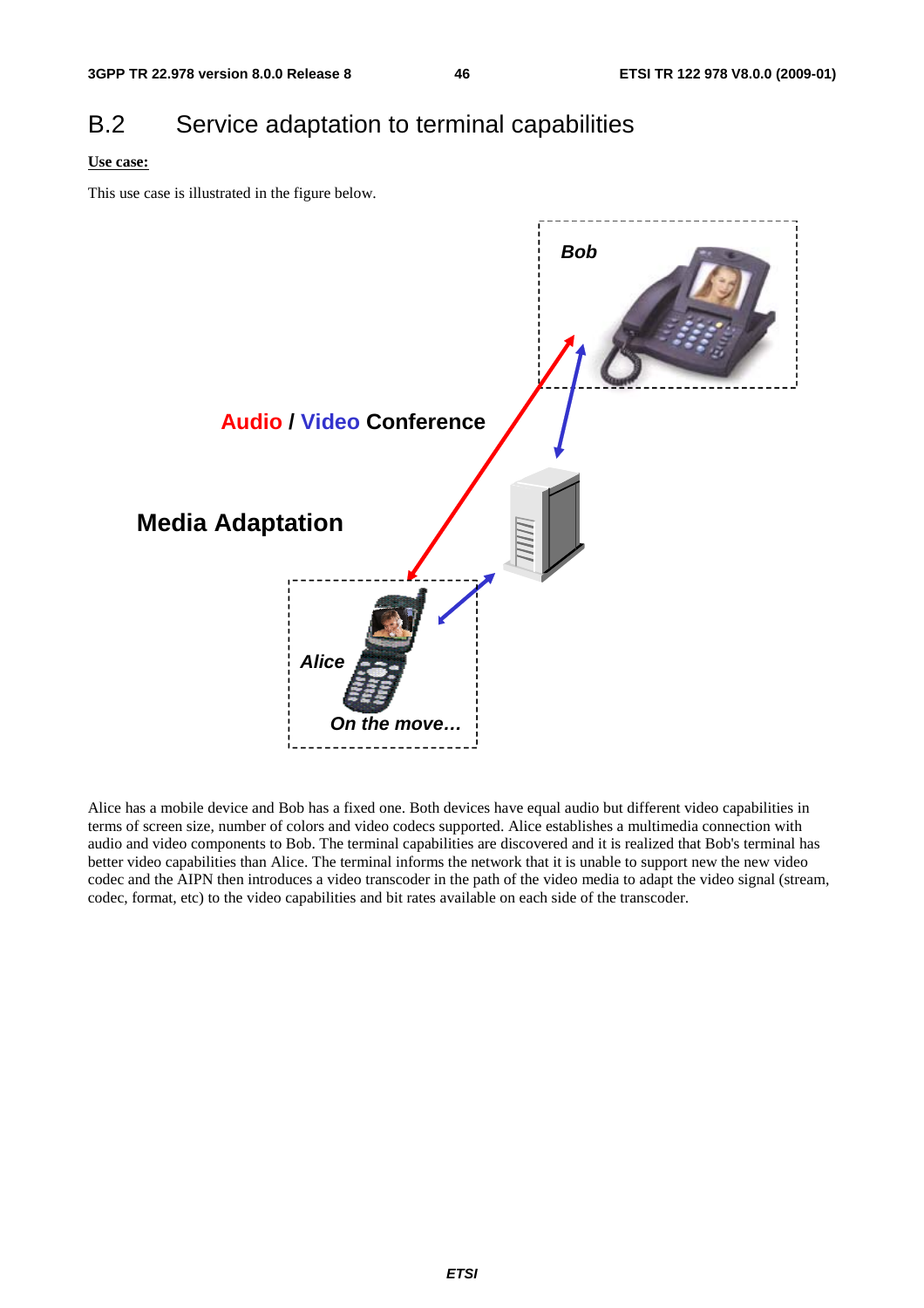## B.3 Facilitate integration of networks with different administrative domains (e.g. handle negotiation of administrative issues, security, trust, etc)

### **Use case:**

The following picture illustrates this use case.



Bob has his own Personal Area Network (PAN). While at home, this network is composed with the Home Area Network using WLAN, which in turn connects externally with a local hotspot service, which in turn connects to a cellular network. Bob's PAN, Bob's Home-WLAN, the local hotspot service and the AIPN cellular access system are under different administrative domains. Still, if Bob moves outside coverage of his Home-WLAN, his PAN will communicate with the outside world via the local hotspot service. If he moves outside coverage from the hotspot service, his PAN will communicate with the outside world via the AIPN cellular access system.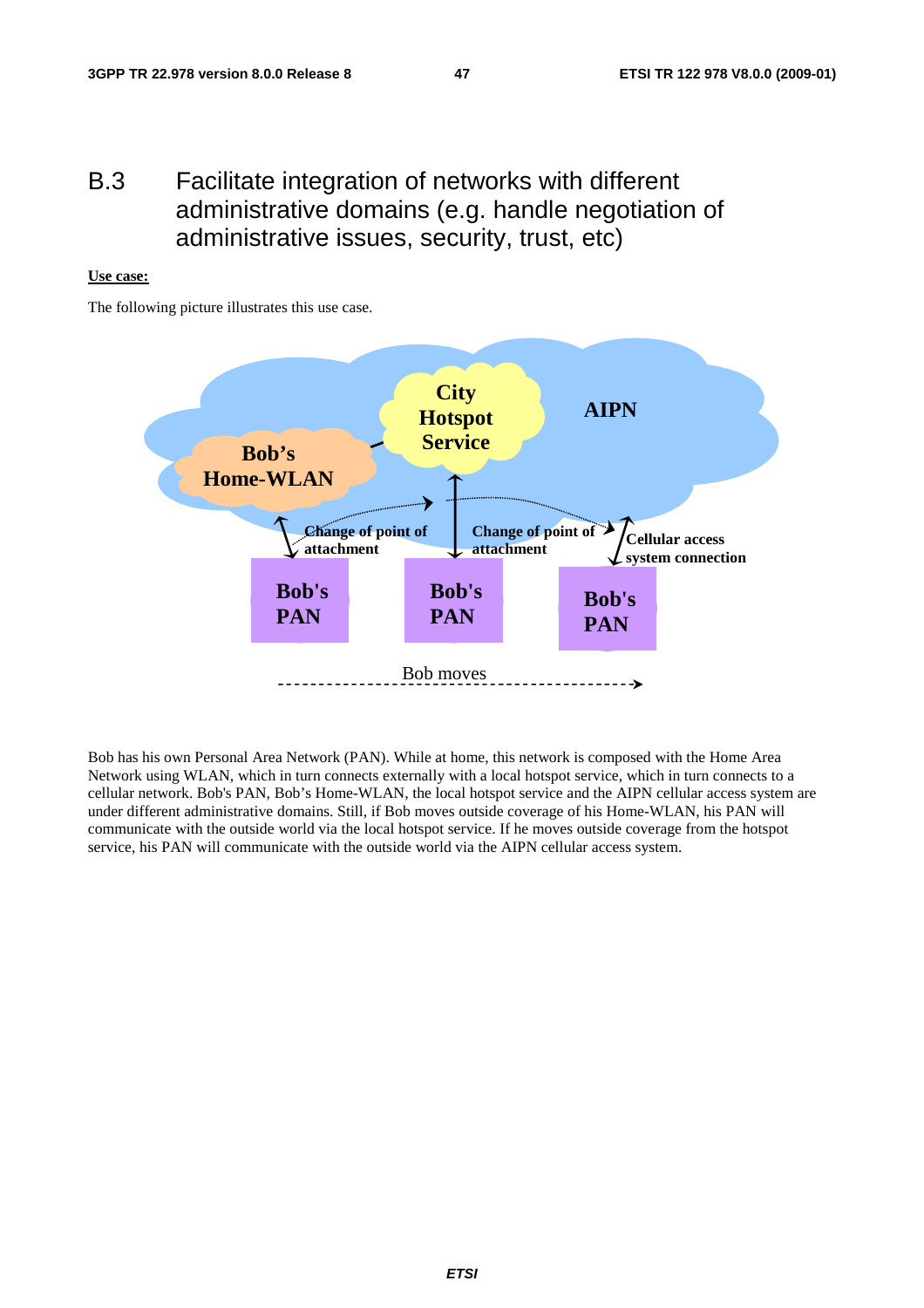## Annex C: Use cases for Security

- C.1 User issues
- C.1.1 Ensure privacy and authenticity so that the user can trust the information he is receiving. This should cover private user to private user communications as well as private user to service provider communications

### **Use case:**

Using the AIPN operator as a certificate checking authority.

The figure below illustrates this case:



A user wants to access his medical records, stored in the hospital server, with his mobile terminal. The user connects with the hospital and authenticates itself. The hospital authenticates to the user by sending a certificate CH signed by certification authority CA. The user, however, does not recognize CA and asks the AIPN operator to check the validity of CH. The AIPN operator checks the validity of CH and informs the user about the positive result. At that point the user is sure that the information is really coming from the hospital.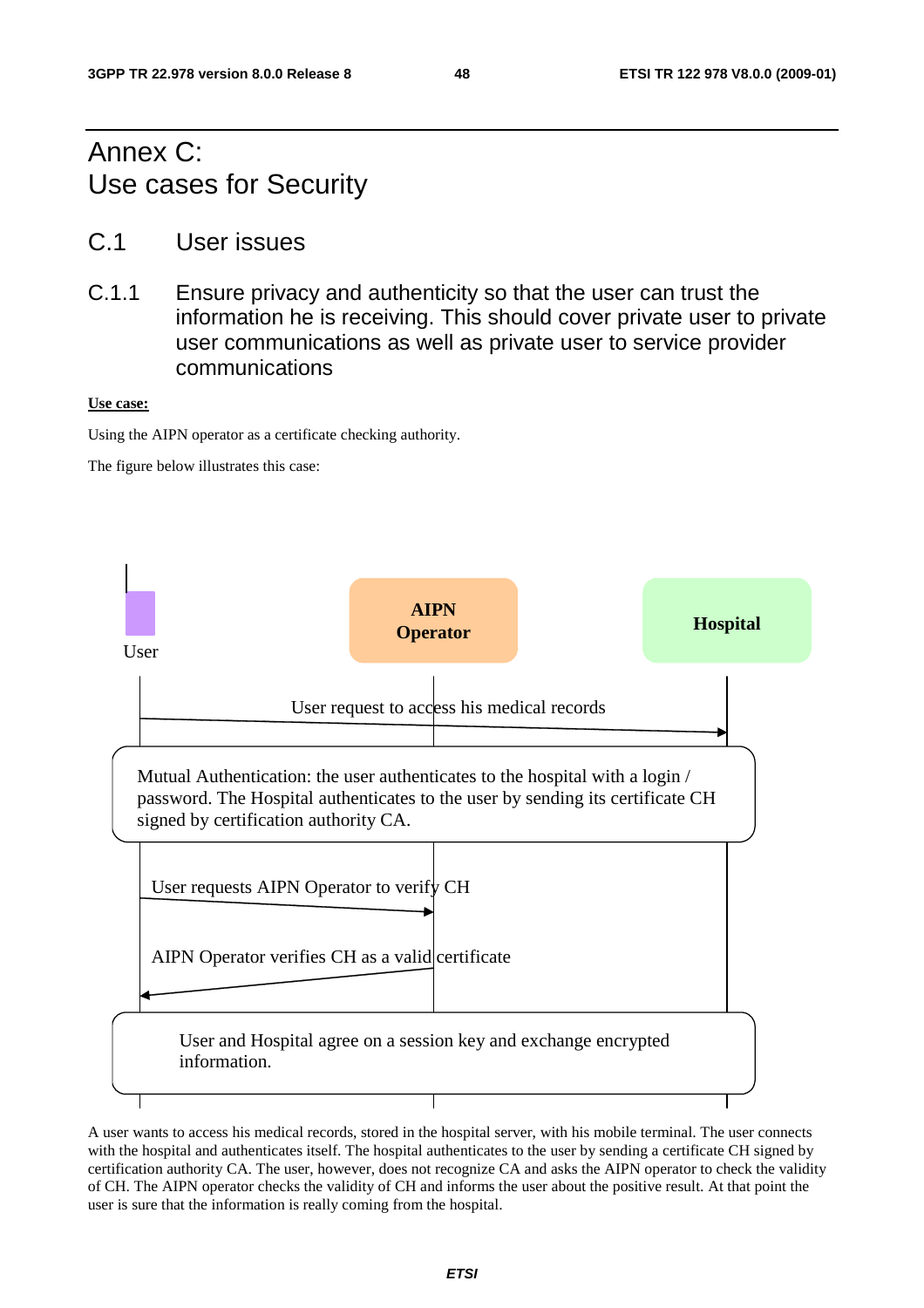## C.1.2 Multiple user identities: Users should be able to have multiple identities from different providers, with the relationship between identities hidden to particular providers (thus supporting privacy)

#### **Use case:**

The AIPN operator generates temporary identities for the user to be used towards different providers.

The figure below illustrates this case:



The user wants to connect to two providers but keeping full privacy. The AIPN operator enables this possibility by acting as a mediator. The AIPN operator allows the user to gain access to the two providers with completely different identities. Both identities are temporary ones and can not be correlated in any sense by just looking at log records in Provider A and Provider B.

In order to enable this type of service, the providers have to establish a "trust relationship" with the AIPN operator, so that he can perform accounting towards that AIPN operator for the services provided to the AIPN operator's subscribers.

The user already has a long term relationship with the AIPN operator, and will be billed by the AIPN operator for services he accesses via external providers.

The AIPN operator does know the user's real identity and the temporary pseudonyms that he has given to the user to access services from external providers. The AIPN operator can then correlate the real and temporary identities for billing purposes.

#### **Use case:**

The AIPN operator generates temporary identities for the user to be used towards different providers. An identity broker, e.g. Liberty Alliance, acts as the long term trust relation centre.

This use case is similar to the previous one, but in this case the AIPN operator does not have a long term trust relationship with the providers, instead the AIPN operator has a long term relationship with an identity broker, e.g.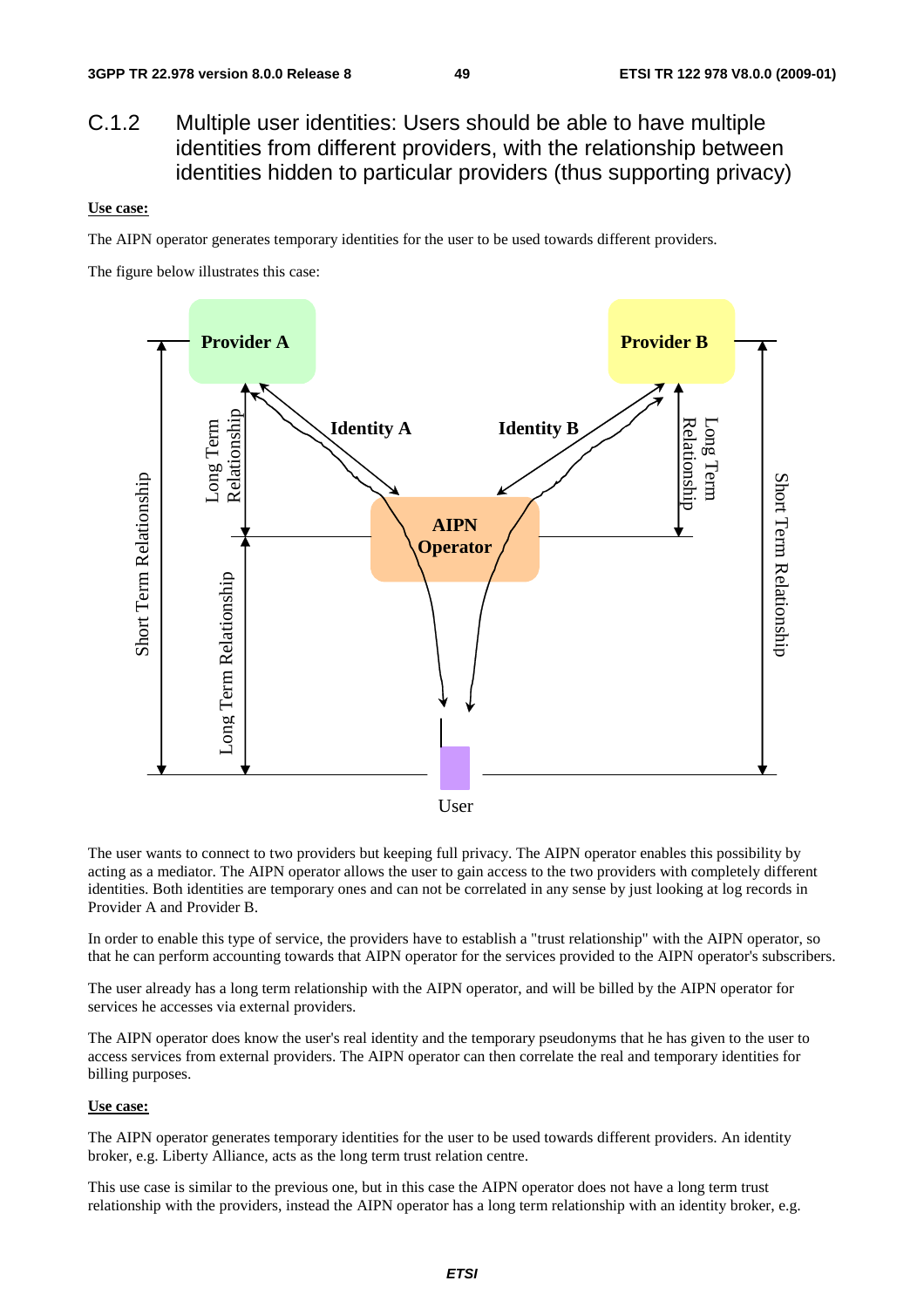Liberty Alliance, and the identity broker has a long term trust relationship with the external providers. This case is illustrated in the figure below:



The user wants to connect to two providers but keep full privacy. The AIPN operator enables this possibility by acting as a mediator. The AIPN operator allows the user to gain access to the two providers with completely different identities. Both identities are temporary ones and can not be correlated in any sense by just looking at log records in Provider A and Provider B.

The AIPN operator however, does not have a trust relationship with the providers but has one with an identity broker e.g. Liberty Alliance. The providers also have a trust relationship with the identity broker. So the identity broker is used as the common trust point to for the providers to offer services to the AIPN operator's subscribers. The AIPN operator can offer these services fully protecting the privacy of its subscribers.

## C.2 Network issues

## C.2.1 Fast re-authentication shall be possible

### **Use case:**

Fast re-authentication in handovers between access systems.

The figure below illustrates this case: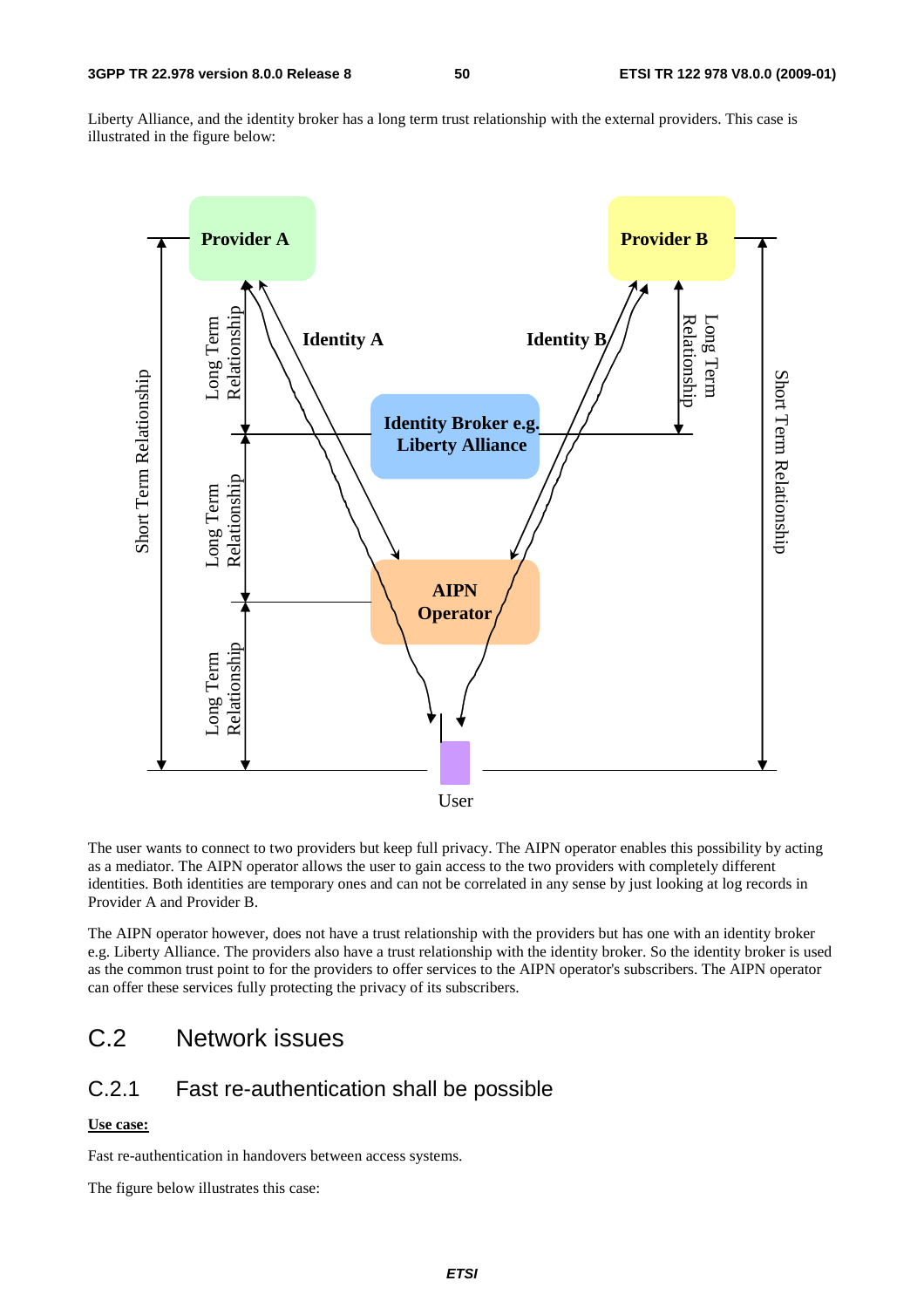

The user is initially connected to Access System-A and has a session with several media established. He moves towards Access System-B, which may be under a different administrative domain than Access System-A. In this case there are mechanisms for fast authentication to continue communication across Access System-A and Access System-B.

Note: In this case the user's terminal needs to support each of the access systems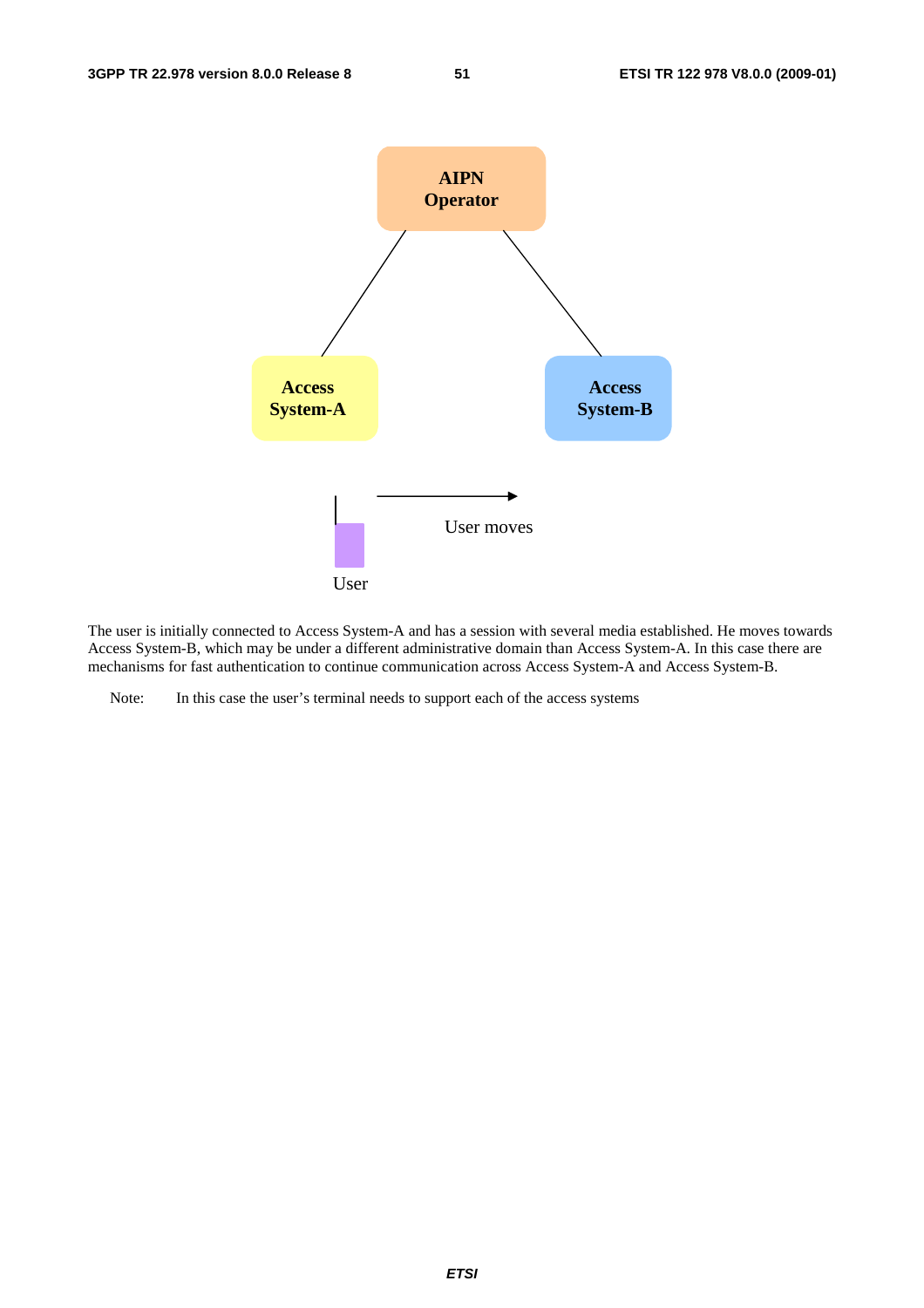## Annex D: Security Issues

These issues are very high level and many aspects need to be investigated further to be able to specify them more clearly. This could e.g., include:

- Investigating how and where to realize policy enforcement functionality to get the most general, efficient and secure solution to protect the end-users and the AIPN operators' networks.
- Reviewing architectural and protocol features to get a better understanding of how to protect the network against attacks such as denial-of-service.
- Investigate how to develop a homogenous SSO concept taking privacy and anonymity requirements into account.
- Investigating the need for end-to-end security solutions.

In summary, the challenges will be in understanding the new risks to identify any new or lacking security requirements, and of course finally ensuring that the right mechanisms are in place.

To mitigate the problems and protect users and systems and to deter from attacks different types of policy enforcement functions are needed to build trusted domains. Policy enforcement should cover

- Available network services. General purpose IP access may be restricted or tunneled securely through the network.
- Traffic/content inspection in the AIPN to stop download of malware and intrusive content.
- Spam control
- Blocking of non-trusted services and service providers
- Traffic separation
- Traffic origin (e.g. prohibit source IP address spoofing).

There will be a need for policy enforcement controlled by end-users and by AIPN operators and a need to investigate how and where to realize policy enforcement functionality to get the most general, efficient and secure solution.

End-user policy enforcement will become a very important function, which AIPNs will have to provide. One particularly important area is to control distribution of location information. However, presence information in general could be just as sensitive.

For protection against denial-of-service attacks, architectural and protocol features have to be reviewed**.** 

## D.1 Trust domains

Often, the only means to deter attackers and mitigate threats are to build logging and detection systems to make the risk of getting caught sufficiently high. Thus, it will be critical to define trust domains, means to establish trust, authenticate and authorize users and systems, and put requirements on trusted hardware (especially end-user equipment). A key issue is if monolithic mobile phones can become the trusted devices in which AIPN operators can enforce different policies.

A specific issue is how to design the trust model when ad-hoc extensions of access systems are offered by ordinary enduser equipment. Should all such traffic just be tunneled through the ad-hoc extension or should there be some policy enforcement performed. There is also the question of who is responsible for the traffic from the Ad-hoc Network. Either the originating device of the traffic or the relaying device (or both) has to be responsible. Since they belong to different end-users, maybe having different AIPN operators, this may pose a problem.

Another issue is how to enforce policies in multi-access system environments. One threat scenario is that a user connects his device to two different domains with different "trust levels".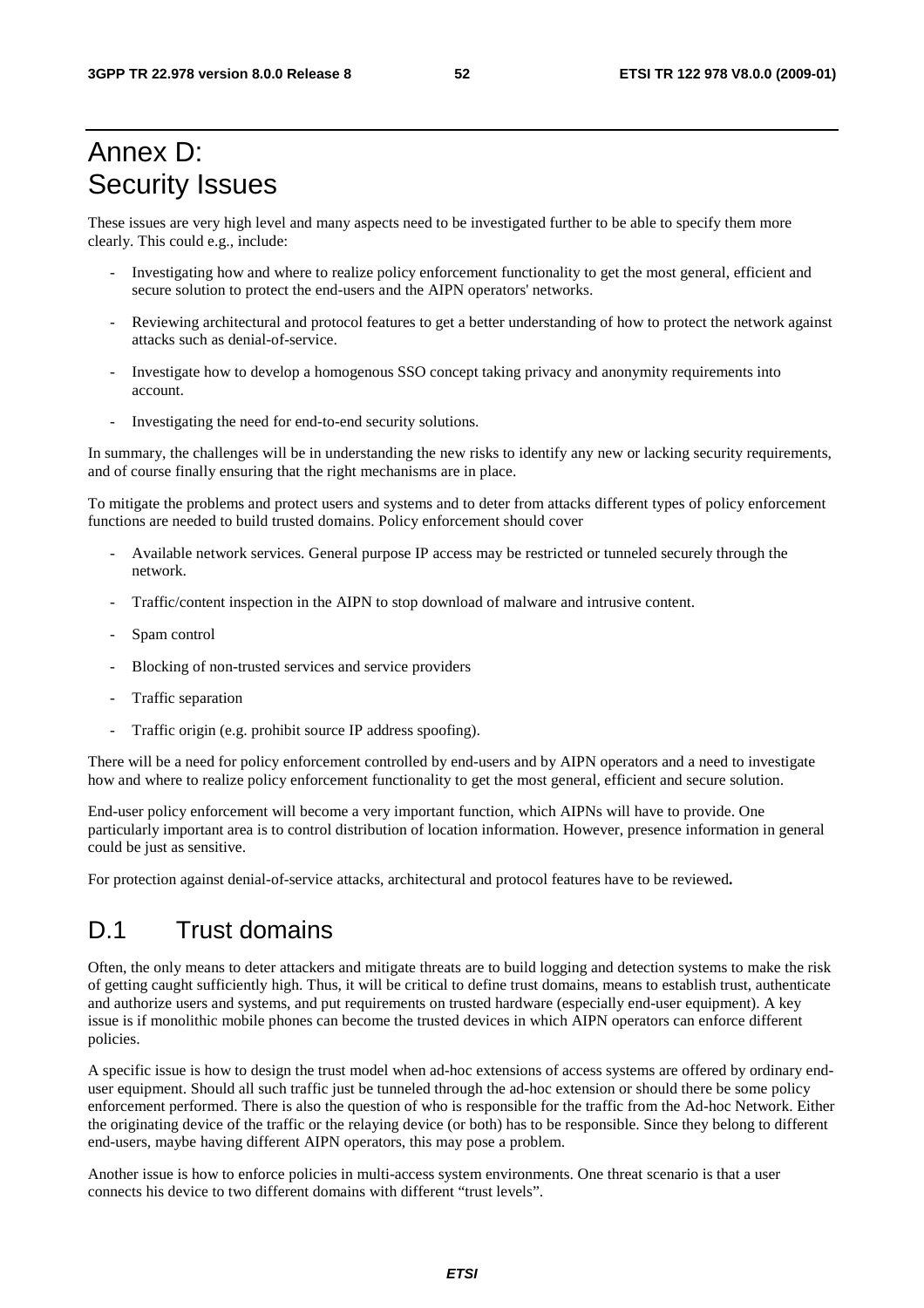## D.2 Trust establishment

There is a need for different trust establishment mechanisms e.g. for end-users towards AIPN operators, end-users towards service providers, between end-user and between service providers. These mechanisms may be identical but could also be based on different principles if that would make them more efficient.

The natural choice for authentication of end-users towards AIPN operators is of course (X)SIM based. However, public key based systems may have advantages for other situations. The DRM solutions also show the need for secure authentication of trusted hardware.

A basic end-user requirement is that security mechanisms should be automatic and invisible to the end-user. User authentication and authorization should be able to be performed with a minimum of user interaction. At the same time, legitimate requirements on user privacy and even anonymity should be able to be catered for. Current work in SA3 (GAA/GBA) and Liberty show that there is a need for simple and uniform trust establishment mechanisms for service provisioning at different levels.

To increase user convenience, make systems less complex, simplify application development a common, standardized, homogenous SSO system taking privacy and anonymity requirements into account is needed. Today, we are moving towards a situation in which we have a set of diverse user authentication and authorization mechanisms tailored for different services.

## D.3 Network heterogeneity and traffic protection

Specific issues that need to be reviewed are

- Location of the network point of trust. Network point of trust means the first network point at which user payload traffic is available in plaintext format. Simultaneous multi-access should be taken into account.
- Should user authentication and key agreement be performed on layer 3 (IP-layer) to enhance "portability".
- Layer 2 protection is needed to protect system signaling and protect against Denial of service attacks. How to establish keys?
- How to handle the situation that in the future user payload traffic and end-user equipment control signaling traffic may have different endpoints in the AIPN
- New means to derive and distribute keys based on an initial user authentication.

## D.4 End-to-end protection

With the introduction of IP based conversational multi-media over an AIPN, many users could feel a need for better end-to-end protection of their communication. A natural first step would be to introduce end-to-end integrity protection to guarantee the authenticity of data. Confidentiality of data may also be required (e.g. government agencies). Thus, the AIPN should be designed to allow efficient end-to-end protection of multimedia sessions. Here it might be beneficial to deploy (new) generic protocols for key management and data protection to limit signaling and computational load in the terminals. Lawful intercept requirements have also to be considered.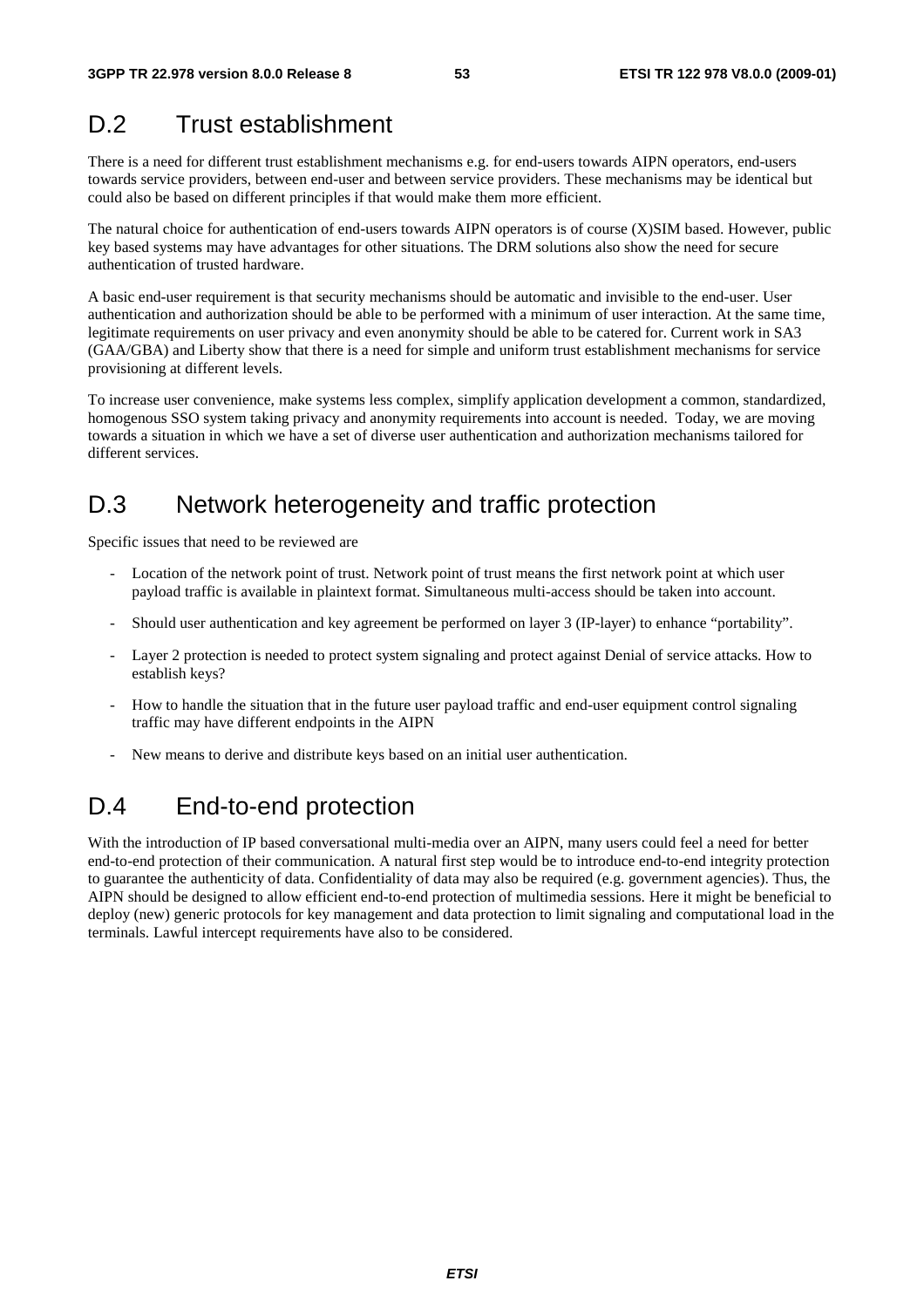## Annex E: Use cases for Personal Network (PN), Personal Area Network (PAN), Ad-hoc Network and Moving Network Support

The following use cases are intended to provide some examples of how the AIPN is impacted by major categories of user networks. This should not be considered an exhaustive list of possible use cases. Detailed consideration of the networking of user terminals is for further study.

E.1 Personal Network (PN)

## E.1.1 Use case 1: PN with the terminal away from the user

The AIPN provides a connection between the user's personal terminal and a terminal connected to the PC in his home such that the user is provided with a virtual secure Personal Network. Through this secure link, a user is able to synchronise his 3GPP terminal with data contained on his PC at home or monitor his heating or burgular alarm system while away from his home. Additional devices would enable connection to the user's car or holiday home.



Use case 1: PN with the terminal away from the user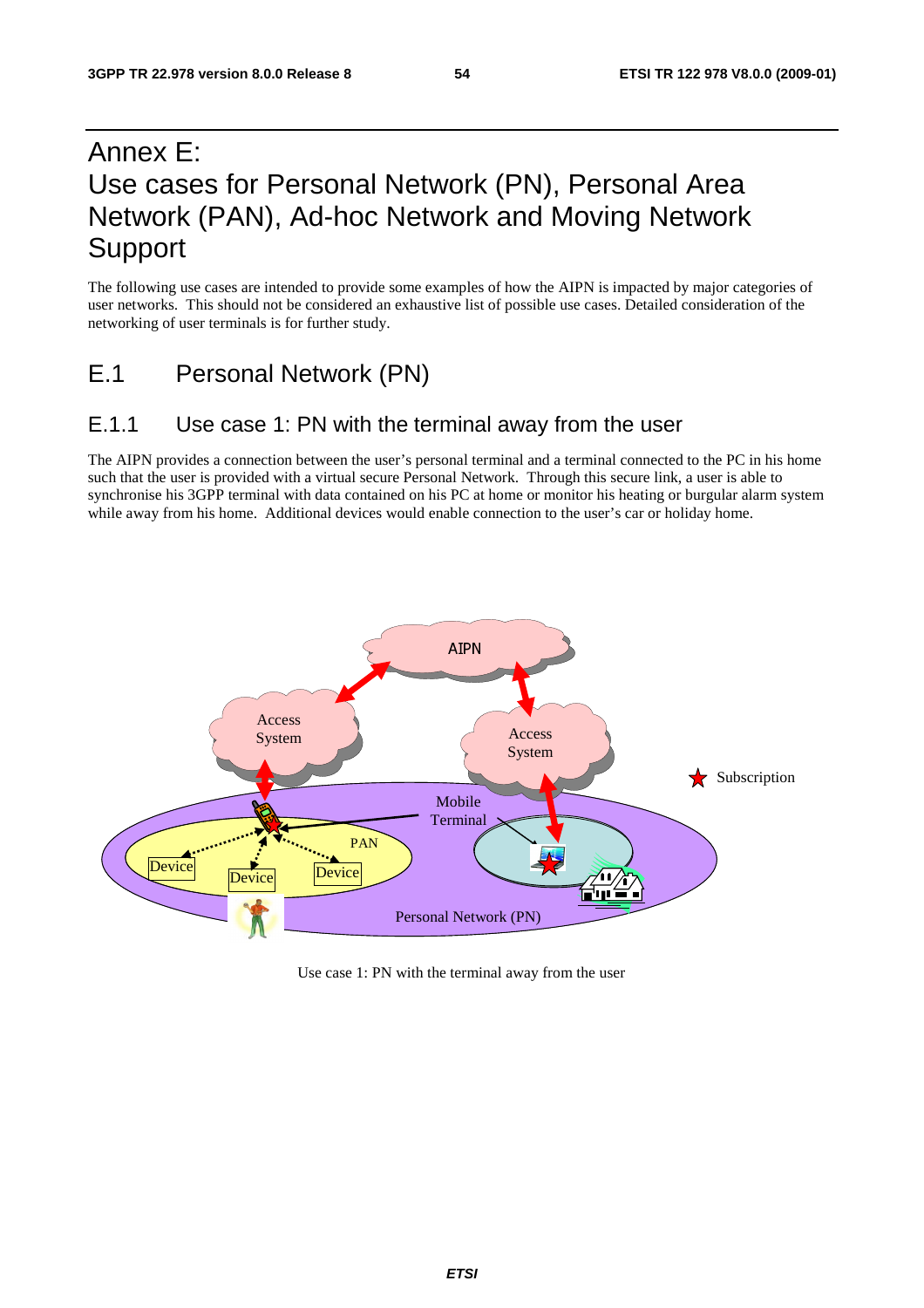## E.2 Personal Area Network (PAN)



## E.2.1 Use case 2: Multiple devices held by the same user

A user will carry a plurality of devices (PDA, music player, laptop, camera, headset, etc.) as well as mobile terminals with him/her. Each of them has a demand to access services provided by the AIPN or to communicate with another entity through the AIPN, but they might lack a USIM and/or a means to directly access to the AIPN.

A mobile terminal, containing a USIM, with short-range wireless connectivity (e.g. IEEE 802.15) can connect to other devices with wireless access when they are close to each other to form a small network called a *Personal Area Network (PAN),* which is controlled by the user of the mobile terminal.

A calling party may request a call indicating the particular terminal/device within the PAN subject to service attributes and terminal/device capability.

## E.2.1.1 Use case 2a: Subscription data within one device only

When only one device (mobile terminal 1) holds a USIM and another device (mobile terminal 2) does not hold a USIM but has a means to access the AIPN, mobile terminal 2 will be authorized to access the AIPN using the USIM in mobile terminal 1. The data transfer channel (i.e. transport and session) can be established and maintained through the access means of mobile terminal 2 as long as mobile terminal 2 can access the USIM through the PAN. If the mobile containing the USIM is removed from the PAN all service sessions, other than those on the mobile containing the USIM, will be terminated immediately.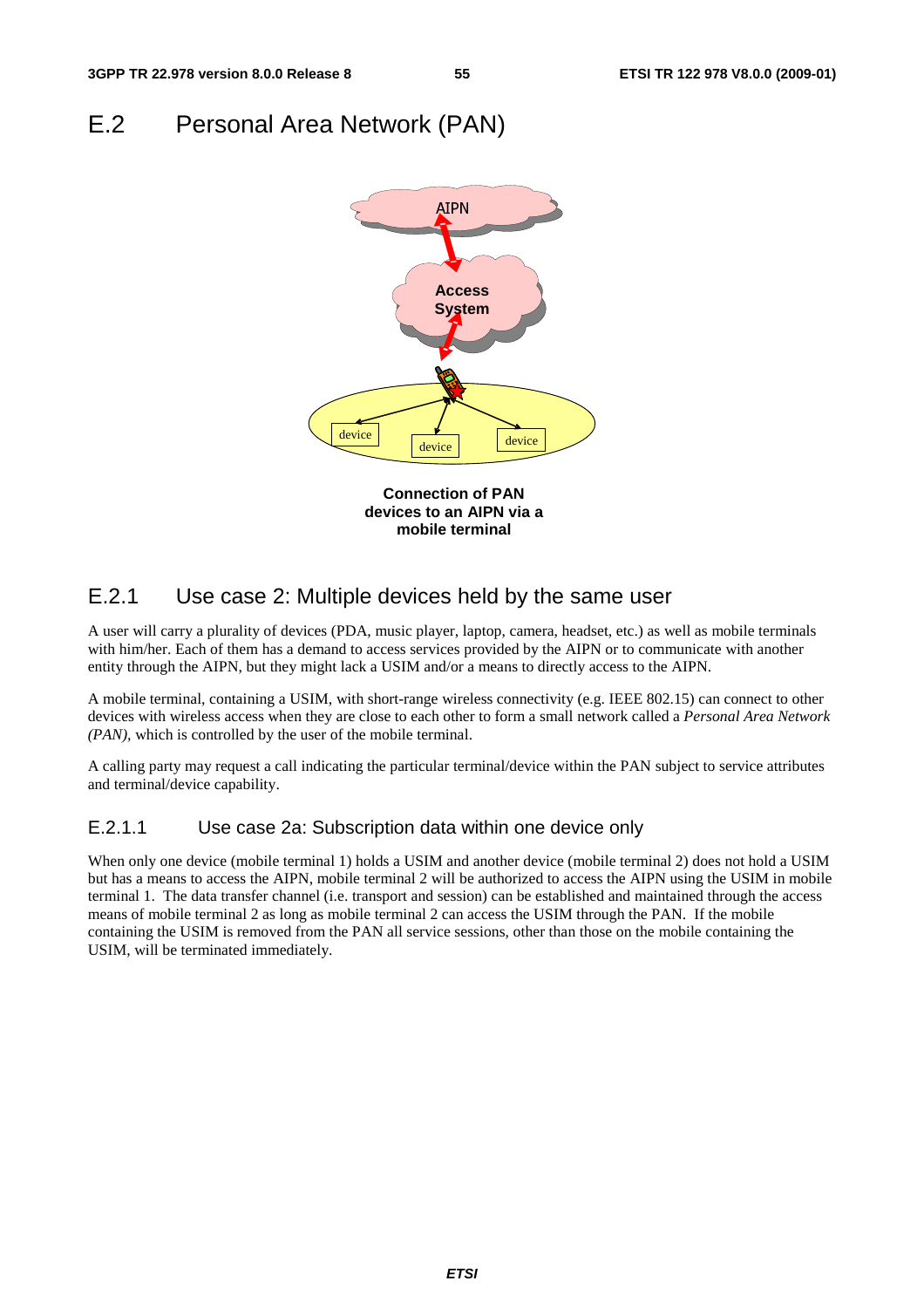

Use Case 2a: Subscription data within one device only

### E.2.1.2 Use case 2b: Relationship between Personal Network and Personal Area **Network**

Devices close to the user are connected using internal PAN means and share a USIM authority for the devices so connected. A device containing an independent USIM may be removed from the PAN yet still remains connected to the user's Personal Network through the AIPN.



Use case 2: Relationship between PAN and PN

A user has a PAN consisting of a number of devices, including a personal device, mobile terminal A, and a device that remains in the user's vehicle, mobile terminal B. Mobile terminal A and mobile terminal B each contain a USIM. While close to the user, and connected using the internal PAN means, communication between mobile terminal A and B (e.g. synchronisation of a database) is achieved directly via the PAN. When the user leaves his vehicle, the PAN connection is lost and mobile terminal B continues to connect to the Personal Area Network (e.g. to continue the synchronisation process) through the users Personal Network by connecting through the AIPN using the USIM contained in Terminal B.

## E.2.3 Impact on an AIPN:

For reliable billing information in all the PAN use cases it is essential that the appropriate USIM is correctly associated with every request for services from the AIPN. Possible causes of double counting, attributing a service request to the wrong user, or other causes of incorrect billing, must be eliminated.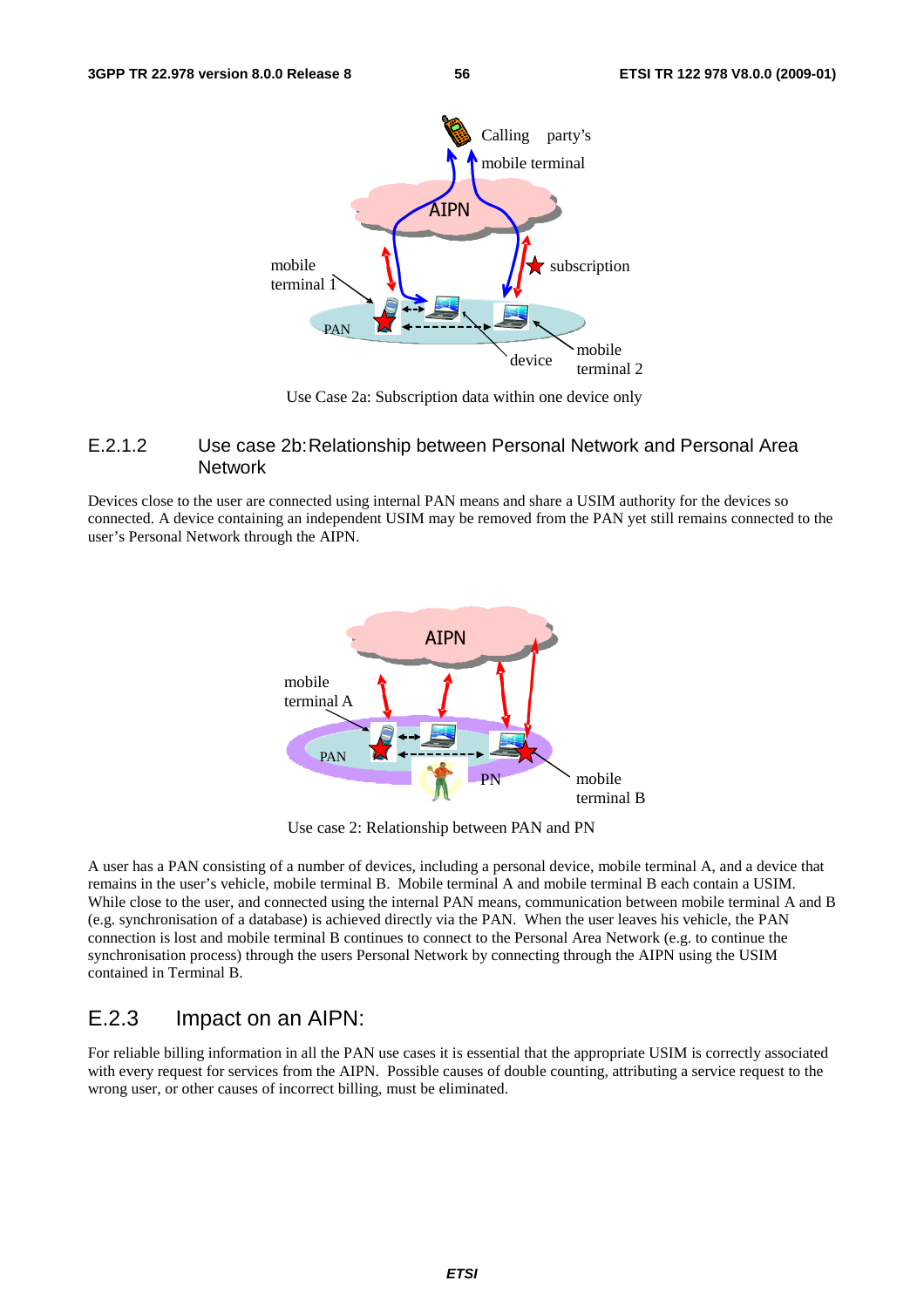## E.3 Ad-hoc Network

## E.3.1 Use Case 1: Formation of an Ad-hoc Network

In this use case, a number of users interconnect their terminal devices to form an Ad-hoc Network. These terminal devices may be capable of connecting to different access systems. The Ad-hoc Network enables its members to access the AIPN through any of the terminal devices that are able to connect to a suitable access system. Each member of the Ad-hoc Network uses their own USIM to obtain whatever services they are individually entitled to use.

## E.3.2 Use Case 2: Movement of an Ad-hoc Network

The Ad-hoc Network may change the terminal device used to forward the consolidated traffic to the AIPN as required. Reasons for change could be;

- 1) Movement of the connected terminal device within the Ad-hoc Network causing it to loose service while another terminal device gains service (not necessarily using the same access system).
- 2) It may be financially advantageous to the group of users for their consolidated traffic to be routed through one particular access system depending on their location or time of day. The users of the Ad-hoc Network may cause their Ad-hoc Network to change access system simply to maintain their fiscal advantage rather than for reasons of access system coverage etc…

## E.3.3 Use case 3: Multiple users within the home



It is possible for a home network to have multiple users. For example, a family may consist of a group of users who share the various devices on a home network through the mechanisms described in Use Case  $1 \& 2$ . From an AIPN perspective they should be seen as independent users, each with capabilities as defined in the use cases above. The AIPN need not be aware that they share the same home network.

Note: The demands of this use case on the individual terminal devices is considered beyond the scope of this document.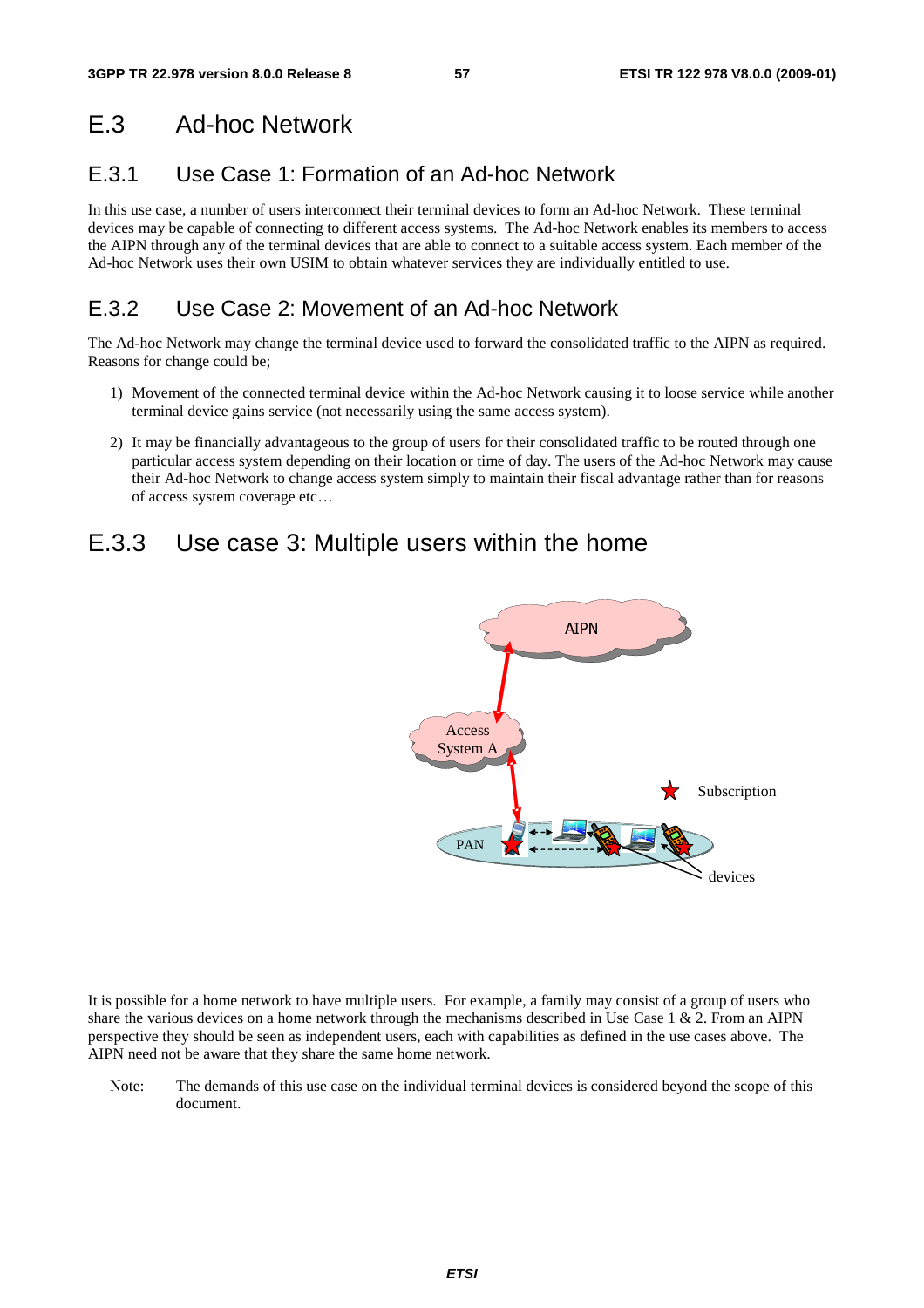## E.3..4 Impact to an AIPN

The AIPN will see consolidated traffic from a group of separate users arriving through an access system. The access system bearing the consolidated traffic may change at any time with no warning to the AIPN. Elements of the consolidated traffic could originate from a PAN.



## E.4 Moving Network

A Moving Network provides access to AIPN for a group of users that move together (e.g. as part of a vehicular network). The devices (terminals) of a Moving Network are connected to a well-defined system (gateway) through which the user devices (terminals) in the Moving Network gain access to the AIPN.

Note: This is a key difference to Ad-hoc Networks, where access to the AIPN can be gained through any device (terminal) that has access.

## E.4.1 Use case 1: Moving Base Station

A moving base station (e.g. a pico cell) is responsible to provide radio access to user terminals in a Moving Network. The moving base station is part of an access system and is owned by the AIPN operator providing the access network. As the access system fully accommodates the Moving Network, it dominates the wireless technology that can be used to connect the user terminal to the AIPN.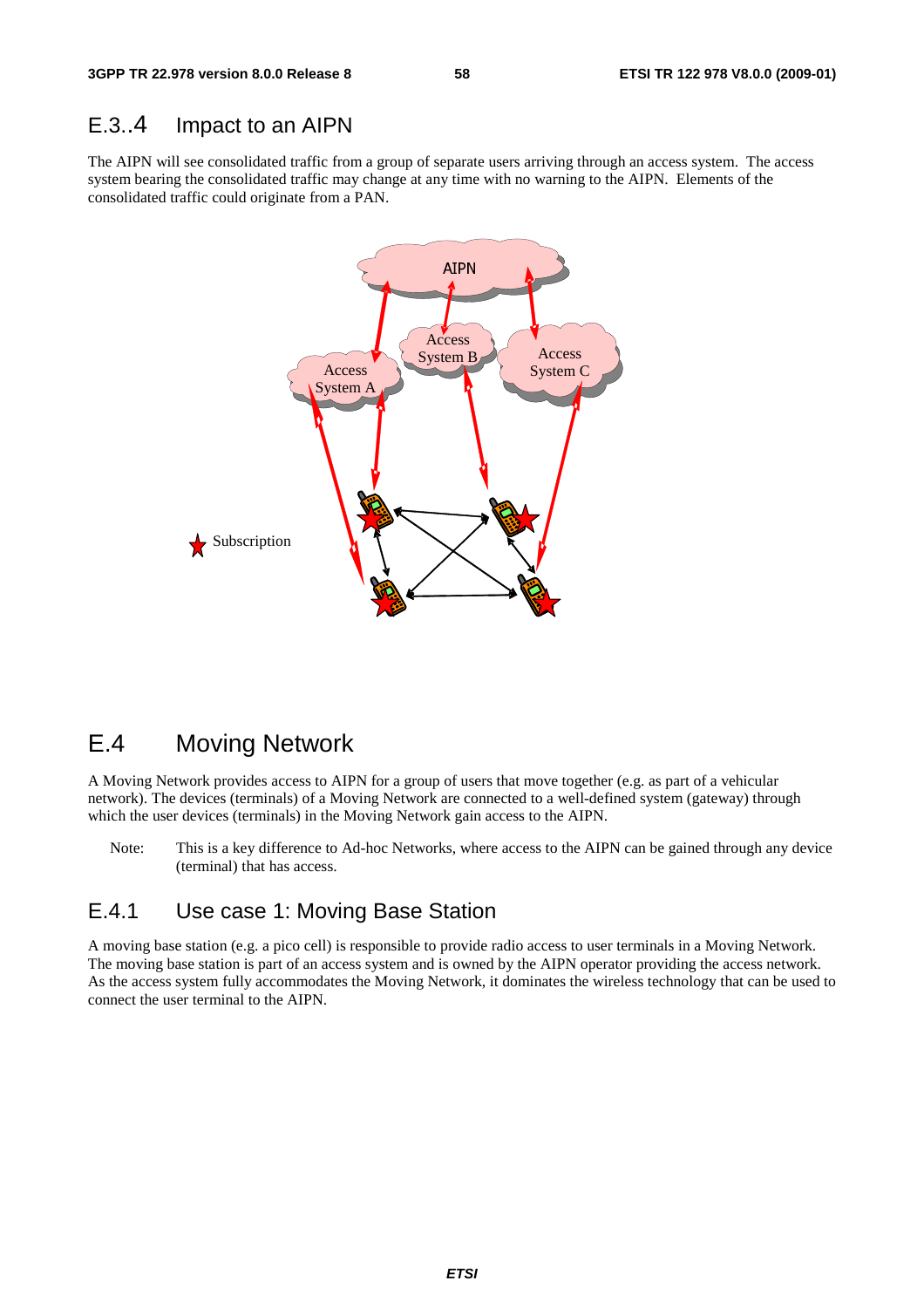

In this use case, mobility for the Moving Network is provided by the access system only.

Note: The AIPN may not see any impact resulting from a handoff of a Moving Network in this use case. The particular impacts of this use case upon the AIPN are for further study.

Advantages of this approach:

- Low or potentially zero impact on the AIPN as mobility is completely handled by the access system (which accommodates the Moving Network)

## E.4.2 Use case 2: Wireless Access Router

A wireless access router (e.g. a WLAN router), owned by a 3rd party network provider (e.g. the train company), is equipped with a means to connect to an AIPN. This connection can be established via any access system that is supported by the wireless access router and for which the wireless access router has a subscription. The wireless access router consolidates traffic from users of the Moving Network towards the AIPN. A variety of wireless or wired access technologies can be used to connect user terminals to the wireless access router.



In this use case, mobility management is split between the AIPN and the access systems. While the AIPN takes care of the handover when the Moving Network changes the access system, the access system provides mobility for handoffs between different cells of the access system.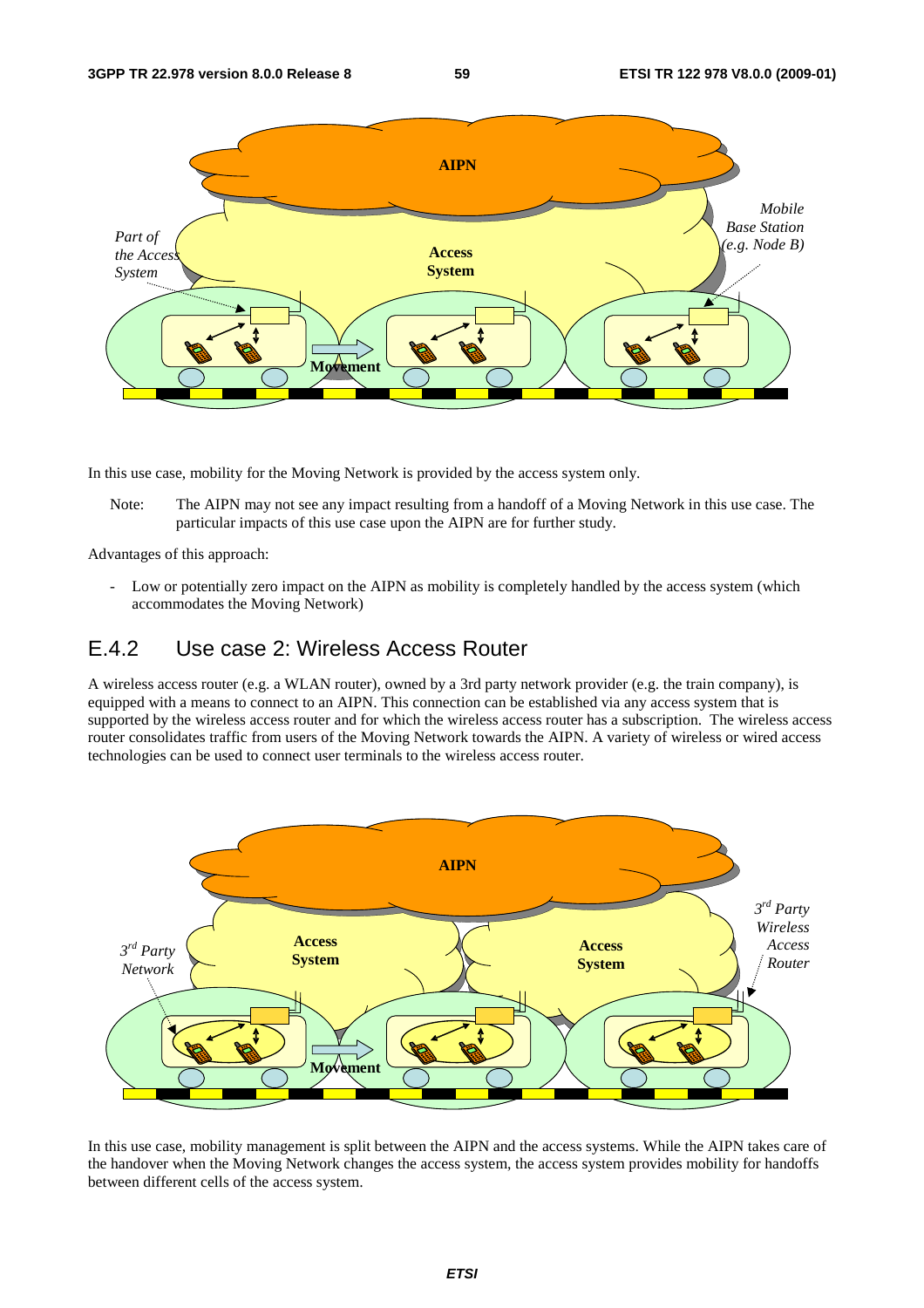#### **3GPP TR 22.978 version 8.0.0 Release 8 60 ETSI TR 122 978 V8.0.0 (2009-01)**

Advantages of this approach:

- The Moving Network is not tied to a single access system; i.e. this approach provides more flexibilty, as it allows the Moving Network to choose the best (e.g. most reliable, fastest, cheapest) access system at any time.
- It enables  $3<sup>rd</sup>$  parties to offer access to an AIPN.

## E.4.3 Use Case 3: Mobile Router

A mobile router, which travels together with a Moving Network, is equipped with some wireless technology that connects itself with the rest of the AIPN. In contrast to the above use cases, the mobile router is considered a component of the AIPN itself. The purpose of the mobile router is to provide the user terminals access to the AIPN. As such it serves as gateway between the Moving Network and the AIPN. A variety of wireless or wired access technologies can be used to connect the user terminals to the mobile router.



In contrast to the above use cases, here mobility of the mobile router is handled solely by the AIPN. The access system does not require any mobility functions.

Advantages of this approach:

- It allows simplification of the access system (i.e. single cell access network)
- Only a single mobility management component is required (i.e. mobility is only handled by the AIPN not the access system)
- The access system does not require support for Moving Networks

## E.4.4 Impact to an AIPN

The access system for the consolidated traffic may change with time (e.g. as the train moves) in a manner that can reasonably be anticipated by the AIPN. Elements of the consolidated traffic from a Moving Network may originate from PANs or Ad-hoc Networks covered by the Moving Network.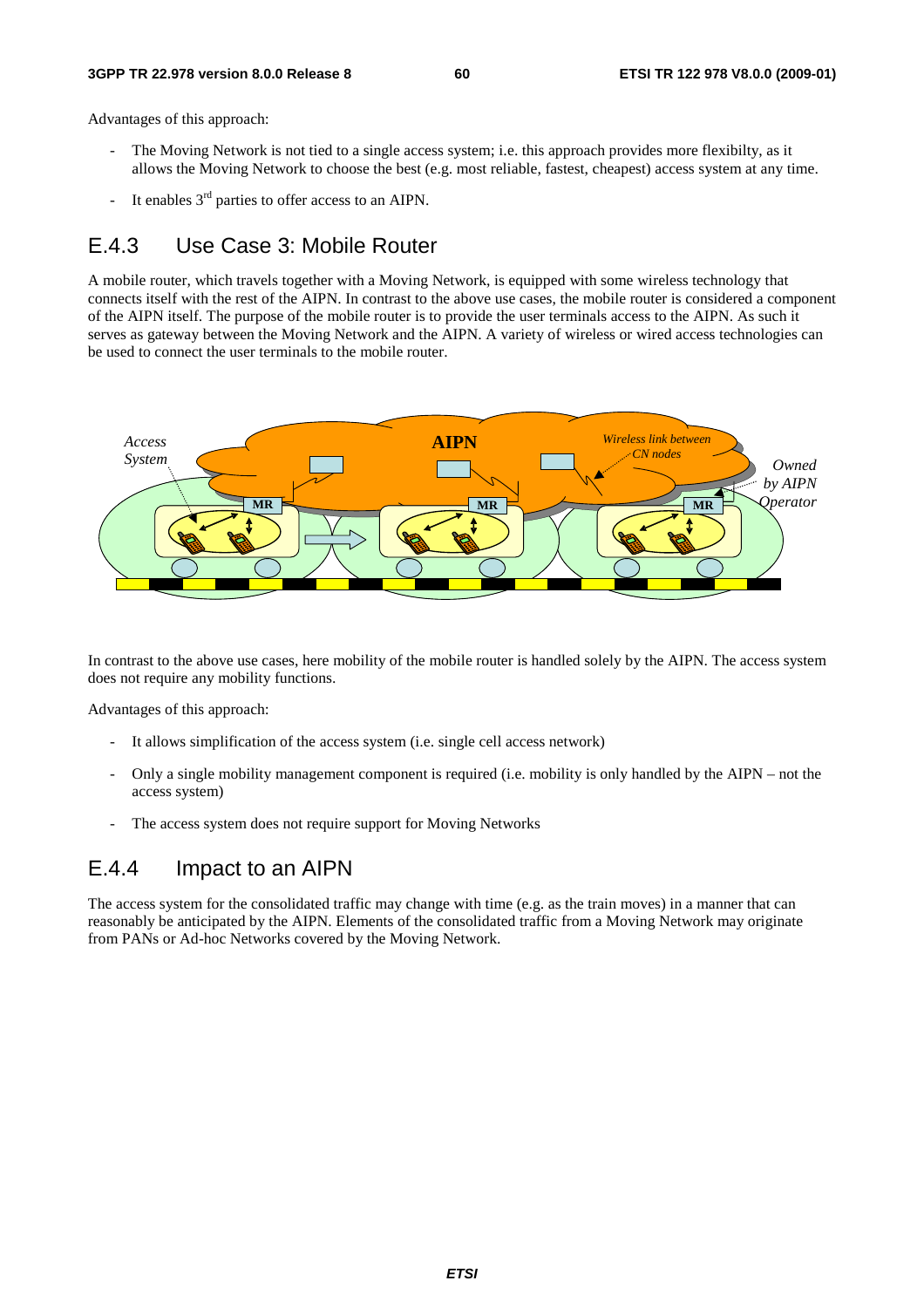## Annex F (Informative): Use Cases for Session Mobility

## F.1 Use Case 1: Redirection of a video stream to the terminal away from the user

A user has a PAN in close proximity and another terminal in his/her home some distance away. A user can use any of their devices (terminals). In this use case the AIPN manages multiple devices (terminals) in different locations as belonging to the same user, and can redirect a session to another terminal. Then, for example, when the user receives a video streaming session but does not have enough storage resource in her terminal, the user is able to redirect the session to the terminal in his/her home and store the video stream in her PC.



Use case: Redirection to a terminal some distance away from the user

## F.2 Use case 2: Seamless mobility of sessions between terminals

This use case is illustrated in the figure below.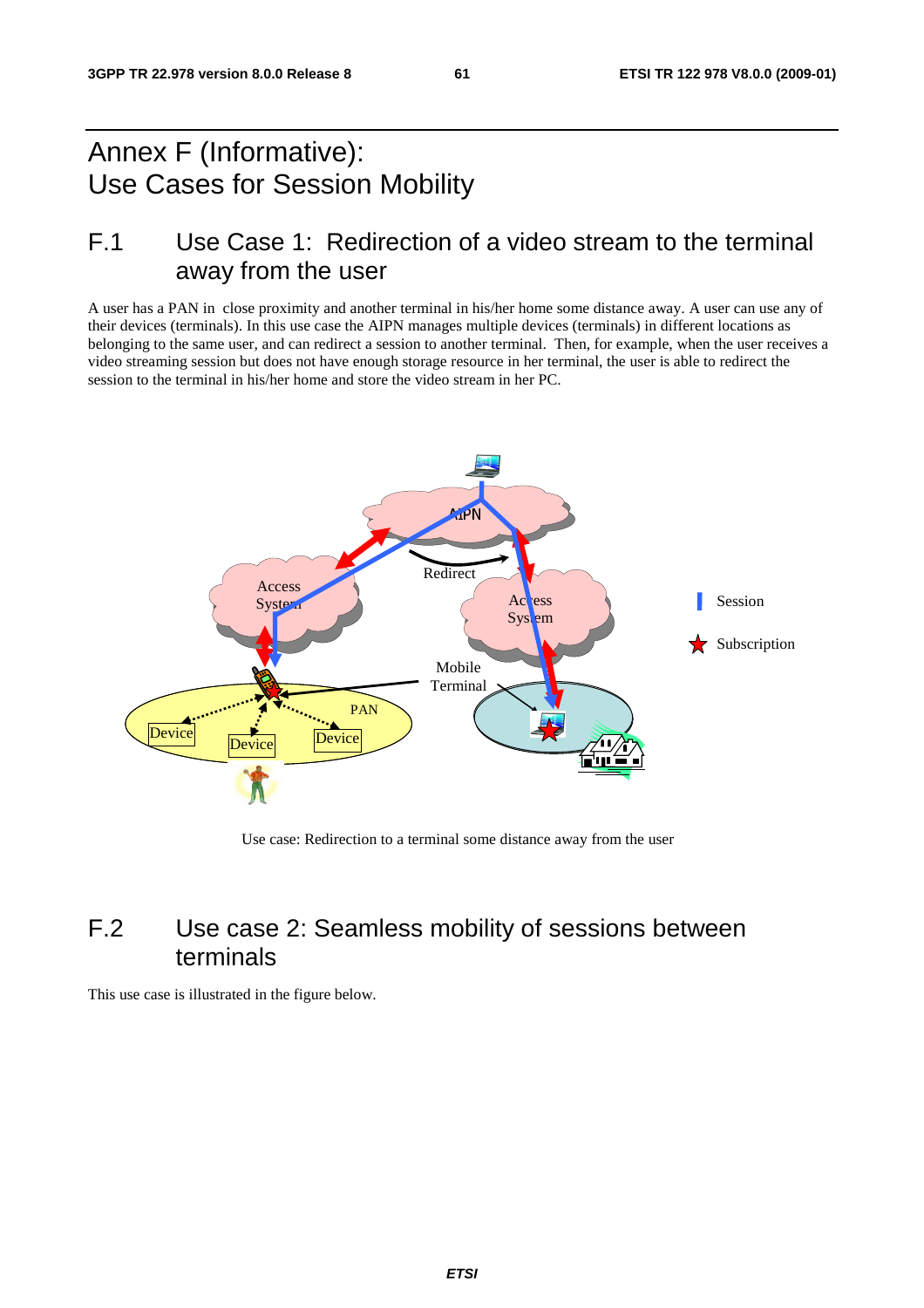

Alice and Bob are having a multimedia session with audio and video components using two high-end multimedia terminals in their offices. Alice needs to leave the office to take the car to visit a customer. She requests a session transfer. AIPN then transfers the session to her mobile phone.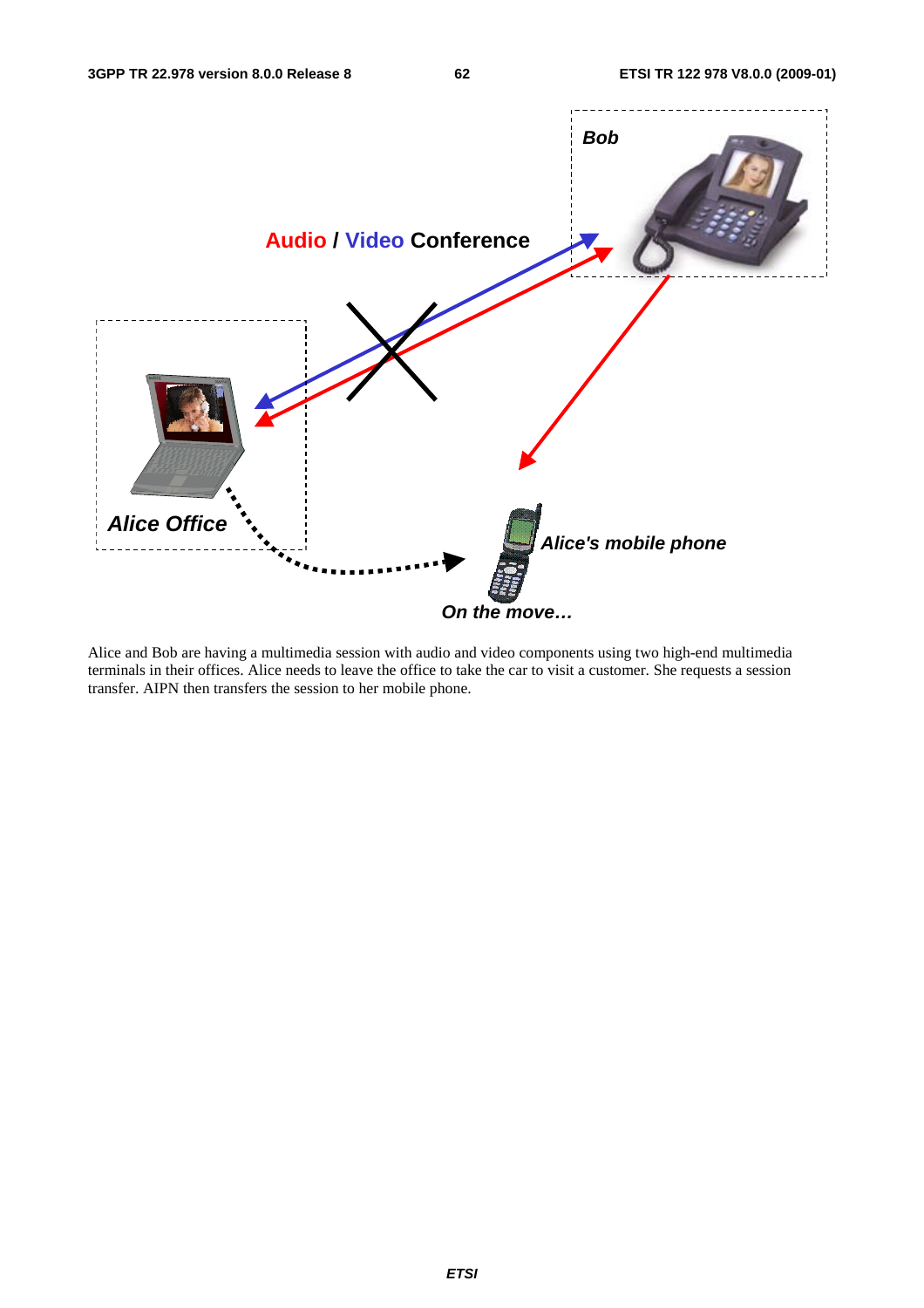## Annex G: Change history

|                 | <b>Change history</b> |                |             |           |            |                     |                |                                                                                                                                             |       |            |              |
|-----------------|-----------------------|----------------|-------------|-----------|------------|---------------------|----------------|---------------------------------------------------------------------------------------------------------------------------------------------|-------|------------|--------------|
| TSG SA# SA Doc. |                       | <b>SA1 Doc</b> | <b>Spec</b> | <b>CR</b> | <b>Rev</b> | Re <sub>l</sub>     |                | <b>Cat Subject/Comment</b>                                                                                                                  | Old   | <b>New</b> | WI           |
| 10/6/04         |                       |                | 22.978      |           |            |                     |                | Initial TR skeleton provided to<br>SA1 mailing list by rapporteur for<br>comment.                                                           |       | 0.0.0      | <b>AIPFS</b> |
| 18/6/04         |                       |                | 22.978      |           |            |                     |                | Version updated based on<br>comments received on the SA1<br>mailing list.                                                                   | 0.0.0 | 0.1.0      | <b>AIPFS</b> |
| 30/6/04         |                       |                | 22.978      |           |            |                     |                | Version updated to include text<br>proposed within contributions to<br>AIPN SWG held during SA1#25.                                         | 0.1.0 | 0.2.0      | <b>AIPFS</b> |
| 1/7/04          |                       |                | 22.978      |           |            |                     |                | Version updated based on end-<br>to-end review of version 0.2.0<br>created in the AIPN SWG held<br>during SA1#25.                           | 0.2.0 | 0.3.0      | <b>AIPFS</b> |
| 2/8/04          |                       |                | 22.978      |           |            |                     |                | Editorial updates proposed by<br>the rapporteur and discussed on<br>the SA1 mailing list.                                                   | 0.3.0 | 0.4.0      | <b>AIPFS</b> |
| 28/8/04         |                       |                | 22.978      |           |            |                     |                | Output of AIPN SWG in Vienna<br>August 2004                                                                                                 | 0.4.0 | 0.5.0      | <b>AIPFS</b> |
| 14/10/04        |                       |                | 22.978      |           |            |                     |                | Output of AIPN SWG during<br>SA1#26, October 2004                                                                                           | 0.5.0 | 0.6.0      | <b>AIPFS</b> |
| 3/11/04         |                       |                | 22.978      |           |            |                     |                | Raised to version 1.0.0 for<br>presentation to SA #26                                                                                       | 0.6.0 | 1.0.0      | <b>AIPFS</b> |
| 13/1/05         |                       |                | 22.978      |           |            |                     |                | Updated based on the<br>discussion of the AIPN email<br>discussion (November 2004) at<br>the AIPN SWG, London, 13th -<br>14th January 2004. | 1.0.0 | 1.1.0      | <b>AIPFS</b> |
| 14/1/05         |                       |                | 22.978      |           |            |                     |                | Output of AIPN SWG, London,<br>13th -14th January 2004.                                                                                     | 1.1.0 | 1.2.0      | <b>AIPFS</b> |
| 19/1/05         |                       |                | 22.978      |           |            |                     |                | Output of AIPN SWG during<br>SA1#27, January 2005                                                                                           | 1.2.0 | 1.3.0      | <b>AIPFS</b> |
| 20/1/05         |                       | S1-05213       | 22.978      |           |            |                     |                | Upgraded to version 2.0.0 for<br>approval at SA #27                                                                                         | 1.3.0 | 2.0.0      | <b>AIPFS</b> |
| $SP-27$         | SP-050069             | S1-05213       | 22.978      |           |            |                     |                | Approved at SA #27                                                                                                                          | 2.0.0 | 7.0.0      | <b>AIPFS</b> |
| $SP-28$         | SP-050223             | S1-050496      | 22.978      | 001       |            | Rel-7               | F              | Corrections to TR 22.978                                                                                                                    | 7.0.0 | 7.1.0      | <b>AIPFS</b> |
| $SP-28$         | SP-050223             | S1-050497      | 22.978      | 002       |            | Rel-7               | F              | Improvements to Key Aspects of 7.0.0<br>an AIPN                                                                                             |       | 7.1.0      | <b>AIPFS</b> |
| $S P - 28$      | SP-050223             | S1-050498      | 22.978      | 003       |            | $\overline{Rel}$ -7 | F              | Improvement of TR 22.978<br>Annexes                                                                                                         | 7.0.0 | 7.1.0      | <b>AIPFS</b> |
| <b>SP-28</b>    | SP-050223             | S1-050499      | 22.978      | 004       |            | $\overline{Rel}$ -7 | F              | Alignment and improvement of<br>recommended requirements and<br>conclusions of TR 22.978                                                    | 7.0.0 | 7.1.0      | <b>AIPFS</b> |
| <b>SP-28</b>    | SP-050223             | S1-050502      | 22.978      | 005       |            | Rel-7               | F              | Content-based Charging<br>between Operators                                                                                                 | 7.0.0 | 7.1.0      | <b>AIPFS</b> |
| $SP-28$         | SP-050223             | S1-050503      | 22.978      | 006       |            | Rel-7               | $\overline{C}$ | Modification of AIPN session<br>adaptation                                                                                                  | 7.0.0 | 7.1.0      | <b>AIPN</b>  |
| $SP-28$         | SP-050223             | S1-050529      | 22.978      | 007       |            | Rel-7               | C              | Multiple Public Addresses for<br>Single User                                                                                                | 7.0.0 | 7.1.0      | <b>AIPFS</b> |
| $SP-28$         | SP-050223             | S1-050538      | 22.978      | 008       |            | Rel-7               | F              | Enabling integrated services in<br><b>AIPN</b>                                                                                              | 7.0.0 | 7.1.0      | <b>AIPFS</b> |
| <b>SP-28</b>    | SP-050223             | S1-050539      | 22.978      | 009       |            | Rel-7               | $\, {\bf B}$   | Introduce Group Communication 7.0.0<br>Services to AIPN                                                                                     |       | 7.1.0      | <b>AIPFS</b> |
| $SP-42$         |                       |                |             |           |            | Rel-8               |                | Updated from Rel-7 to Rel-8                                                                                                                 | 7.0.0 | 8.0.0      |              |